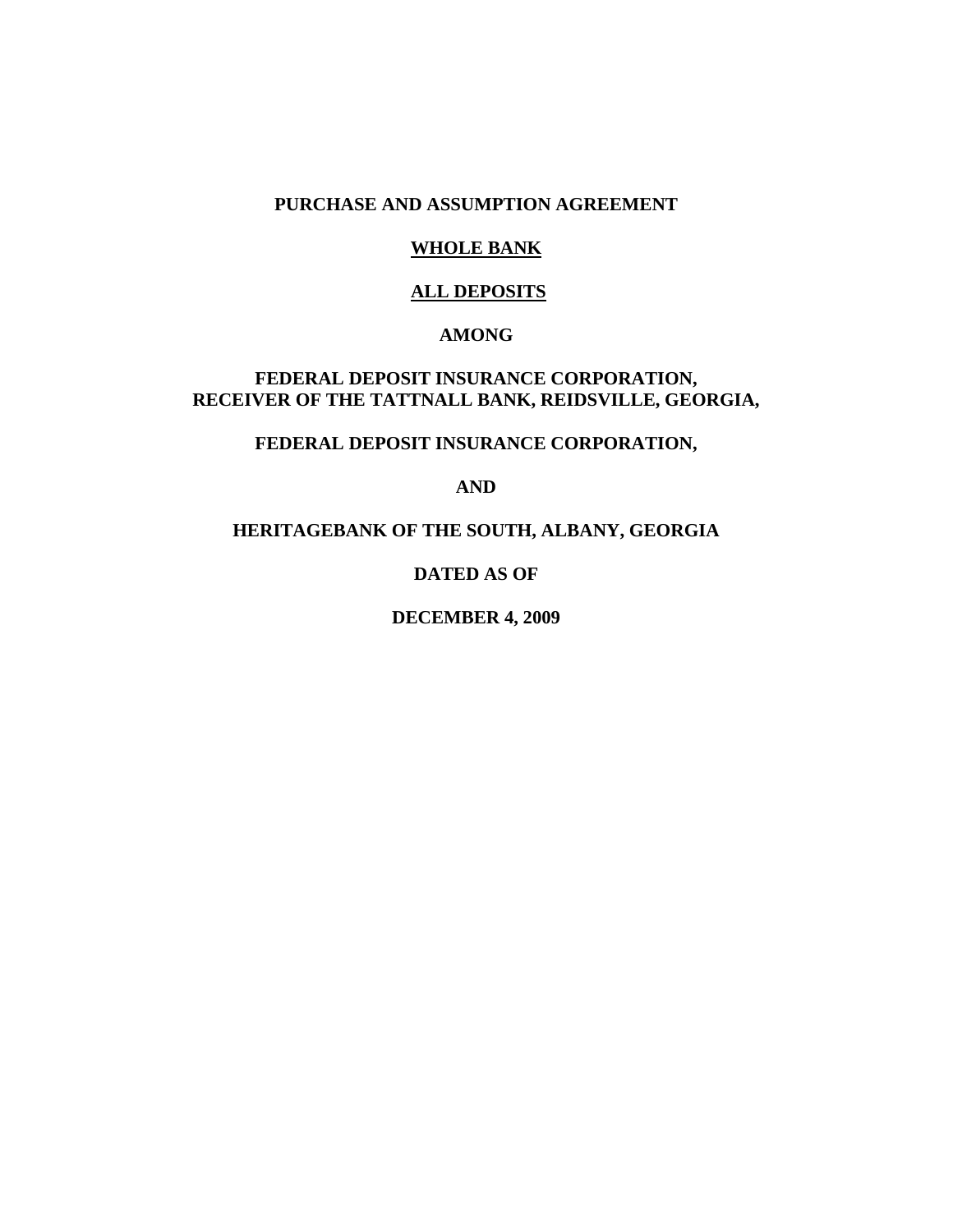# **TABLE OF CONTENTS**

| <b>ARTICLE I</b>   |                                                       |  |
|--------------------|-------------------------------------------------------|--|
| <b>ARTICLE II</b>  |                                                       |  |
| 2.1                |                                                       |  |
| 2.2                |                                                       |  |
| 2.3                |                                                       |  |
| 2.4                |                                                       |  |
| <b>ARTICLE III</b> |                                                       |  |
| 3.1                |                                                       |  |
| 3.2                |                                                       |  |
| 3.3                | Manner of Conveyance; Limited Warranty;               |  |
|                    |                                                       |  |
| 3.4                |                                                       |  |
| 3.5                |                                                       |  |
| 3.6                |                                                       |  |
| <b>ARTICLE IV</b>  | <b>ASSUMPTION OF CERTAIN DUTIES AND OBLIGATIONS17</b> |  |
| 4.1                |                                                       |  |
| 4.2                |                                                       |  |
| 4.3                |                                                       |  |
| 4.4                |                                                       |  |
| 4.5                |                                                       |  |
| 4.6                |                                                       |  |
| 4.7                | Agreement with Respect to Leased Data                 |  |
|                    |                                                       |  |
| 4.8                | Agreement with Respect to Certain                     |  |
|                    |                                                       |  |
| 4.9                |                                                       |  |
| 4.10               |                                                       |  |
| 4.11               |                                                       |  |
| 4.12               | Agreement with Respect to Continuation of Group       |  |
|                    |                                                       |  |
| 4.13               |                                                       |  |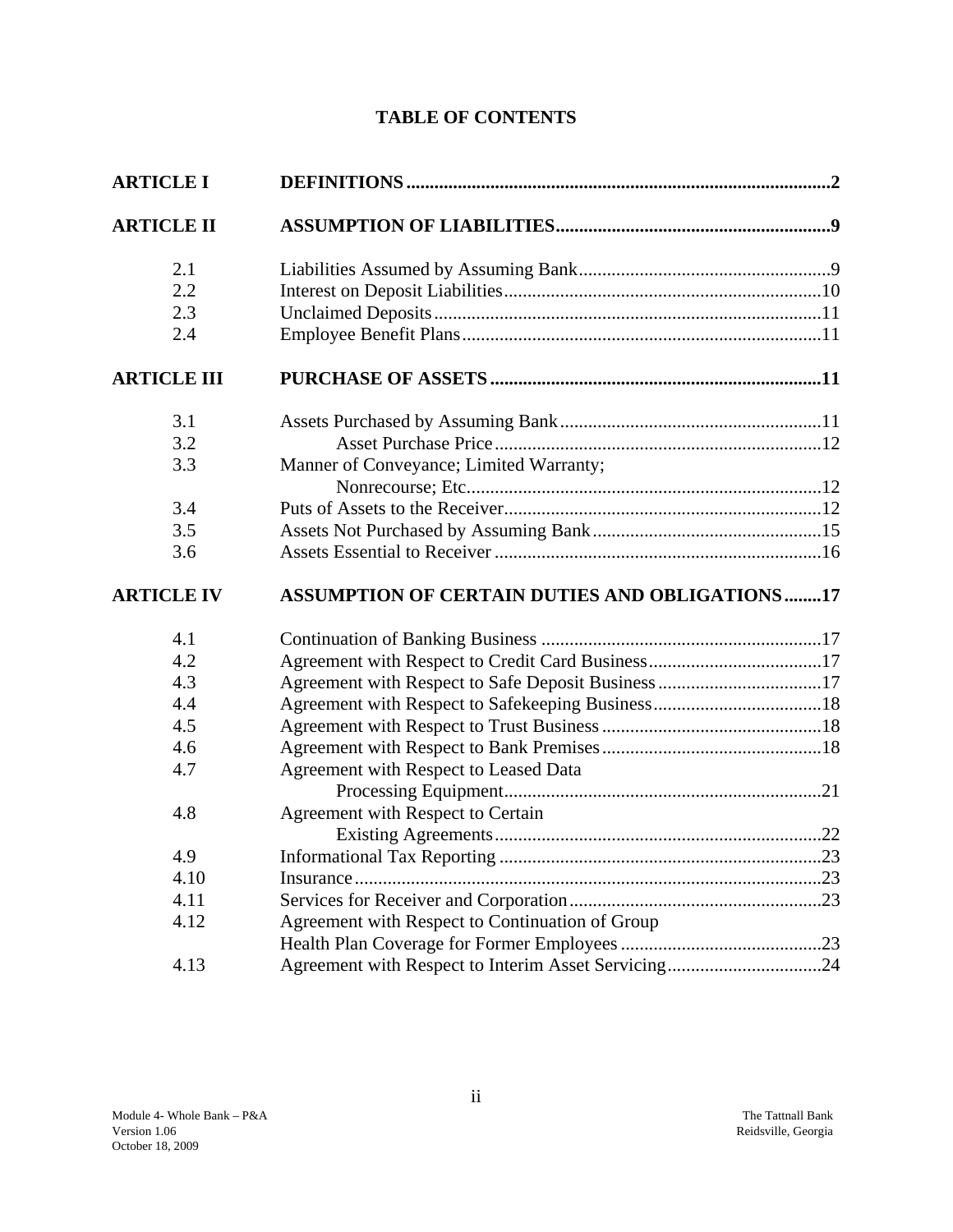| <b>ARTICLE V</b>    | <b>DUTIES WITH RESPECT TO DEPOSITORS</b>   |  |
|---------------------|--------------------------------------------|--|
| 5.1                 |                                            |  |
| 5.2                 |                                            |  |
| 5.3                 |                                            |  |
| <b>ARTICLE VI</b>   |                                            |  |
| 6.1                 |                                            |  |
| 6.2                 |                                            |  |
| 6.3                 |                                            |  |
| 6.4                 |                                            |  |
| <b>ARTICLE VII</b>  |                                            |  |
| <b>ARTICLE VIII</b> |                                            |  |
| 8.1                 |                                            |  |
| 8.2                 |                                            |  |
| 8.3                 |                                            |  |
| 8.4                 |                                            |  |
| 8.5                 |                                            |  |
| <b>ARTICLE IX</b>   |                                            |  |
| 9.1                 |                                            |  |
| 9.2                 |                                            |  |
| 9.3                 |                                            |  |
| 9.4                 |                                            |  |
| 9.5                 |                                            |  |
| 9.6                 | Proceedings with Respect to Certain Assets |  |
|                     |                                            |  |
| 9.7                 |                                            |  |
| <b>ARTICLE X</b>    |                                            |  |
| <b>ARTICLE XI</b>   | REPRESENTATIONS AND WARRANTIES OF THE      |  |
| <b>ARTICLE XII</b>  |                                            |  |
| 12.1                |                                            |  |
| 12.2                |                                            |  |
| 12.3                |                                            |  |
|                     | $\ddot{a}$                                 |  |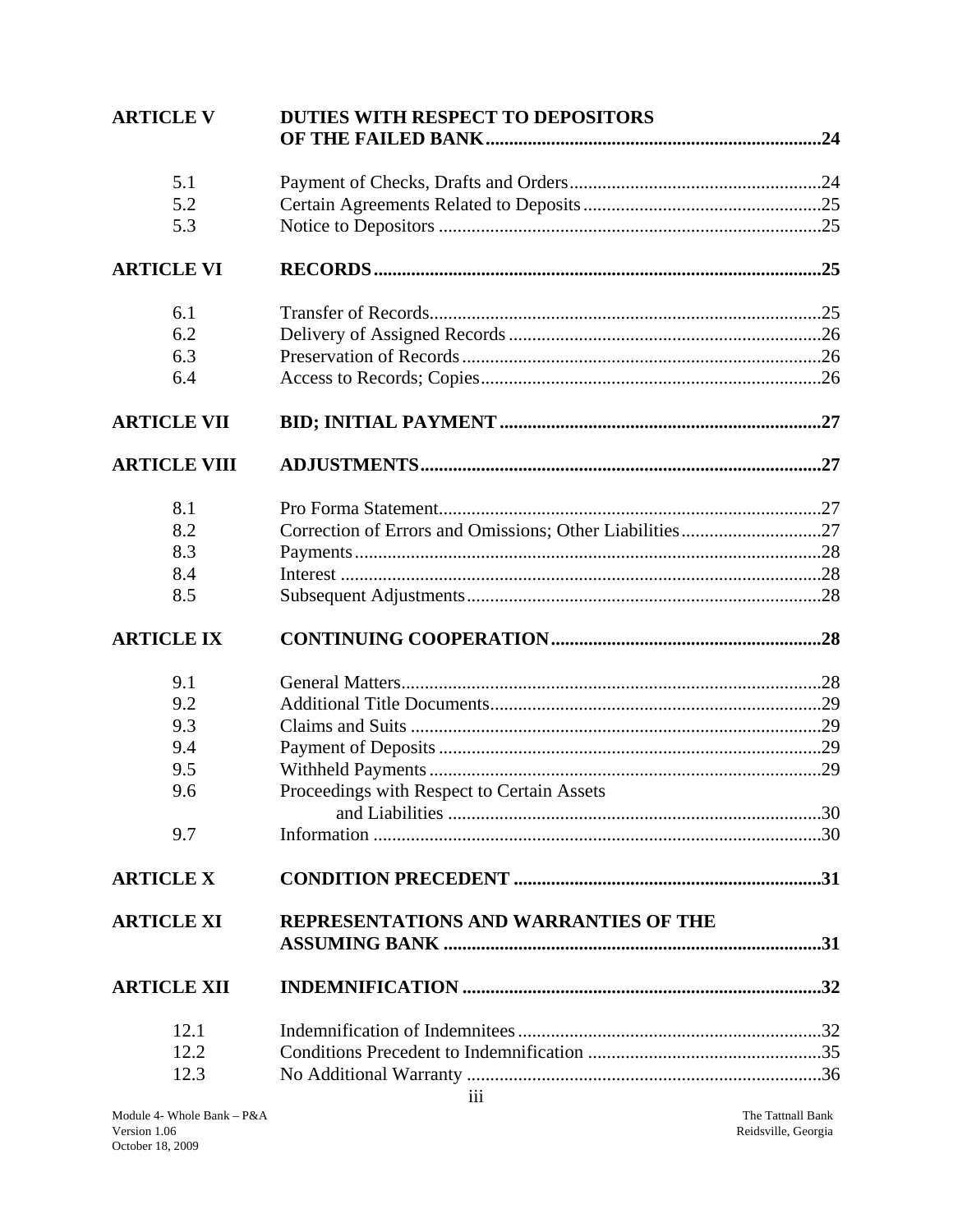| 12.4                |  |
|---------------------|--|
| 12.5                |  |
| 12.6                |  |
| 12.7                |  |
| 12.8                |  |
| <b>ARTICLE XIII</b> |  |
| 13.1                |  |
| 13.2                |  |
| 13.3                |  |
| 13.4                |  |
| 13.5                |  |
| 13.6                |  |
| 13.7                |  |
| 13.8                |  |
| 13.9                |  |
| 13.10               |  |
| 13.11               |  |
| 13.12               |  |
| 13.13               |  |

# **SCHEDULES**

| 2.1    |  |
|--------|--|
| 2.1(a) |  |
| $-3.1$ |  |
| 3.2    |  |
| 3.5(l) |  |

# **EXHIBITS**

| 2.3A   |  |
|--------|--|
| 2.3B   |  |
| 3.2(c) |  |
| 4.13   |  |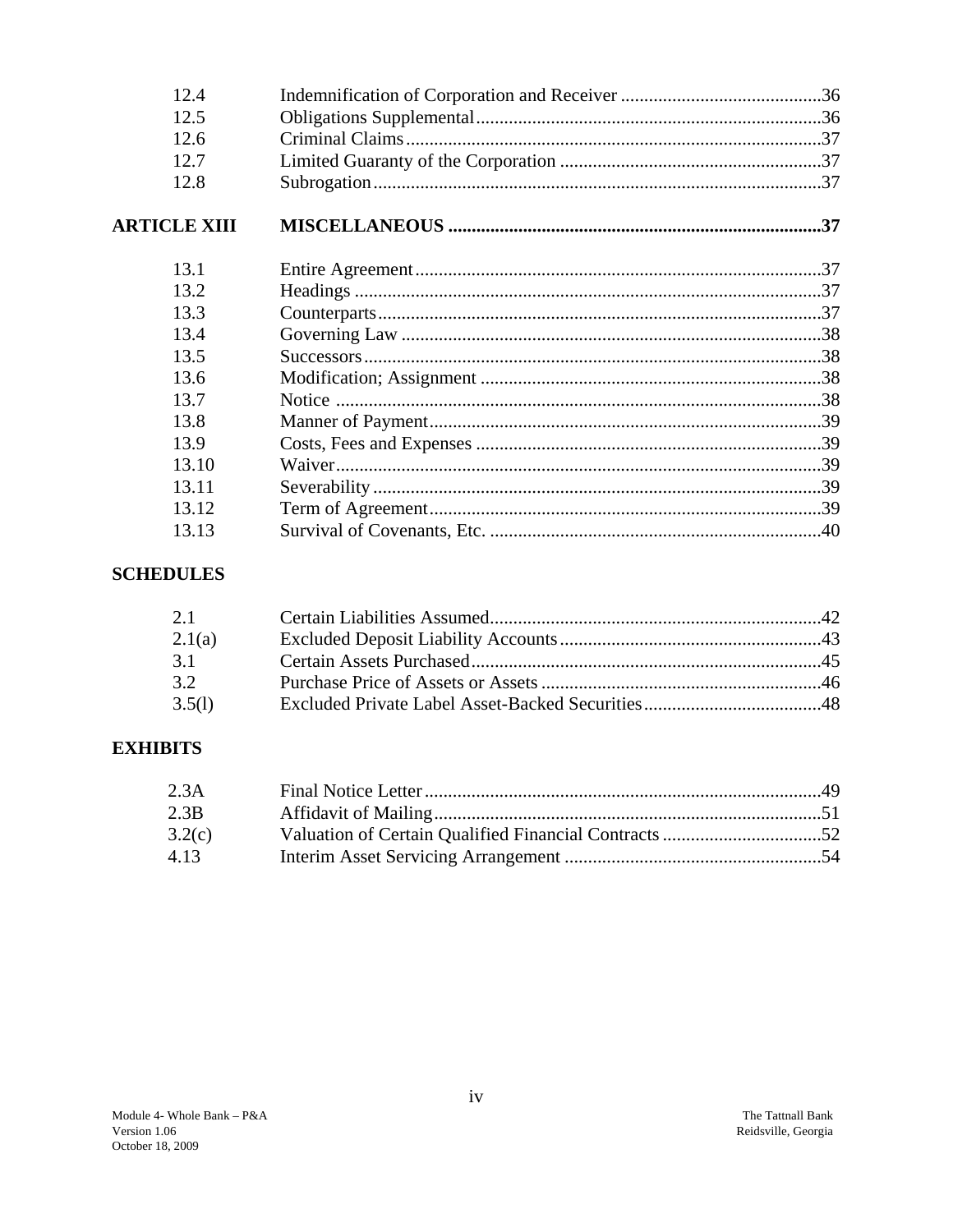#### **PURCHASE AND ASSUMPTION AGREEMENT**

#### **WHOLE BANK**

#### **ALL DEPOSITS**

 **THIS AGREEMENT**, made and entered into as of the 4th day of December, 2009, by and among the **FEDERAL DEPOSIT INSURANCE CORPORATION, RECEIVER of THE TATTNALL BANK, REIDSVILLE, GEORGIA** (the "Receiver"), **HERITAGEBANK OF THE SOUTH**, organized under the laws of the State of Georgia, and having its principal place of business in Albany, Georgia (the "Assuming Bank"), and the **FEDERAL DEPOSIT INSURANCE CORPORATION**, organized under the laws of the United States of America and having its principal office in Washington, D.C., acting in its corporate capacity (the "Corporation").

#### **WITNESSETH**:

**WHEREAS**, on Bank Closing, the Chartering Authority closed The Tattnall Bank, Reidsville, Georgia (the "Failed Bank") pursuant to applicable law and the Corporation was appointed Receiver thereof; and

**WHEREAS**, the Assuming Bank desires to purchase certain assets and assume certain deposit and other liabilities of the Failed Bank on the terms and conditions set forth in this Agreement; and

**WHEREAS**, pursuant to 12 U.S.C. Section 1823(c)(2)(A), the Corporation may provide assistance to the Assuming Bank to facilitate the transactions contemplated by this Agreement, which assistance may include indemnification pursuant to Article XII; and

**WHEREAS**, the Board of Directors of the Corporation (the "Board") has determined to provide assistance to the Assuming Bank on the terms and subject to the conditions set forth in this Agreement; and

**WHEREAS**, the Board has determined pursuant to 12 U.S.C. Section 1823(c)(4)(A) that such assistance is necessary to meet the obligation of the Corporation to provide insurance coverage for the insured deposits in the Failed Bank and is the least costly to the deposit insurance fund of all possible methods for meeting such obligation.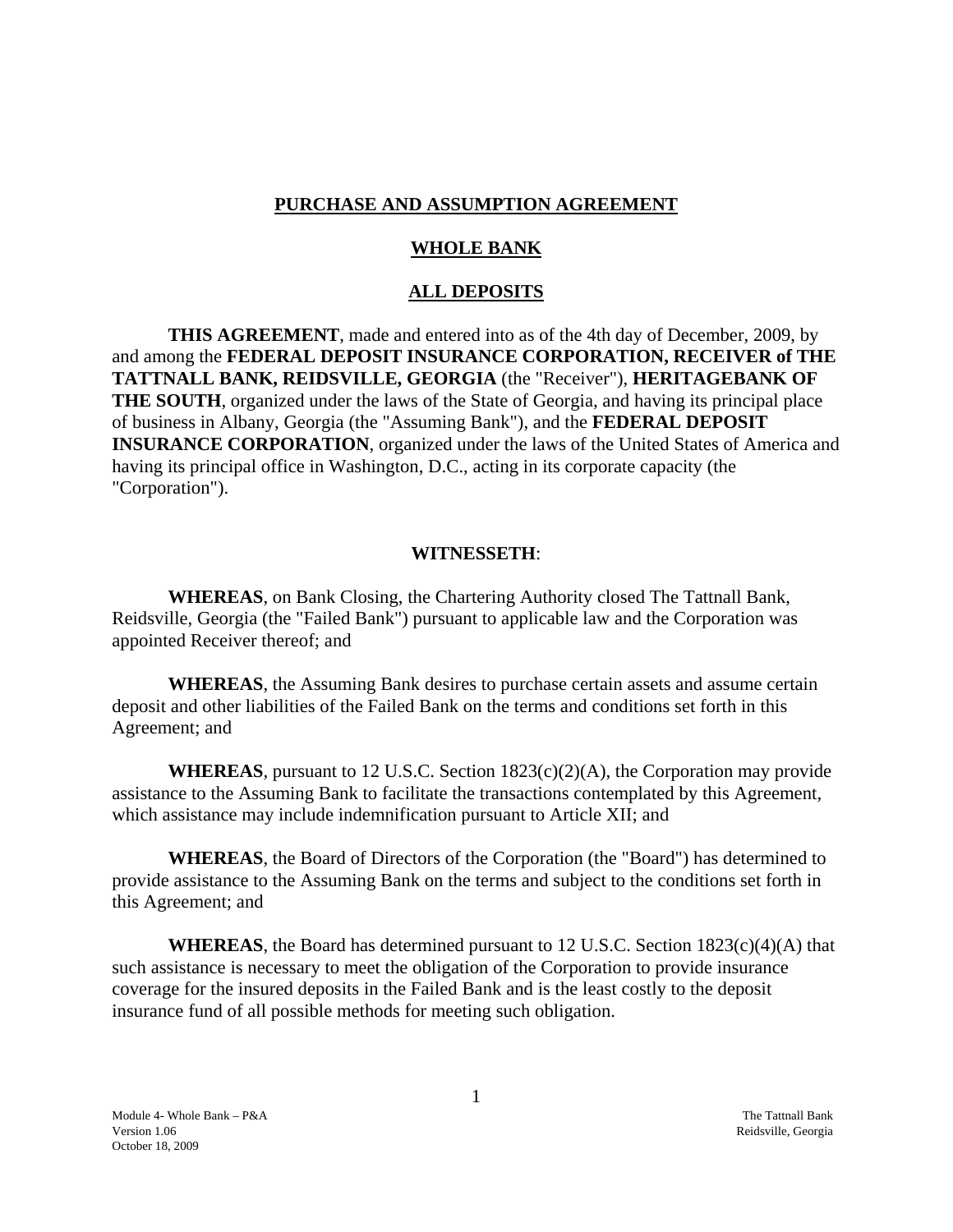**NOW THEREFORE**, in consideration of the mutual promises herein set forth and other valuable consideration, the parties hereto agree as follows:

# **ARTICLE I DEFINITIONS**

<span id="page-5-0"></span>Capitalized terms used in this Agreement shall have the meanings set forth in this Article I, or elsewhere in this Agreement. As used herein, words imparting the singular include the plural and vice versa.

**"Accounting Records"** means the general ledger and subsidiary ledgers and supporting schedules which support the general ledger balances.

**"Acquired Subsidiaries"** means Subsidiaries of the Failed Bank acquired pursuant to Section 3.1.

**"Affiliate"** of any Person means any director, officer, or employee of that Person and any other Person (i) who is directly or indirectly controlling, or controlled by, or under direct or indirect common control with, such Person, or (ii) who is an affiliate of such Person as the term "affiliate" is defined in Section 2 of the Bank Holding Company Act of 1956, as amended, 12 U.S.C. Section 1841.

**"Agreement"** means this Purchase and Assumption Agreement by and among the Assuming Bank, the Corporation and the Receiver, as amended or otherwise modified from time to time.

**"Assets"** means all assets of the Failed Bank purchased pursuant to Section 3.1. Assets owned by Subsidiaries of the Failed Bank are not "Assets" within the meaning of this definition.

**"Assumed Deposits"** means Deposits.

**"Bank Closing"** means the close of business of the Failed Bank on the date on which the Chartering Authority closed such institution.

**"Bank Premises"** means the banking houses, drive-in banking facilities, and teller facilities (staffed or automated) together with appurtenant parking, storage and service facilities and structures connecting remote facilities to banking houses, and land on which the foregoing are located, that are owned or leased by the Failed Bank and that have formerly been utilized, are currently utilized, or are intended to be utilized in the future by the Failed Bank as shown on the Accounting Record of the Failed Bank as of Bank Closing.

**"Bid Amount"** has the meaning provided in Article VII.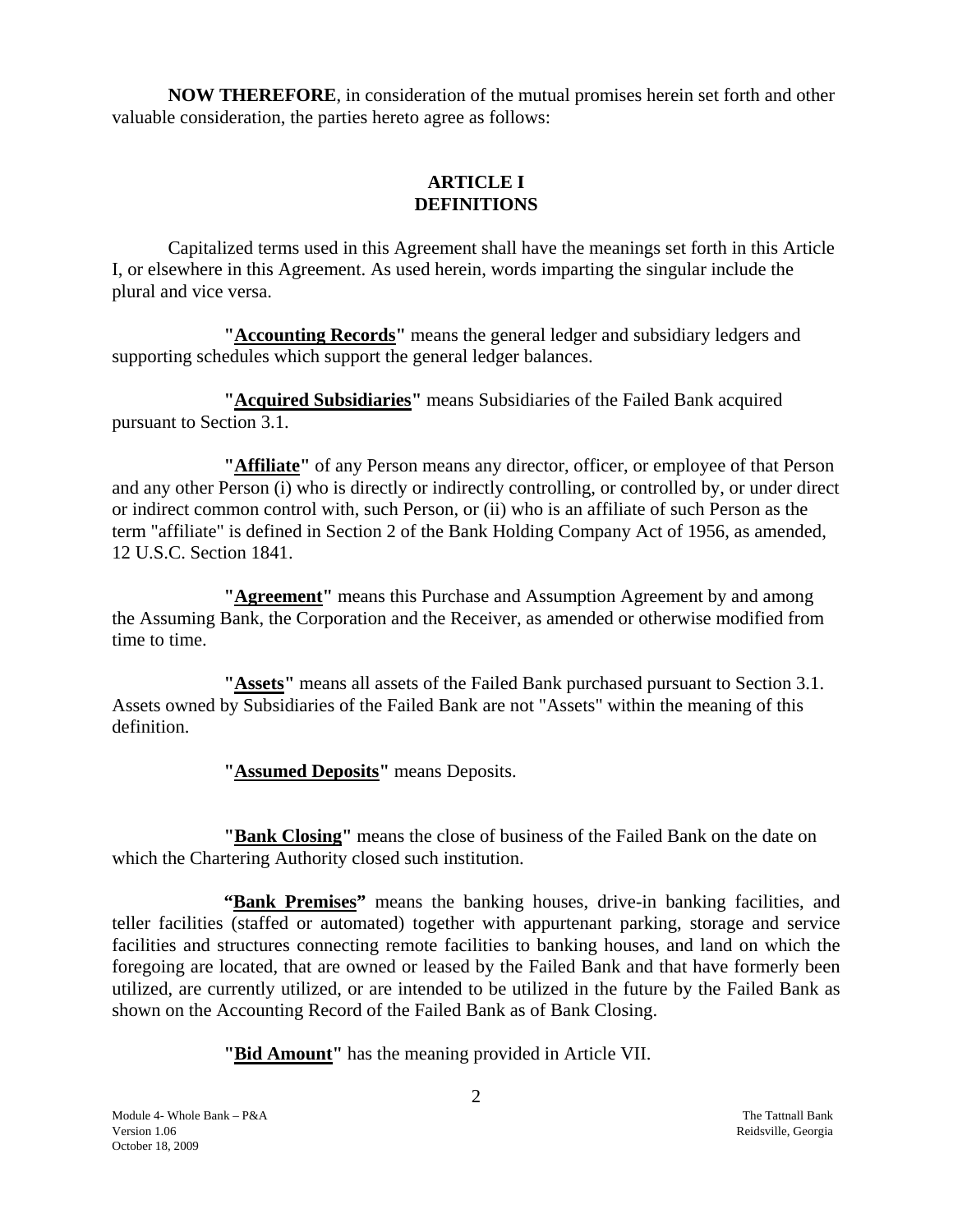**"Book Value"** means, with respect to any Asset and any Liability Assumed, the dollar amount thereof stated on the Accounting Records of the Failed Bank. The Book Value of any item shall be determined as of Bank Closing after adjustments made by the Receiver for differences in accounts, suspense items, unposted debits and credits, and other similar adjustments or corrections and for setoffs, whether voluntary or involuntary. The Book Value of a Subsidiary of the Failed Bank acquired by the Assuming Bank shall be determined from the investment in subsidiary and related accounts on the "bank only" (unconsolidated) balance sheet of the Failed Bank based on the equity method of accounting. Without limiting the generality of the foregoing, (i) the Book Value of a Liability Assumed shall include all accrued and unpaid interest thereon as of Bank Closing, and (ii) the Book Value of a Loan shall reflect adjustments for earned interest, or unearned interest (as it relates to the "rule of 78s" or add-on-interest loans, as applicable), if any, as of Bank Closing, adjustments for the portion of earned or unearned loan-related credit life and/or disability insurance premiums, if any, attributable to the Failed Bank as of Bank Closing, and adjustments for Failed Bank Advances, if any, in each case as determined for financial reporting purposes. The Book Value of an Asset shall not include any adjustment for loan premiums, discounts or any related deferred income, fees or expenses, or general or specific reserves on the Accounting Records of the Failed Bank.

**"Business Day"** means a day other than a Saturday, Sunday, Federal legal holiday or legal holiday under the laws of the State where the Failed Bank is located, or a day on which the principal office of the Corporation is closed.

**"Chartering Authority"** means (i) with respect to a national bank, the Office of the Comptroller of the Currency, (ii) with respect to a Federal savings association or savings bank, the Office of Thrift Supervision, (iii) with respect to a bank or savings institution chartered by a State, the agency of such State charged with primary responsibility for regulating and/or closing banks or savings institutions, as the case may be, (iv) the Corporation in accordance with 12 U.S.C. Section 1821(c), with regard to self appointment, or (v) the appropriate Federal banking agency in accordance with 12 U.S.C. 1821(c)(9).

**"Commitment"** means the unfunded portion of a line of credit or other commitment reflected on the books and records of the Failed Bank to make an extension of credit (or additional advances with respect to a Loan) that was legally binding on the Failed Bank as of Bank Closing, other than extensions of credit pursuant to the credit card business and overdraft protection plans of the Failed Bank, if any.

**"Credit Documents"** mean the agreements, instruments, certificates or other documents at any time evidencing or otherwise relating to, governing or executed in connection with or as security for, a Loan, including without limitation notes, bonds, loan agreements, letter of credit applications, lease financing contracts, banker's acceptances, drafts, interest protection agreements, currency exchange agreements, repurchase agreements, reverse repurchase agreements, guarantees, deeds of trust, mortgages, assignments, security agreements, pledges, subordination or priority agreements, lien priority agreements, undertakings, security instruments, certificates, documents, legal opinions, participation agreements and intercreditor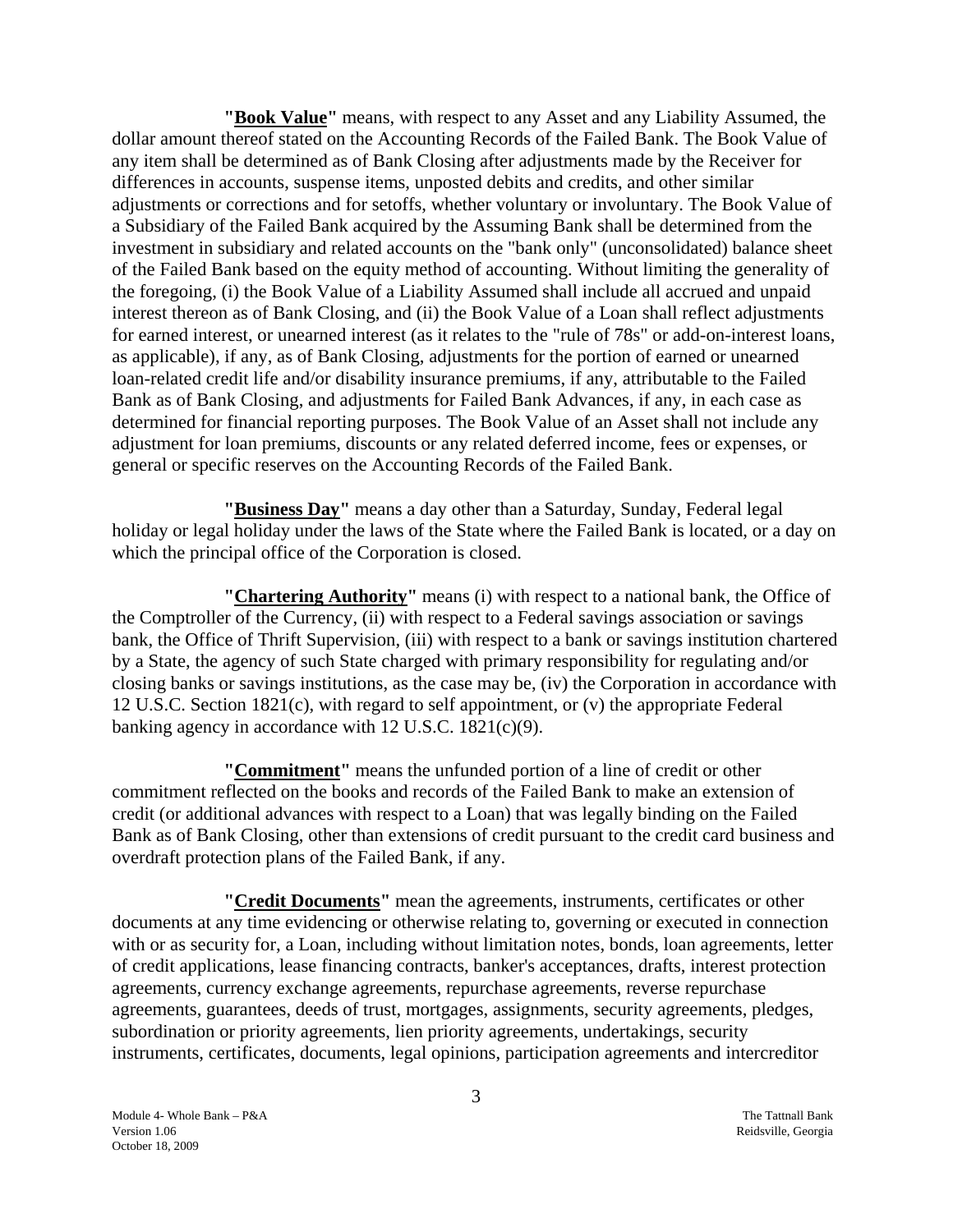agreements, and all amendments, modifications, renewals, extensions, rearrangements, and substitutions with respect to any of the foregoing.

**"Credit File"** means all Credit Documents and all other credit, collateral, or insurance documents in the possession or custody of the Assuming Bank, or any of its Subsidiaries or Affiliates, relating to an Asset or a Loan included in a Put Notice, or copies of any thereof.

**"Data Processing Lease"** means any lease or licensing agreement, binding on the Failed Bank as of Bank Closing, the subject of which is data processing equipment or computer hardware or software used in connection with data processing activities. A lease or licensing agreement for computer software used in connection with data processing activities shall constitute a Data Processing Lease regardless of whether such lease or licensing agreement also covers data processing equipment.

**"Deposit"** means a deposit as defined in 12 U.S.C. Section 1813(l), including without limitation, outstanding cashier's checks and other official checks and all uncollected items included in the depositors' balances and credited on the books and records of the Failed Bank; provided, that the term "Deposit" shall not include all or any portion of those deposit balances which, in the discretion of the Receiver or the Corporation, (i) may be required to satisfy it for any liquidated or contingent liability of any depositor arising from an unauthorized or unlawful transaction, or (ii) may be needed to provide payment of any liability of any depositor to the Failed Bank or the Receiver, including the liability of any depositor as a director or officer of the Failed Bank, whether or not the amount of the liability is or can be determined as of Bank Closing.

**"Failed Bank Advances"** means the total sums paid by the Failed Bank to (i) protect its lien position, (ii) pay ad valorem taxes and hazard insurance, and (iii) pay credit life insurance, accident and health insurance, and vendor's single interest insurance.

**"Fair Market Value"** means (i)(a) "Market Value" as defined in the regulation prescribing the standards for real estate appraisals used in federally related transactions, 12 C.F.R. § 323.2(g), and accordingly shall mean the most probable price which a property should bring in a competitive and open market under all conditions requisite to a fair sale, the buyer and seller each acting prudently and knowledgeably, and assuming the price is not affected by undue stimulus. Implicit in this definition is the consummation of a sale as of a specified date and the passing of title from seller to buyer under conditions whereby:

(1) Buyer and seller are typically motivated;

(2) Both parties are well informed or well advised, and acting in what they consider their own best interests;

(3) A reasonable time is allowed for exposure in the open market;

(4) Payment is made in terms of cash in U.S. dollars or in terms of financial arrangements comparable thereto; and

(5) The price represents the normal consideration for the property sold unaffected by special or creative financing or sales concessions granted by anyone associated with the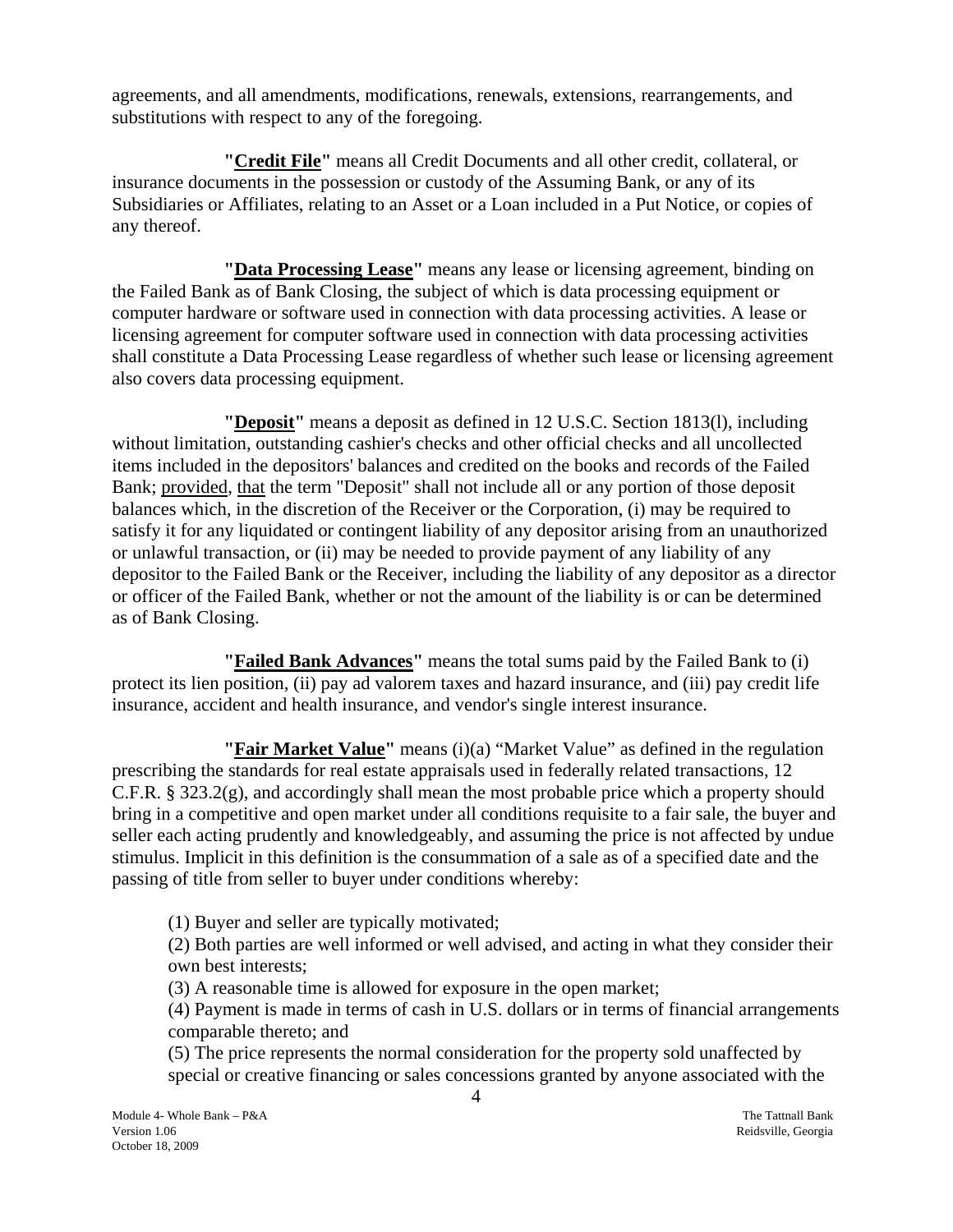sale;

as determined as of Bank Closing by an appraiser mutually acceptable to the Receiver and the Assuming Bank; any costs and fees associated with such determination shall be shared equally by the Receiver and the Assuming Bank, and (b) which, with respect to Bank Premises (to the extent, if any, that Bank Premises are purchased utilizing this valuation method), shall be determined not later than sixty (60) days after Bank Closing by an appraiser selected by the Receiver and the Assuming Bank within seven (7) days after Bank Closing; or (ii) with respect to property other than Bank Premises purchased utilizing this valuation method, the price therefor as established by the Receiver and agreed to by the Assuming Bank, or in the absence of such agreement, as determined in accordance with clause (i)(a) above.

"**Fixtures**" means those leasehold improvements, additions, alterations and installations constituting all or a part of Bank Premises and which were acquired, added, built, installed or purchased at the expense of the Failed Bank, regardless of the holder of legal title thereto as of Bank Closing.

**"Furniture and Equipment"** means the furniture and equipment (other than Safe Deposit Boxes, motor vehicles, and leased data processing equipment, including hardware and software), leased or owned by the Failed Bank and reflected on the books of the Failed Bank as of Bank Closing, including without limitation automated teller machines, carpeting, furniture, office machinery (including personal computers), shelving, office supplies, telephone, surveillance and security systems, and artwork.

**"Indemnitees"** means, except as provided in paragraph (11) of Section 12.1(b), (i) the Assuming Bank, (ii) the Subsidiaries and Affiliates of the Assuming Bank other than any Subsidiaries or Affiliates of the Failed Bank that are or become Subsidiaries or Affiliates of the Assuming Bank, and (iii) the directors, officers, employees and agents of the Assuming Bank and its Subsidiaries and Affiliates who are not also present or former directors, officers, employees or agents of the Failed Bank or of any Subsidiary or Affiliate of the Failed Bank.

**"Information Package"** means the most recent compilation of financial and other data with respect to the Failed Bank, including any amendments or supplements thereto, provided to the Assuming Bank by the Corporation on the web site used by the Corporation to market the Failed Bank to potential acquirers.

**"Initial Payment"** means the payment made pursuant to Article VII (based on the best information available as of Bank Closing), the amount of which shall be either (i) if the Bid Amount is positive, the aggregate Book Value of the Liabilities Assumed minus the sum of the aggregate purchase price of the Assets and assets purchased and the positive Bid Amount, or (ii) if the Bid Amount is negative, the sum of the aggregate Book Value of the Liabilities Assumed and the negative Bid Amount minus the aggregate purchase price of the Assets and assets purchased. The Initial Payment shall be payable by the Corporation to the Assuming Bank if (i) the Liabilities Assumed are greater than the sum of the positive Bid Amount and the Assets and assets purchased, or if (ii) the sum of the Liabilities Assumed and the negative Bid Amount are greater than the Assets and assets purchased. The Initial Payment shall be payable by the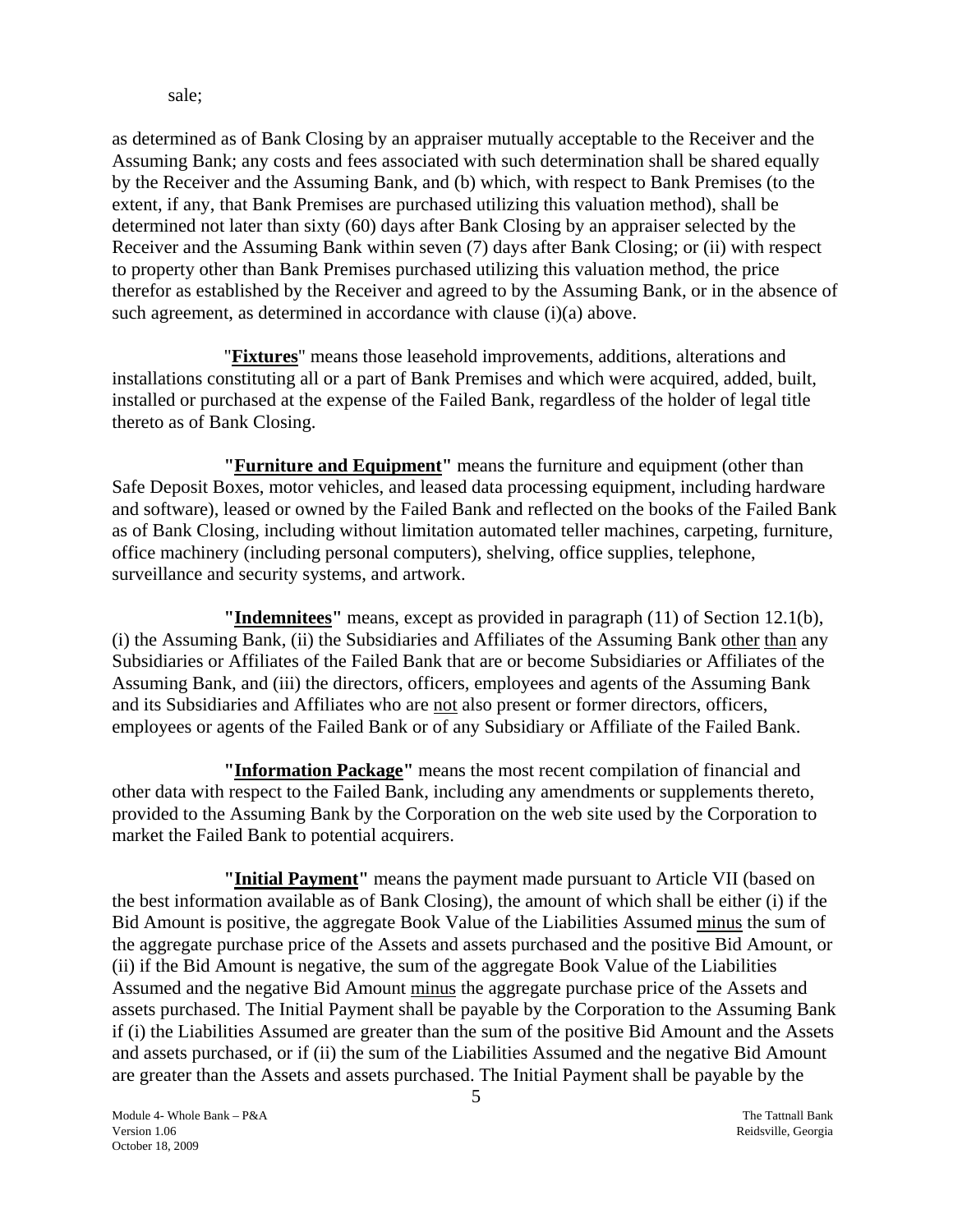Assuming Bank to the Corporation if (i) the Liabilities Assumed are less than the sum of the positive Bid Amount and the Assets and assets purchased, or if (ii) the sum of the Liabilities Assumed and the negative Bid Amount is less than the Assets and assets purchased. Such Initial Payment shall be subject to adjustment as provided in Article VIII.

**"Legal Balance"** means the amount of indebtedness legally owed by an Obligor with respect to a Loan, including principal and accrued and unpaid interest, late fees, attorneys' fees and expenses, taxes, insurance premiums, and similar charges, if any.

**"Liabilities Assumed"** has the meaning provided in Section 2.1.

**"Lien"** means any mortgage, lien, pledge, charge, assignment for security purposes, security interest, or encumbrance of any kind with respect to an Asset, including any conditional sale agreement or capital lease or other title retention agreement relating to such Asset.

**"Loans"** means all of the following owed to or held by the Failed Bank as of Bank Closing:

(i) loans (including loans which have been charged off the Accounting Records of the Failed Bank in whole or in part prior to October 1, 2009), participation agreements, interests in participations, overdrafts of customers (including but not limited to overdrafts made pursuant to an overdraft protection plan or similar extensions of credit in connection with a deposit account), revolving commercial lines of credit, home equity lines of credit, Commitments, United States and/or State-guaranteed student loans, and lease financing contracts;

(ii) all Liens, rights (including rights of set-off), remedies, powers, privileges, demands, claims, priorities, equities and benefits owned or held by, or accruing or to accrue to or for the benefit of, the holder of the obligations or instruments referred to in clause (i) above, including but not limited to those arising under or based upon Credit Documents, casualty insurance policies and binders, standby letters of credit, mortgagee title insurance policies and binders, payment bonds and performance bonds at any time and from time to time existing with respect to any of the obligations or instruments referred to in clause (i) above; and

(iii) all amendments, modifications, renewals, extensions, refinancings, and refundings of or for any of the foregoing;

provided, that there shall be excluded from the definition of "Loans" amounts owing under Qualified Financial Contracts.

**"New Loans"** means Loans made by the Failed Bank subsequent to October 1, 2009 that are not continuations, amendments, modifications, renewals, extensions, refinancings, restructurings, or refundings of or for any then existing Loan.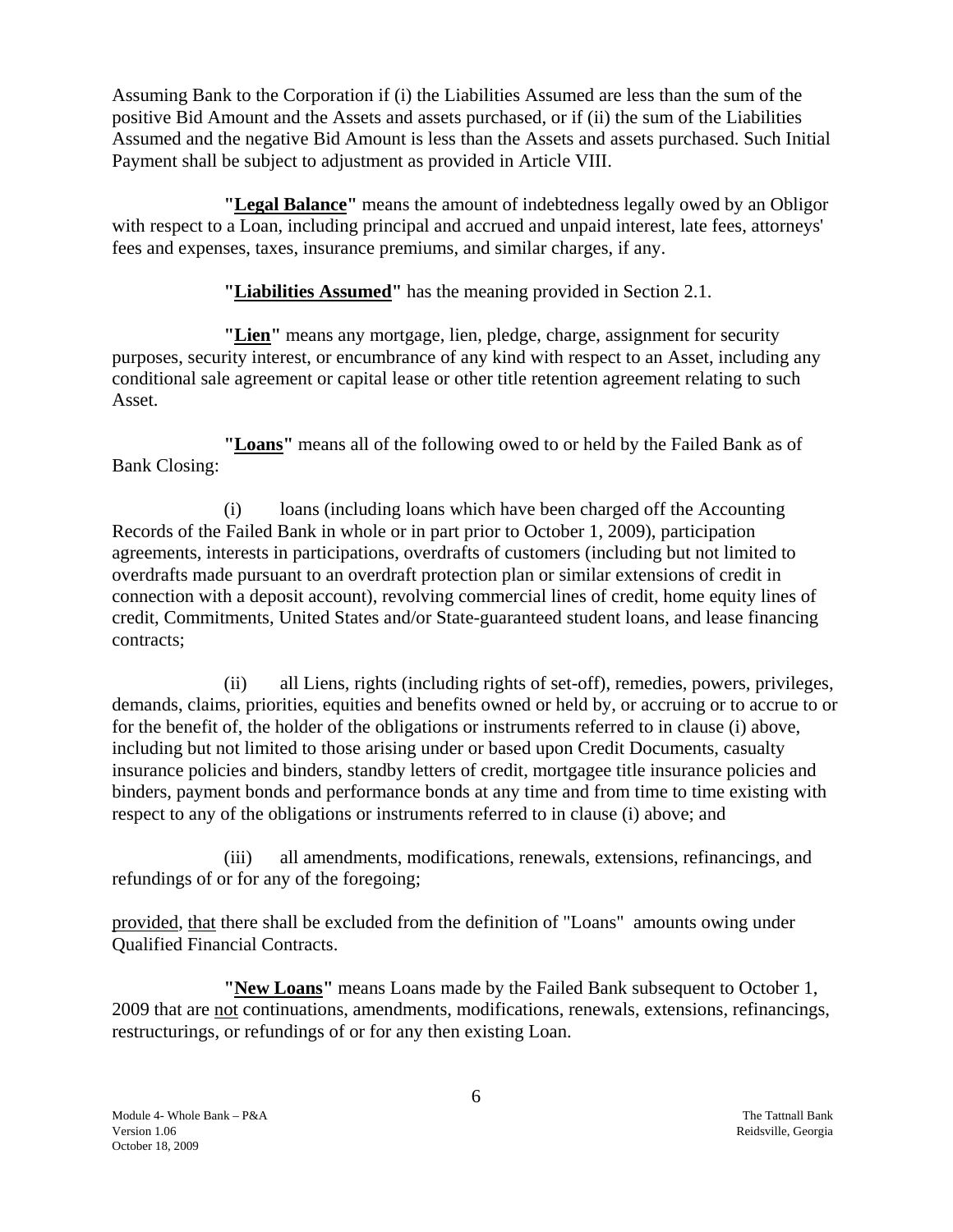**"Obligor"** means each Person liable for the full or partial payment or performance of any Loan, whether such Person is obligated directly, indirectly, primarily, secondarily, jointly, or severally.

**"Other Real Estate"** means all interests in real estate (other than Bank Premises and Fixtures), including but not limited to mineral rights, leasehold rights, condominium and cooperative interests, air rights and development rights that are owned by the Failed Bank.

**"Payment Date"** means the first Business Day after Bank Closing.

**"Person"** means any individual, corporation, partnership, joint venture, association, joint-stock company, trust, unincorporated organization, or government or any agency or political subdivision thereof, excluding the Corporation.

**"Primary Indemnitor"** means any Person (other than the Assuming Bank or any of its Affiliates) who is obligated to indemnify or insure, or otherwise make payments (including payments on account of claims made against) to or on behalf of any Person in connection with the claims covered under Article XII, including without limitation any insurer issuing any directors and officers liability policy or any Person issuing a financial institution bond or banker's blanket bond.

**"Put Date"** has the meaning provided in Section 3.4.

**"Put Notice"** has the meaning provided in Section 3.4.

**"Qualified Financial Contract"** means a qualified financial contract as defined in 12 U.S.C. Section 1821(e)(8)(D).

**"Record"** means any document, microfiche, microfilm and computer records (including but not limited to magnetic tape, disc storage, card forms and printed copy) of the Failed Bank generated or maintained by the Failed Bank that is owned by or in the possession of the Receiver at Bank Closing.

**"Related Liability"** with respect to any Asset means any liability existing and reflected on the Accounting Records of the Failed Bank as of Bank Closing for (i) indebtedness secured by mortgages, deeds of trust, chattel mortgages, security interests or other liens on or affecting such Asset, (ii) ad valorem taxes applicable to such Asset, and (iii) any other obligation determined by the Receiver to be directly related to such Asset.

**"Related Liability Amount"** with respect to any Related Liability on the books of the Assuming Bank, means the amount of such Related Liability as stated on the Accounting Records of the Assuming Bank (as maintained in accordance with generally accepted accounting principles) as of the date as of which the Related Liability Amount is being determined. With respect to a liability that relates to more than one asset, the amount of such Related Liability shall be allocated among such assets for the purpose of determining the Related Liability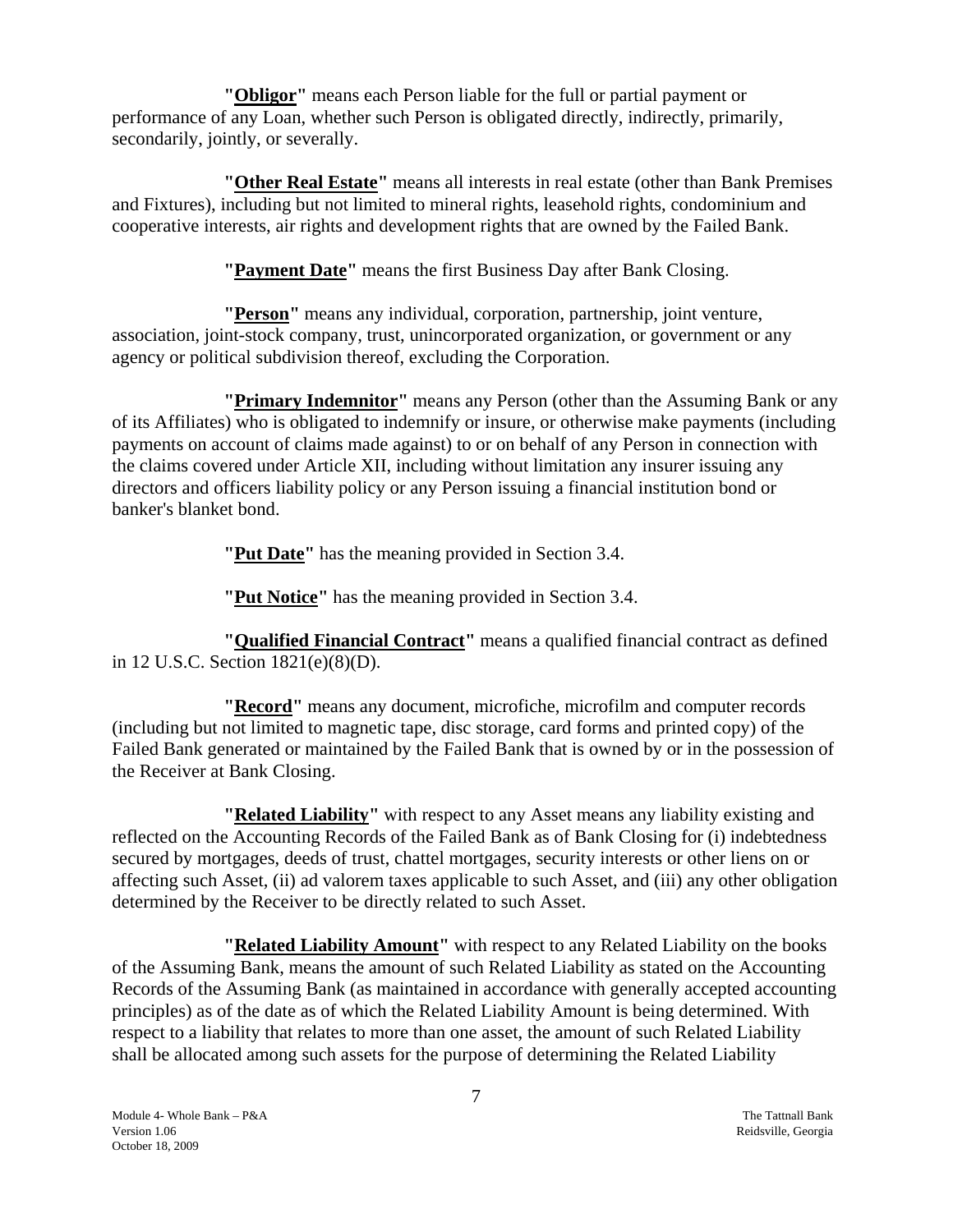Amount with respect to any one of such assets. Such allocation shall be made by specific allocation, where determinable, and otherwise shall be pro rata based upon the dollar amount of such assets stated on the Accounting Records of the entity that owns such asset.

**"Repurchase Price"** means with respect to any Asset or asset, which shall be determined by the Receiver, the lesser of (a) or (b):

(a) (i) in the event of a negative Bid Amount, the amount paid by the Assuming Bank, discounted by a percentage equal to the quotient produced by dividing the Assuming Bank's Bid Amount by the aggregate Book Value of the Risk Assets of the Failed Bank;

(ii) in the event of a negative Bid Amount, the amount resulting from (a)(i), above, or in the event of a positive Bid Amount, the amount paid by the Assuming Bank, (x) for a Loan, shall be decreased by any portion of the Loan classified "loss" and by one-half of any portion of the Loan classified "doubtful" as of the date of the most recent pertinent data made available to the Assuming Bank as part of the Information Package, and (y) for any Asset or asset, including a Loan, decreased by the amount of any money received with respect thereto since Bank Closing and, if the Asset is a Loan or other interest bearing or earning asset, the resulting amount shall then be increased or decreased, as the case may be, by interest or discount (whichever is applicable) accrued from and after Bank Closing at the lower of: (i) the contract rate with respect to such Asset, or (ii) the Settlement Interest Rate; net proceeds received by or due to the Assuming Bank from the sale of collateral, any forgiveness of debt, or otherwise shall be deemed money received by the Assuming Bank; or

(b) the dollar amount thereof stated on the Accounting Records of the Assuming Bank as of the date as of which the Repurchase Price is being determined, as maintained in accordance with generally accepted accounting principles, and, if the asset is a Loan, regardless of the Legal Balance thereof and adjusted in the same manner as the Book Value of a Failed Bank Loan would be adjusted hereunder.

Provided, however, (b), above, shall not be applicable and the Bid Amount shall be considered to have been positive for Loans repurchased pursuant to Section 3.4(a).

**"Risk Assets"** means (i) all Loans purchased hereunder, excluding (a) New Loans and (b) Loans to the extent secured by Assumed Deposits (and not included in (i)(a)), plus (ii) the Accrued Interest Receivable, Prepaid Expense, Other Assets as set forth in the Information Package.

**"Safe Deposit Boxes"** means the safe deposit boxes of the Failed Bank, if any, including the removable safe deposit boxes and safe deposit stacks in the Failed Bank's vault(s), all rights and benefits under rental agreements with respect to such safe deposit boxes, and all keys and combinations thereto.

**"Settlement Date"** means the first Business Day immediately prior to the day which is one hundred eighty (180) days after Bank Closing, or such other date prior thereto as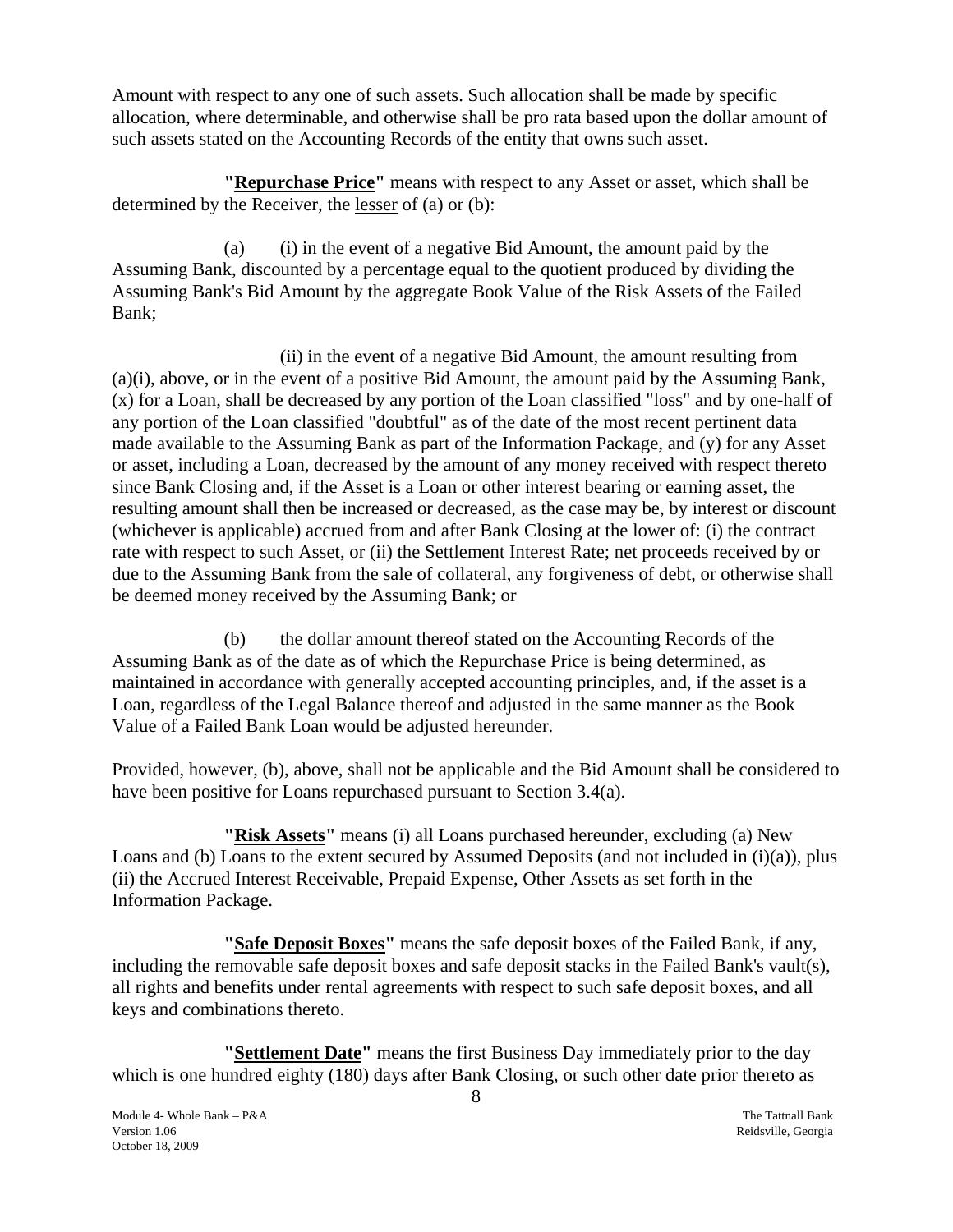may be agreed upon by the Receiver and the Assuming Bank. The Receiver, in its discretion, may extend the Settlement Date.

**"Settlement Interest Rate"** means, for the first calendar quarter or portion thereof during which interest accrues, the rate determined by the Receiver to be equal to the equivalent coupon issue yield on twenty-six (26)-week United States Treasury Bills in effect as of Bank Closing as published in The Wall Street Journal; provided, that if no such equivalent coupon issue yield is available as of Bank Closing, the equivalent coupon issue yield for such Treasury Bills most recently published in The Wall Street Journal prior to Bank Closing shall be used. Thereafter, the rate shall be adjusted to the rate determined by the Receiver to be equal to the equivalent coupon issue yield on such Treasury Bills in effect as of the first day of each succeeding calendar quarter during which interest accrues as published in The Wall Street Journal.

**"Subsidiary"** has the meaning set forth in Section 3(w)(4) of the Federal Deposit Insurance Act, 12 U.S.C. Section 1813(w)(4), as amended.

# **ARTICLE II ASSUMPTION OF LIABILITIES**

<span id="page-12-1"></span><span id="page-12-0"></span> **2.1 Liabilities Assumed by Assuming Bank.** The Assuming Bank expressly assumes at Book Value (subject to adjustment pursuant to Article VIII) and agrees to pay, perform, and discharge all of the following liabilities of the Failed Bank as of Bank Closing, except as otherwise provided in this Agreement (such liabilities referred to as "Liabilities Assumed"):

- (a) Assumed Deposits, except those Deposits specifically listed on Schedule 2.1(a); provided, that as to any Deposits of public money which are Assumed Deposits, the Assuming Bank agrees to properly secure such Deposits with such Assets as appropriate which, prior to Bank Closing, were pledged as security by the Failed Bank, or with assets of the Assuming Bank, if such securing Assets, if any, are insufficient to properly secure such Deposits;
- (b) liabilities for indebtedness secured by mortgages, deeds of trust, chattel mortgages, security interests or other liens on or affecting any Assets, if any; provided, that the assumption of any liability pursuant to this paragraph shall be limited to the market value of the Assets securing such liability as determined by the Receiver;
- (c) overdrafts, debit balances, service charges, reclamations, and adjustments to accounts with the Federal Reserve Banks as reflected on the books and records of any such Federal Reserve Bank within ninety (90) days after Bank Closing, if any;
- (d) ad valorem taxes applicable to any Asset, if any; provided, that the assumption of any ad valorem taxes pursuant to this paragraph shall be limited to an amount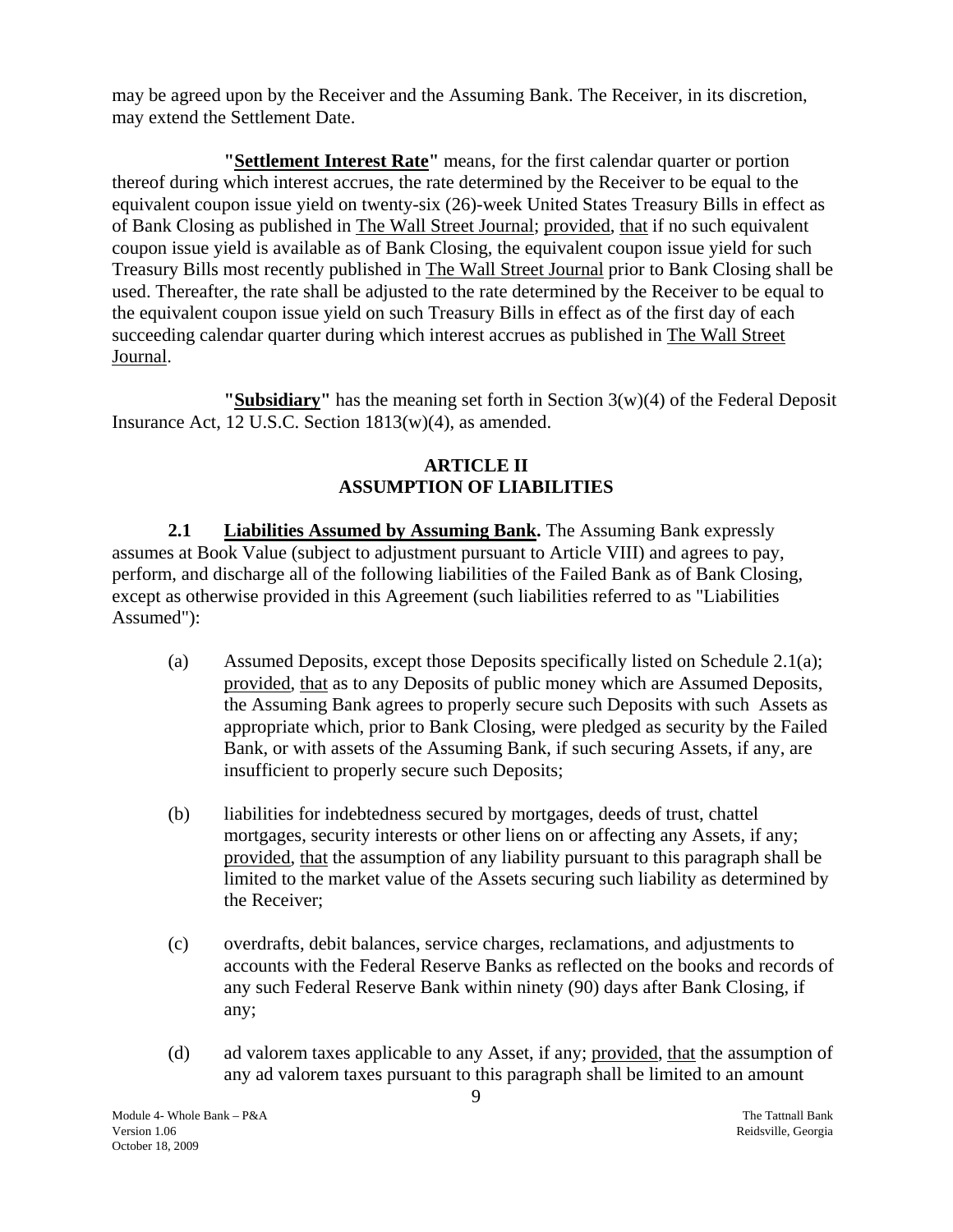equal to the market value of the Asset to which such taxes apply as determined by the Receiver;

- (e) liabilities, if any, for federal funds purchased, repurchase agreements and overdrafts in accounts maintained with other depository institutions (including any accrued and unpaid interest thereon computed to and including Bank Closing); provided, that the assumption of any liability pursuant to this paragraph shall be limited to the market value of the Assets securing such liability as determined by the Receiver;
- (f) United States Treasury tax and loan note option accounts, if any;
- (g) liabilities for any acceptance or commercial letter of credit (other than "standby letters of credit" as defined in 12 C.F.R. Section 337.2(a)); provided, that the assumption of any liability pursuant to this paragraph shall be limited to the market value of the Assets securing such liability as determined by the Receiver;
- (h) duties and obligations assumed pursuant to this Agreement including without limitation those relating to the Failed Bank's credit card business, overdraft protection plans, safe deposit business, safekeeping business or trust business, if any;
- (i) liabilities, if any, for Commitments; and
- (j) liabilities, if any, for amounts owed to any Subsidiary of the Failed Bank acquired under Section 3.1;
- (k) liabilities, if any, with respect to Qualified Financial Contracts; and
- (l) duties and obligations under any contract pursuant to which the Failed Bank provides mortgage servicing for others, or mortgage servicing is provided to the Failed Bank by others.

Schedule 2.1 attached hereto and incorporated herein sets forth certain categories of Liabilities Assumed and the aggregate Book Value of the Liabilities Assumed in such categories. Such schedule is based upon the best information available to the Receiver and may be adjusted as provided in Article VIII.

<span id="page-13-0"></span>**2.2 Interest on Deposit Liabilities.** The Assuming Bank agrees that, from and after Bank Closing, it will accrue and pay interest on Deposit liabilities assumed pursuant to Section 2.1 at a rate(s) it shall determine; provided, that for nontransaction Deposit liabilities such rate(s) shall not be less than the lowest rate offered by the Assuming Bank to its depositors for nontransaction deposit accounts. The Assuming Bank shall permit each depositor to withdraw, without penalty for early withdrawal, all or any portion of such depositor's Deposit, whether or not the Assuming Bank elects to pay interest in accordance with any deposit agreement formerly existing between the Failed Bank and such depositor; and further provided, that if such Deposit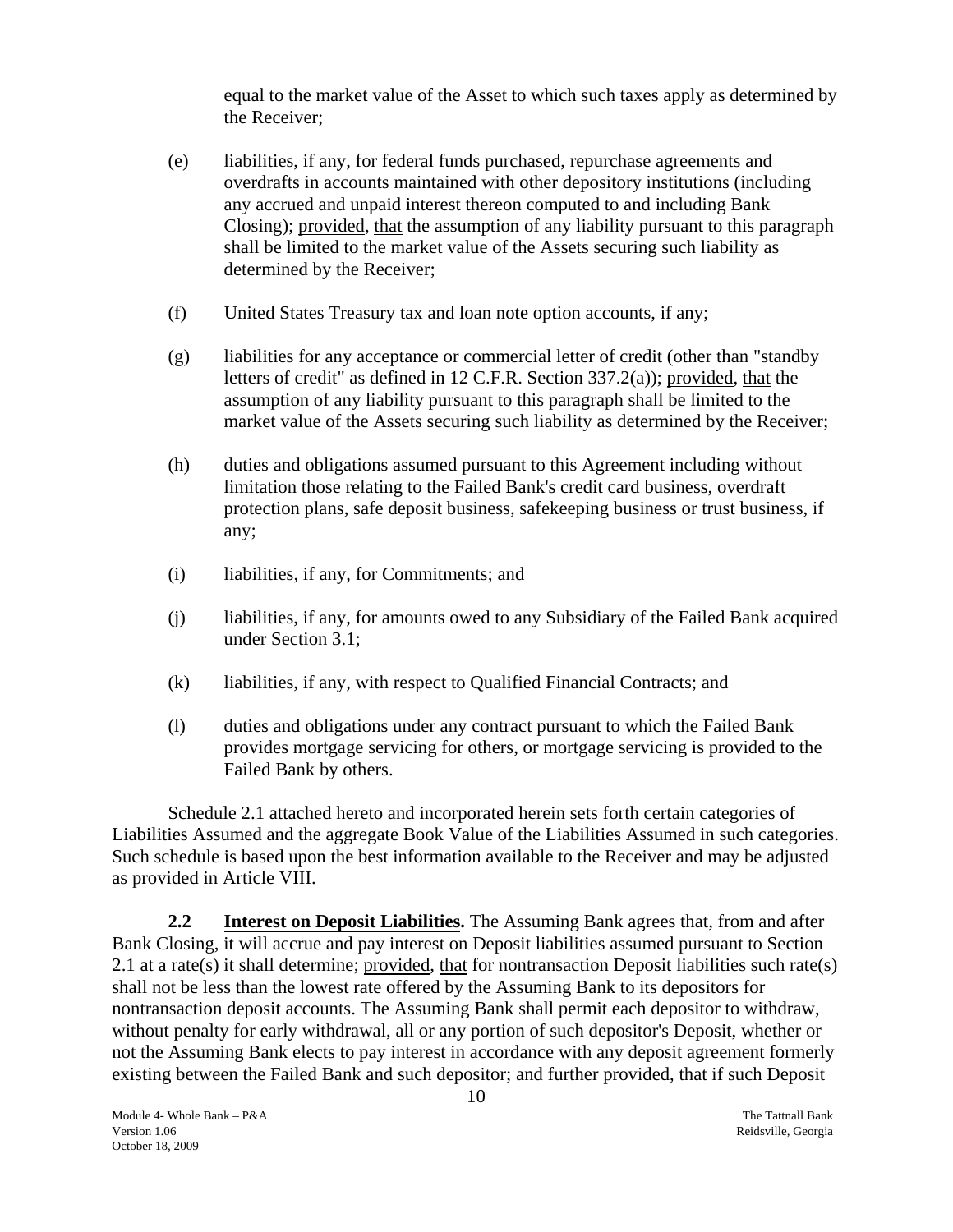has been pledged to secure an obligation of the depositor or other party, any withdrawal thereof shall be subject to the terms of the agreement governing such pledge. The Assuming Bank shall give notice to such depositors as provided in Section 5.3 of the rate(s) of interest which it has determined to pay and of such withdrawal rights.

<span id="page-14-0"></span>**2.3 Unclaimed Deposits.** Fifteen (15) months following the Bank Closing Date, the Assuming Bank will provide the Receiver a listing of all deposit accounts, including the type of account, not claimed by the depositor. The Receiver will review the list and authorize the Assuming Bank to act on behalf of the Receiver to send a "Final Legal Notice" in a form substantially similar to Exhibit 2.3A to the owner(s) of the unclaimed deposits reminding them of the need to claim or arrange to continue their account(s) with the Assuming Bank. The Assuming Bank will send the "Final Legal Notice" to the depositors within thirty (30) days following notification of the Receiver's authorization. The Assuming Bank will prepare an Affidavit of Mailing and will forward the Affidavit of Mailing to the Receiver after mailing out the "Final Legal Notice" in a form substantially similar to Exhibit 2.3B to the owner(s) of unclaimed deposit accounts.

If, within eighteen (18) months after Bank Closing, any depositor of the Failed Bank does not claim or arrange to continue such depositor's Deposit assumed pursuant to Section 2.1 at the Assuming Bank, the Assuming Bank shall, within fifteen (15) Business Days after the end of such eighteen (18) month period, (i) refund to the Receiver the full amount of each such deposit (without reduction for service charges), (ii) provide to the Receiver a schedule of all such refunded Deposits in such form as may be prescribed by the Receiver, and (iii) assign, transfer, convey, and deliver to the Receiver, all right, title, and interest of the Assuming Bank in and to the Records previously transferred to the Assuming Bank and other records generated or maintained by the Assuming Bank pertaining to such Deposits. During such eighteen (18) month period, at the request of the Receiver, the Assuming Bank promptly shall provide to the Receiver schedules of unclaimed deposits in such form as may be prescribed by the Receiver.

<span id="page-14-1"></span>**2.4 Employee Benefit Plans**. Except as provided in Section 4.12, the Assuming Bank shall have no liabilities, obligations or responsibilities under the Failed Bank's health care, bonus, vacation, pension, profit sharing or stock purchase plans or similar plans, if any, unless the Receiver and the Assuming Bank agree otherwise subsequent to the date of this Agreement.

### **ARTICLE III PURCHASE OF ASSETS**

<span id="page-14-3"></span><span id="page-14-2"></span> **3.1 Assets Purchased by Assuming Bank**. Subject to Sections 3.5 and 3.6, the Assuming Bank hereby purchases from the Receiver, and the Receiver hereby sells, assigns, transfers, conveys, and delivers to the Assuming Bank, all right, title, and interest of the Receiver in and to all of the assets (real, personal and mixed, wherever located and however acquired) of the Failed Bank whether or not reflected on the books of the Failed Bank as of Bank Closing, as set forth in Schedule 3.1 attached hereto and incorporated herein. Schedule 3.1 sets forth certain categories of Assets. Such schedule is based upon the best information available to the Receiver and may be adjusted as provided in Article VIII. Assets are purchased hereunder by the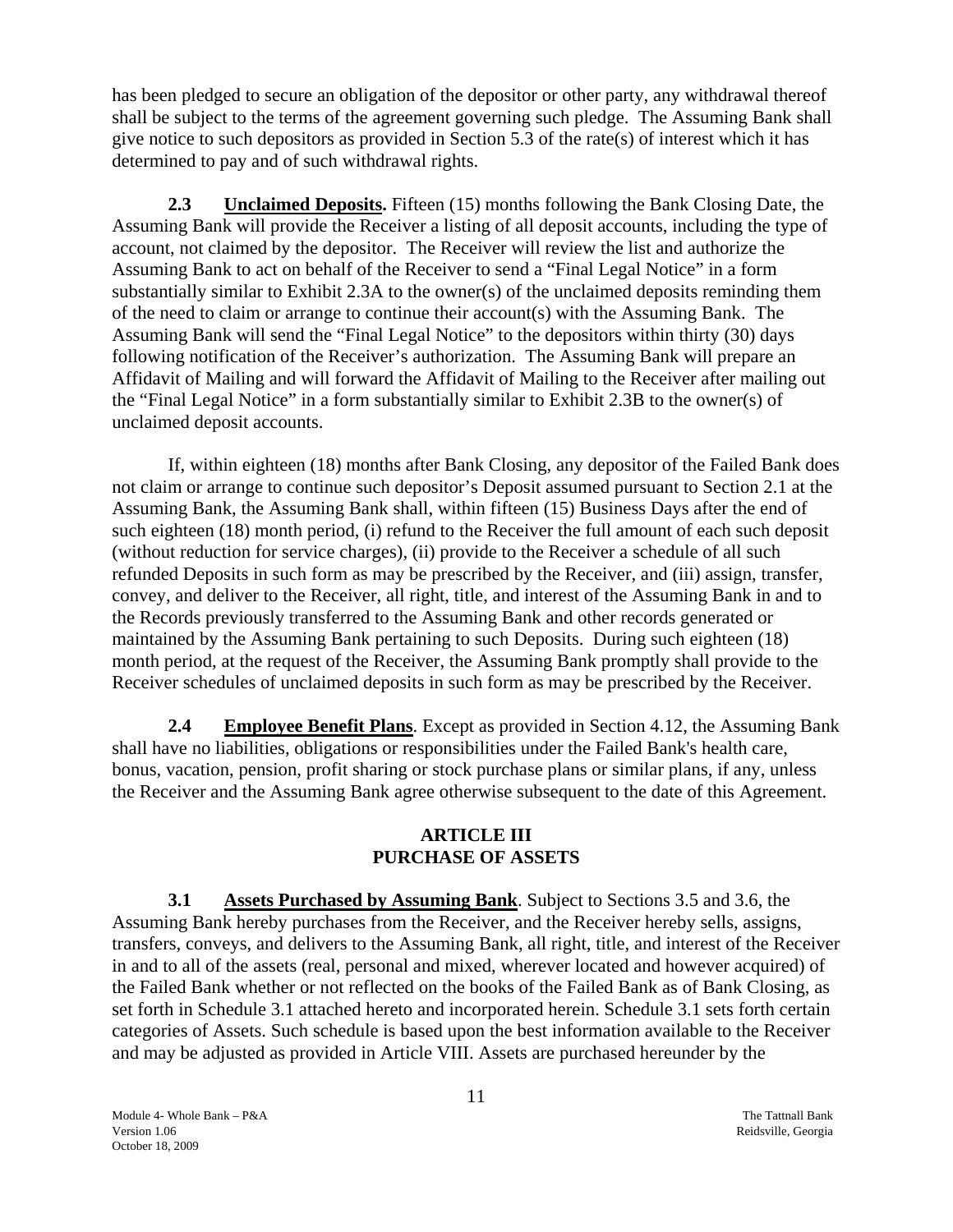Assuming Bank subject to all liabilities for indebtedness collateralized by Liens affecting such Assets to the extent provided in Section 2.1.

# **3.2 Asset Purchase Price**.

<span id="page-15-0"></span>(a) All Assets and assets of the Failed Bank subject to an option to purchase by the Assuming Bank shall be purchased for the amount, or the amount resulting from the method specified for determining the amount, as specified on Schedule 3.2, except as otherwise may be provided herein. Any Asset, asset of the Failed Bank subject to an option to purchase or other asset purchased for which no purchase price is specified on Schedule 3.2 or otherwise herein shall be purchased at its Book Value. Loans or other assets charged off the Accounting Records of the Failed Bank prior to October 1, 2009 shall be purchased at a price of zero.

(b) The purchase price for securities (other than the capital stock of any Acquired Subsidiary) purchased under Section 3.1 by the Assuming Bank shall be the market value thereof as of Bank Closing, which market value shall be (i) the market price for each such security quoted at the close of the trading day effective on Bank Closing as published electronically by Bloomberg, L.P., or alternatively, at the discretion of the Receiver, IDC/Financial Times (FT) Interactive Data; (ii) provided, that if such market price is not available for any such security, the Assuming Bank will submit a bid for each such security within three days of notification/bid request by the Receiver (unless a different time period is agreed to by the Assuming Bank and the Receiver) and the Receiver, in its sole discretion will accept or reject each such bid; and (iii) further provided in the absence of an acceptable bid from the Assuming Bank, each such security shall not pass to the Assuming Bank and shall be deemed to be an excluded asset hereunder.

(c) Qualified Financial Contracts shall be purchased at market value determined in accordance with the terms of Exhibit 3.2(c). Any costs associated with such valuation shall be shared equally by the Receiver and the Assuming Bank.

<span id="page-15-1"></span>**3.3 Manner of Conveyance; Limited Warranty; Nonrecourse; Etc.** THE CONVEYANCE OF ALL ASSETS, INCLUDING REAL AND PERSONAL PROPERTY INTERESTS, PURCHASED BY THE ASSUMING BANK UNDER THIS AGREEMENT SHALL BE MADE, AS NECESSARY, BY RECEIVER'S DEED OR RECEIVER'S BILL OF SALE, "AS IS", "WHERE IS", WITHOUT RECOURSE AND, EXCEPT AS OTHERWISE SPECIFICALLY PROVIDED IN THIS AGREEMENT, WITHOUT ANY WARRANTIES WHATSOEVER WITH RESPECT TO SUCH ASSETS, EXPRESS OR IMPLIED, WITH RESPECT TO TITLE, ENFORCEABILITY, COLLECTIBILITY, DOCUMENTATION OR FREEDOM FROM LIENS OR ENCUMBRANCES (IN WHOLE OR IN PART), OR ANY OTHER MATTERS.

### <span id="page-15-2"></span>**3.4 Puts of Assets to the Receiver**.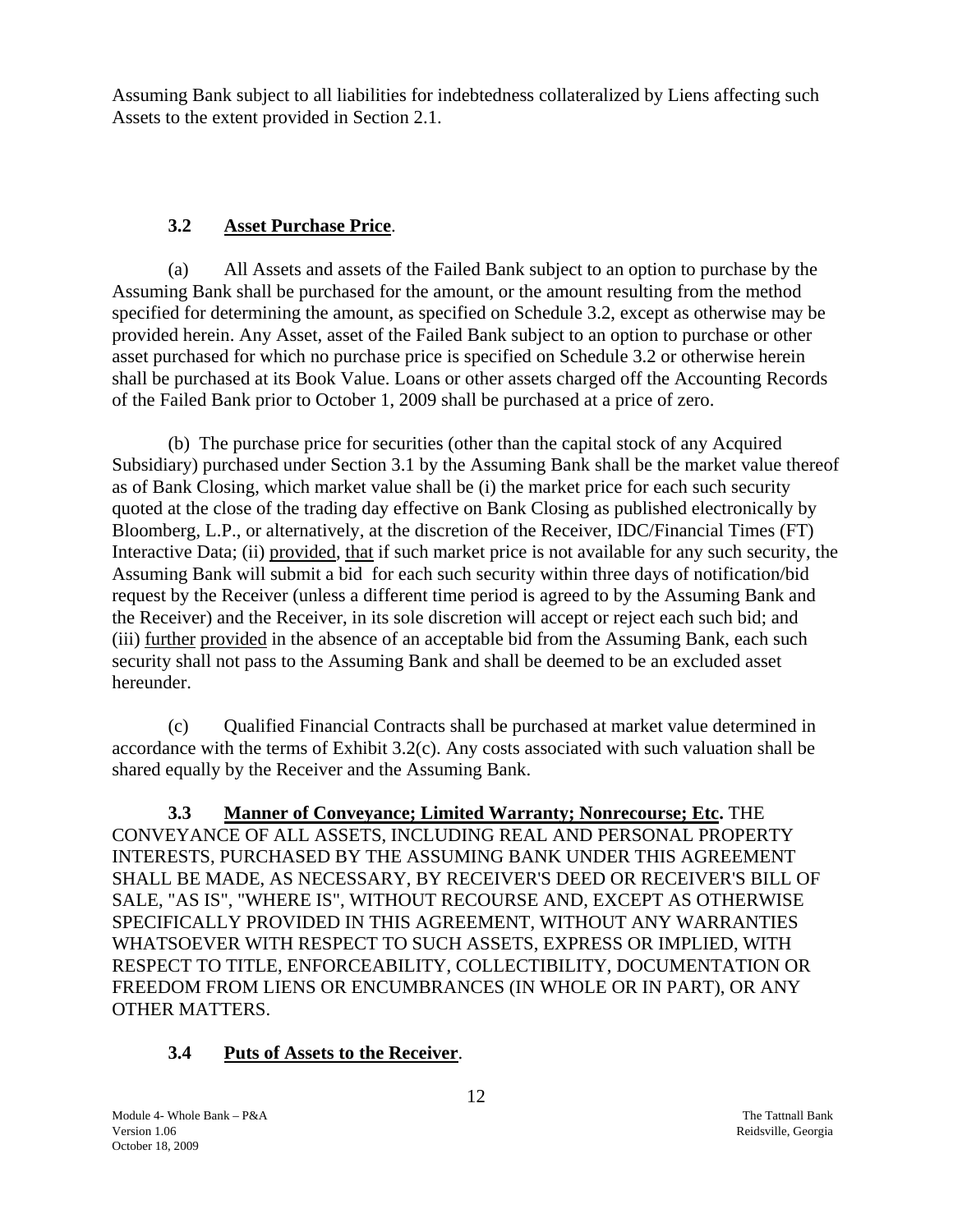(a) **Puts Within and at 30 Days After Bank Closing**. During the thirty (30)-day period following Bank Closing and only during such period, in accordance with this Section 3.4, the Assuming Bank shall be entitled to require the Receiver to purchase any New Loan that was transferred to the Assuming Bank pursuant to Section 3.1, and at the end of the thirty (30)-day period following Bank Closing and at that time only, in accordance with this Section 3.4, the Assuming Bank shall be entitled to require the Receiver to purchase any remaining overdraft transferred to the Assuming Bank pursuant to 3.1 which both was made after October 1, 2009 and was not made pursuant to an overdraft protection plan or similar extension of credit. Notwithstanding the foregoing, the Assuming Bank shall not have the right to require the Receiver to purchase any Loan if (i) the Obligor with respect to such Loan is an Acquired Subsidiary, or (ii) the Assuming Bank has:

- (A) made any advance in accordance with the terms of a Commitment or otherwise with respect to such Loan;
- (B) taken any action that increased the amount of a Related Liability with respect to such Loan over the amount of such liability immediately prior to the time of such action;
- (C) created or permitted to be created any Lien on such Loan which secures indebtedness for money borrowed or which constitutes a conditional sales agreement, capital lease or other title retention agreement;
- (D) entered into, agreed to make, grant or permit, or made, granted or permitted any modification or amendment to, any waiver or extension with respect to, or any renewal, refinancing or refunding of, such Loan or related Credit Documents or collateral, including, without limitation, any act or omission which diminished such collateral; or
- (E) sold, assigned or transferred all or a portion of such Loan to a third party (whether with or without recourse).

The Assuming Bank shall transfer all such Loans to the Receiver without recourse, and shall indemnify the Receiver against any and all claims of any Person claiming by, through or under the Assuming Bank with respect to any such Loan, as provided in Section 12.4.

(b) **Puts Prior to the Settlement Date.** During the period from Bank Closing to and including the Business Day immediately preceding the Settlement Date, the Assuming Bank shall be entitled to require the Receiver to purchase any Asset which the Assuming Bank can establish is evidenced by forged or stolen instruments as of Bank Closing; provided, that, the Assuming Bank shall not have the right to require the Receiver to purchase any such Asset with respect to which the Assuming Bank has taken any action referred to in Section 3.4(a)(ii) with respect to such Asset. The Assuming Bank shall transfer all such Assets to the Receiver without recourse, and shall indemnify the Receiver against any and all claims of any Person claiming by, through or under the Assuming Bank with respect to any such Asset, as provided in Section 12.4.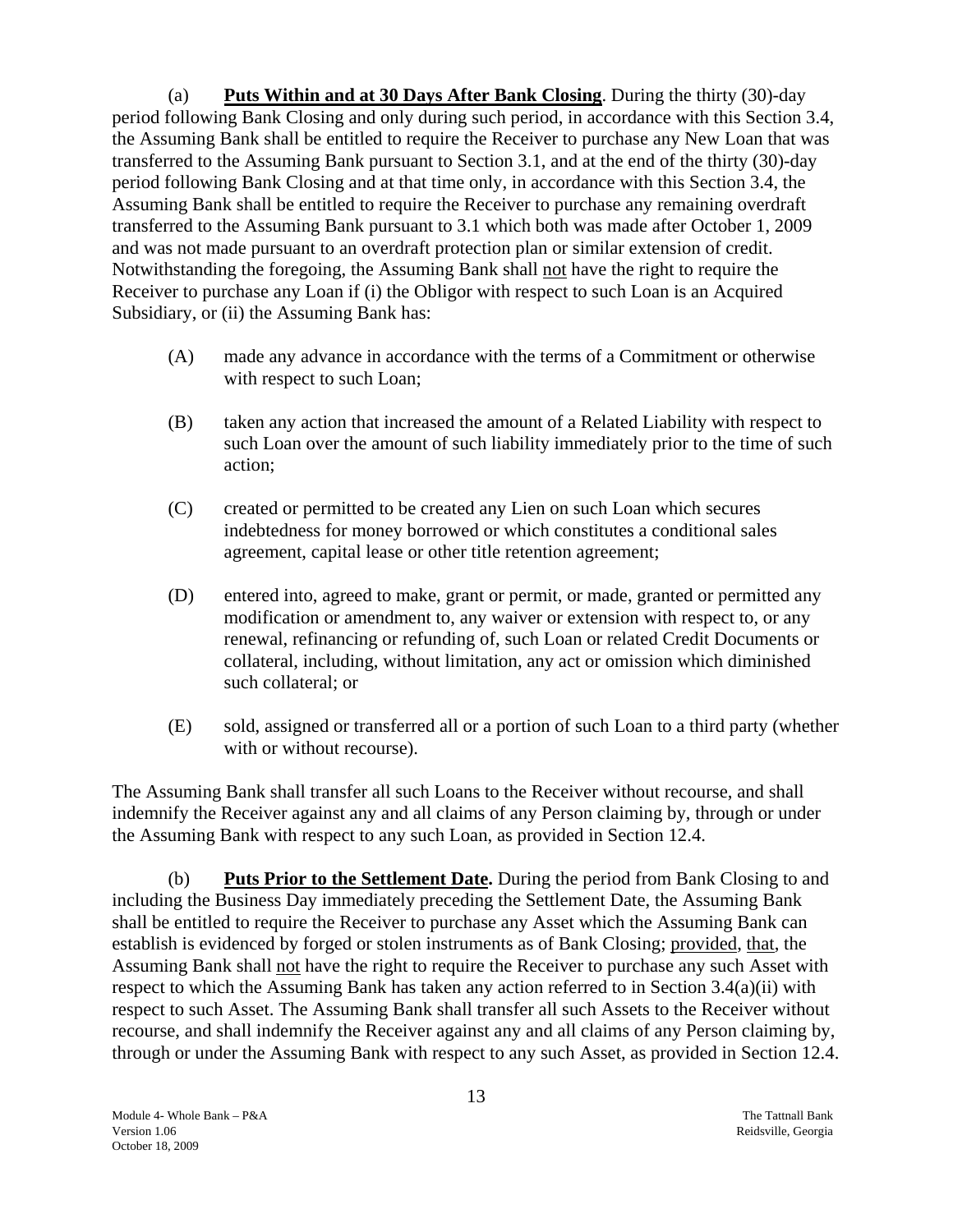(c) **Notices to the Receiver**. In the event that the Assuming Bank elects to require the Receiver to purchase one or more Assets, the Assuming Bank shall deliver to the Receiver a notice (a "Put Notice") which shall include:

- (i) a list of all Assets that the Assuming Bank requires the Receiver to purchase;
- (ii) a list of all Related Liabilities with respect to the Assets identified pursuant to (i) above; and
- (iii) a statement of the estimated Repurchase Price of each Asset identified pursuant to (i) above as of the applicable Put Date.

Such notice shall be in the form prescribed by the Receiver or such other form to which the Receiver shall consent. As provided in Section 9.6, the Assuming Bank shall deliver to the Receiver such documents, Credit Files and such additional information relating to the subject matter of the Put Notice as the Receiver may request and shall provide to the Receiver full access to all other relevant books and records.

(d) **Purchase by Receiver**. The Receiver shall purchase Loans that are specified in the Put Notice and shall assume Related Liabilities with respect to such Loans, and the transfer of such Loans and Related Liabilities shall be effective as of a date determined by the Receiver which date shall not be later than thirty (30) days after receipt by the Receiver of the Credit Files with respect to such Loans (the "Put Date").

(e) **Purchase Price and Payment Date**. Each Loan purchased by the Receiver pursuant to this Section 3.4 shall be purchased at a price equal to the Repurchase Price of such Loan less the Related Liability Amount applicable to such Loan, in each case determined as of the applicable Put Date. If the difference between such Repurchase Price and such Related Liability Amount is positive, then the Receiver shall pay to the Assuming Bank the amount of such difference; if the difference between such amounts is negative, then the Assuming Bank shall pay to the Receiver the amount of such difference. The Assuming Bank or the Receiver, as the case may be, shall pay the purchase price determined pursuant to this Section 3.4(e) not later than the twentieth (20th) Business Day following the applicable Put Date, together with interest on such amount at the Settlement Interest Rate for the period from and including such Put Date to and including the day preceding the date upon which payment is made.

(f) **Servicing.** The Assuming Bank shall administer and manage any Asset subject to purchase by the Receiver in accordance with usual and prudent banking standards and business practices until such time as such Asset is purchased by the Receiver.

(g) **Reversals**. In the event that the Receiver purchases an Asset (and assumes the Related Liability) that it is not required to purchase pursuant to this Section 3.4, the Assuming Bank shall repurchase such Asset (and assume such Related Liability) from the Receiver at a price computed so as to achieve the same economic result as would apply if the Receiver had never purchased such Asset pursuant to this Section 3.4.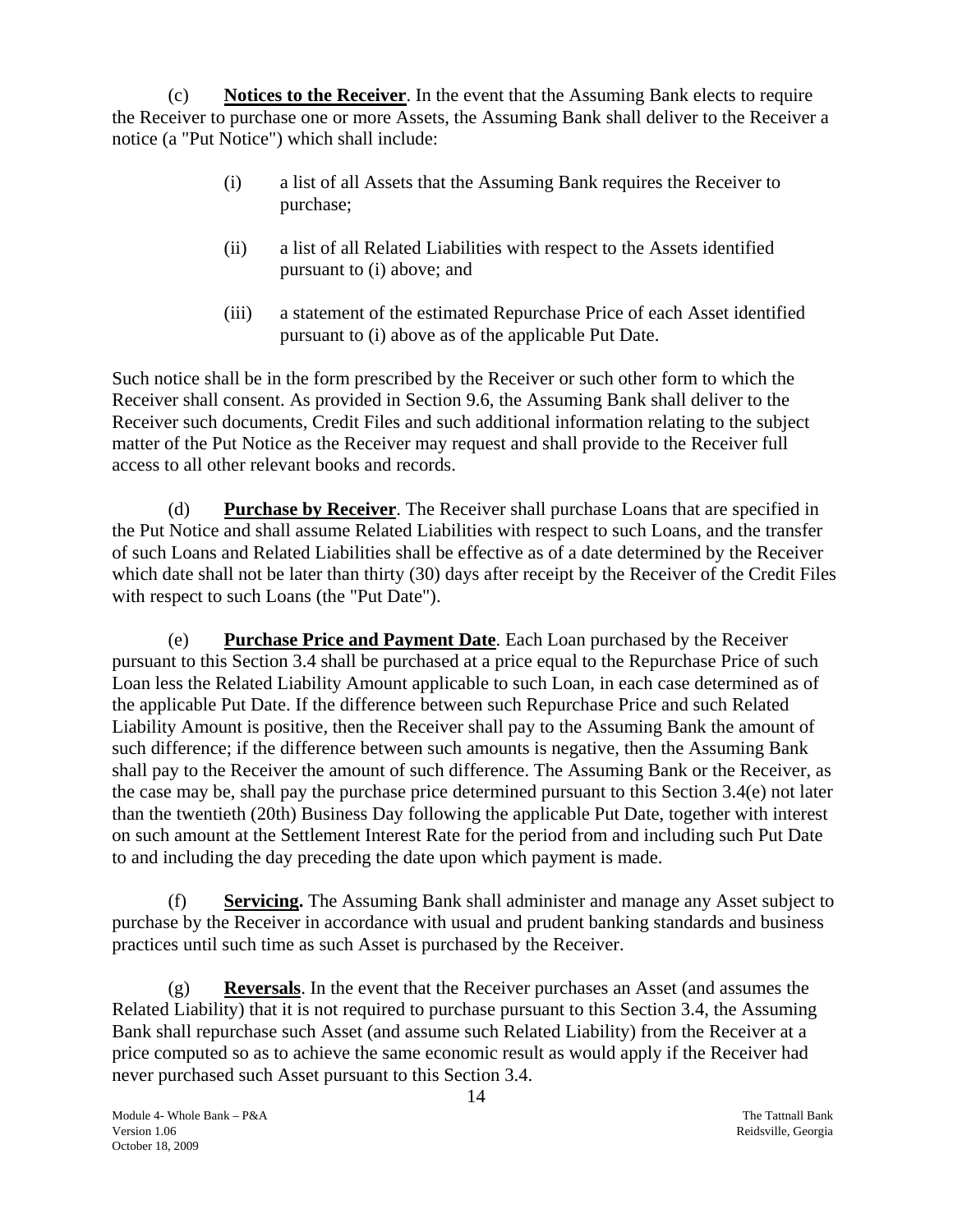<span id="page-18-0"></span> **3.5 Assets Not Purchased by Assuming Bank**. The Assuming Bank does not purchase, acquire or assume, or (except as otherwise expressly provided in this Agreement) obtain an option to purchase, acquire or assume under this Agreement:

(a) any financial institution bonds, banker's blanket bonds, or public liability, fire, or extended coverage insurance policy or any other insurance policy of the Failed Bank, or premium refund, unearned premium derived from cancellation, or any proceeds payable with respect to any of the foregoing;

(b) any interest, right, action, claim, or judgment against (i) any officer, director, employee, accountant, attorney, or any other Person employed or retained by the Failed Bank or any Subsidiary of the Failed Bank on or prior to Bank Closing arising out of any act or omission of such Person in such capacity, (ii) any underwriter of financial institution bonds, banker's blanket bonds or any other insurance policy of the Failed Bank, (iii) any shareholder or holding company of the Failed Bank, or (iv) any other Person whose action or inaction may be related to any loss (exclusive of any loss resulting from such Person's failure to pay on a Loan made by the Failed Bank) incurred by the Failed Bank; provided, that for the purposes hereof, the acts, omissions or other events giving rise to any such claim shall have occurred on or before Bank Closing, regardless of when any such claim is discovered and regardless of whether any such claim is made with respect to a financial institution bond, banker's blanket bond, or any other insurance policy of the Failed Bank in force as of Bank Closing;

(c) prepaid regulatory assessments of the Failed Bank, if any;

(d) legal or equitable interests in tax receivables of the Failed Bank, if any, including any claims arising as a result of the Failed Bank having entered into any agreement or otherwise being joined with another Person with respect to the filing of tax returns or the payment of taxes;

(e) Federal Reserve Bank, Federal Home Loan Bank stock, Federal Home Loan Mortgage Corporation and Federal National Mortgage Association preferred stock, if any;

(f) amounts reflected on the Accounting Records of the Failed Bank as of Bank Closing as a general or specific loss reserve or contingency account, if any;

(g) leased or owned Bank Premises and leased or owned Furniture and Equipment and Fixtures and data processing equipment (including hardware and software) located on leased [or owned] Bank Premises, if any; provided, that the Assuming Bank does obtain an option under Section 4.6, Section 4.7 or Section 4.8, as the case may be, with respect thereto;

(h) owned Bank Premises which the Receiver, in its discretion, determines may contain environmentally hazardous substances;

(i) any "goodwill," as such term is defined in the instructions to the report of condition prepared by banks examined by the Corporation in accordance with 12 C.F.R. Section 304.4, and other intangibles;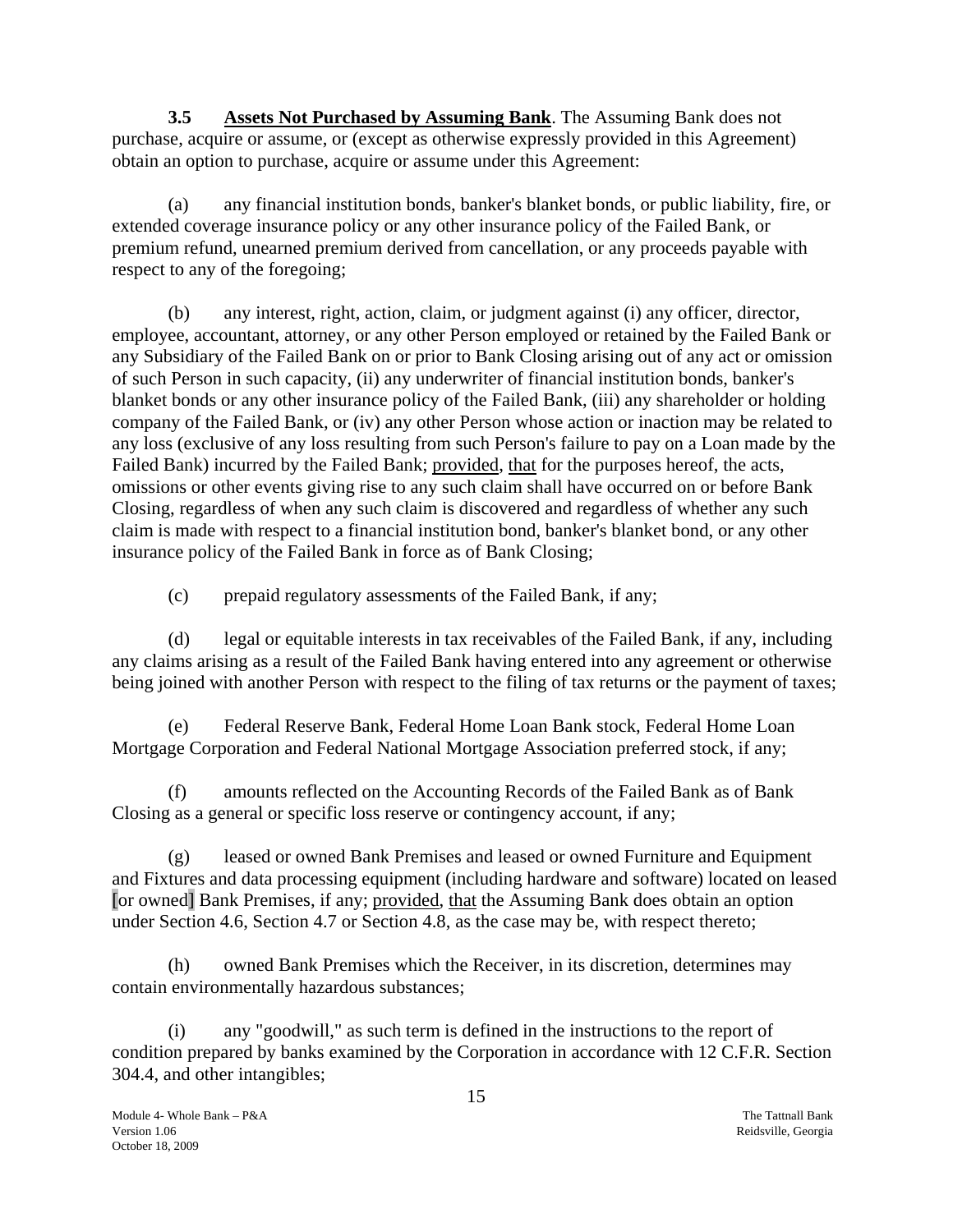(j) any criminal restitution or forfeiture orders issued in favor of the Failed Bank; and

(k) assets essential to the Receiver in accordance with Section 3.6; and

(l) all private label asset-backed securities, including, but not limited to, those listed on the attached Schedule 3.5(l).

# **3.6 Assets Essential to Receiver**.

<span id="page-19-0"></span>(a) The Receiver may refuse to sell to the Assuming Bank, or the Assuming Bank agrees, at the request of the Receiver set forth in a written notice to the Assuming Bank, to assign, transfer, convey, and deliver to the Receiver all of the Assuming Bank's right, title and interest in and to, any Asset or asset essential to the Receiver as determined by the Receiver in its discretion (together with all Credit Documents evidencing or pertaining thereto), which may include any Asset or asset that the Receiver determines to be:

- (i) made to an officer, director, or other Person engaging in the affairs of the Failed Bank, its Subsidiaries or Affiliates or any related entities of any of the foregoing;
- (ii) the subject of any investigation relating to any claim with respect to any item described in Section 3.5(a) or (b), or the subject of, or potentially the subject of, any legal proceedings;
- (iii) made to a Person who is an Obligor on a loan owned by the Receiver or the Corporation in its corporate capacity or its capacity as receiver of any institution;
- (iv) secured by collateral which also secures any asset owned by the Receiver; or
- (v) related to any asset of the Failed Bank not purchased by the Assuming Bank under this Article III or any liability of the Failed Bank not assumed by the Assuming Bank under Article II.

(b) Each such Asset or asset purchased by the Receiver shall be purchased at a price equal to the Repurchase Price thereof less the Related Liability Amount with respect to any Related Liabilities related to such Asset or asset, in each case determined as of the date of the notice provided by the Receiver pursuant to Section 3.6(a). The Receiver shall pay the Assuming Bank not later than the twentieth (20th) Business Day following receipt of related Credit Documents and Credit Files together with interest on such amount at the Settlement Interest Rate for the period from and including the date of receipt of such documents to and including the day preceding the day on which payment is made. The Assuming Bank agrees to administer and manage each such Asset or asset in accordance with usual and prudent banking standards and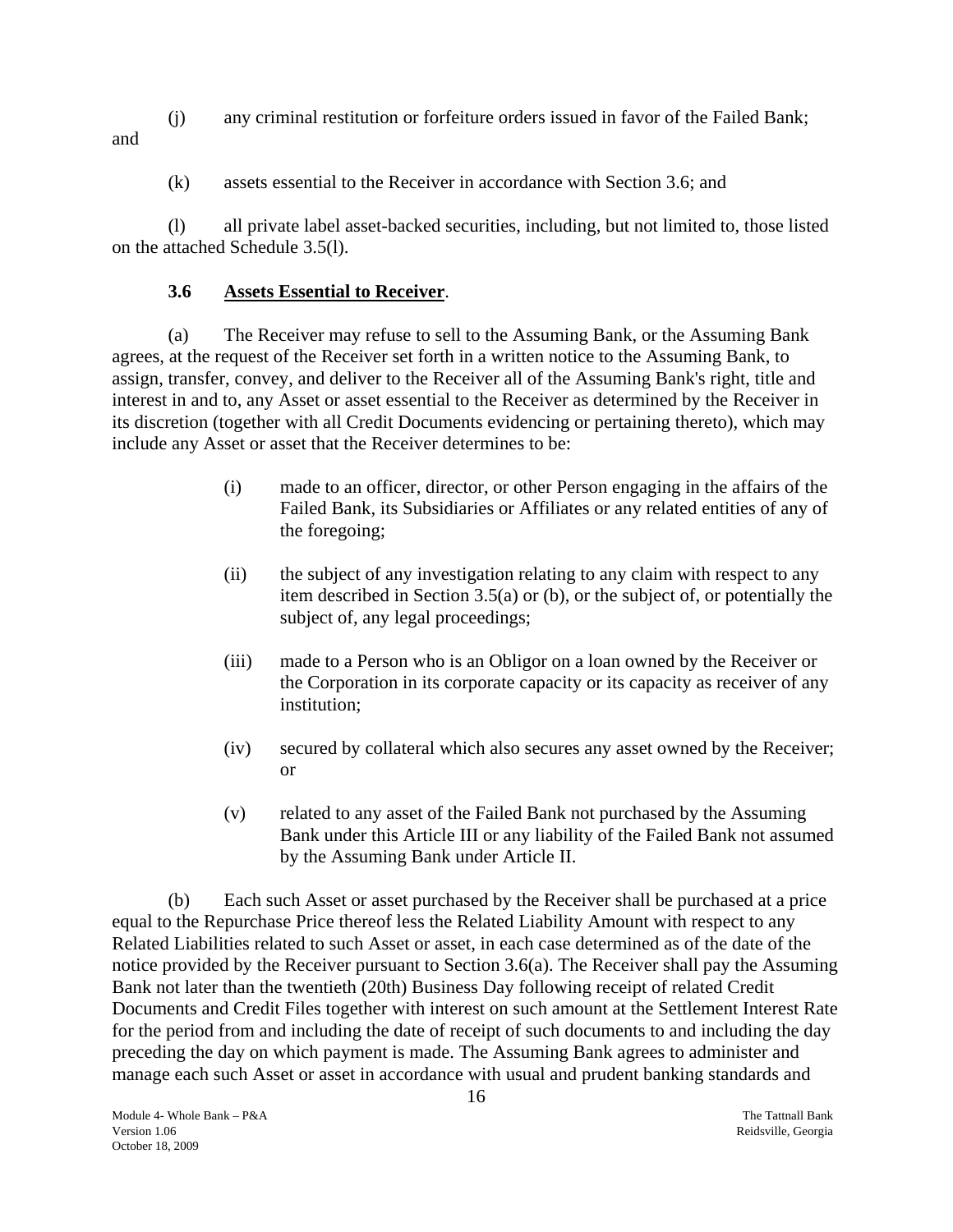business practices until each such Asset or asset is purchased by the Receiver. All transfers with respect to Asset or assets under this Section 3.6 shall be made as provided in Section 9.6. The Assuming Bank shall transfer all such Asset or assets and Related Liabilities to the Receiver without recourse, and shall indemnify the Receiver against any and all claims of any Person claiming by, through or under the Assuming Bank with respect to any such Asset or asset, as provided in Section 12.4.

### **ARTICLE IV ASSUMPTION OF CERTAIN DUTIES AND OBLIGATIONS**

The Assuming Bank agrees with the Receiver and the Corporation as follows:

<span id="page-20-1"></span><span id="page-20-0"></span>**4.1 Continuation of Banking Business**. For the period commencing the first banking Business Day after Bank Closing and ending no earlier than the first anniversary of Bank Closing, the Assuming Bank will provide full service banking in the trade area of the Failed Bank. Thereafter, the Assuming Bank may cease providing such banking services in the trade area of the Failed Bank, provided the Assuming Bank has received all necessary regulatory approvals. At the option of the Assuming Bank, such banking services may be provided at any or all of the Bank Premises, or at other premises within such trade area. The trade area shall be determined by the Receiver.

<span id="page-20-2"></span>**4.2 Agreement with Respect to Credit Card Business**. The Assuming Bank agrees to honor and perform, from and after Bank Closing, all duties and obligations with respect to the Failed Bank's credit card business, and/or processing related to credit cards, if any, and assumes all outstanding extensions of credit with respect thereto. Fees related to the credit card business collected prior to Bank Closing shall be for the benefit of the Receiver and fees collected after Bank Closing shall be for the benefit of the Assuming Bank.

<span id="page-20-3"></span>**4.3 Agreement with Respect to Safe Deposit Business**. The Assuming Bank assumes and agrees to discharge, from and after Bank Closing, in the usual course of conducting a banking business, the duties and obligations of the Failed Bank with respect to all Safe Deposit Boxes, if any, of the Failed Bank and to maintain all of the necessary facilities for the use of such boxes by the renters thereof during the period for which such boxes have been rented and the rent therefore paid to the Failed Bank, subject to the provisions of the rental agreements between the Failed Bank and the respective renters of such boxes; provided, that the Assuming Bank may relocate the Safe Deposit Boxes of the Failed Bank to any office of the Assuming Bank located in the trade area of the Failed Bank. The Safe Deposit Boxes shall be located and maintained in the trade area of the Failed Bank for a minimum of one year from Bank Closing. The trade area shall be determined by the Receiver. Fees related to the safe deposit business earned prior to the Bank Closing Date shall be for the benefit of the Receiver and fees earned after the Bank Closing Date shall be for the benefit of the Assuming Bank.

**4.4 Agreement with Respect to Safekeeping Business**. The Receiver transfers, conveys and delivers to the Assuming Bank and the Assuming Bank accepts all securities and other items, if any, held by the Failed Bank in safekeeping for its customers as of Bank Closing. The Assuming Bank assumes and agrees to honor and discharge, from and after Bank Closing,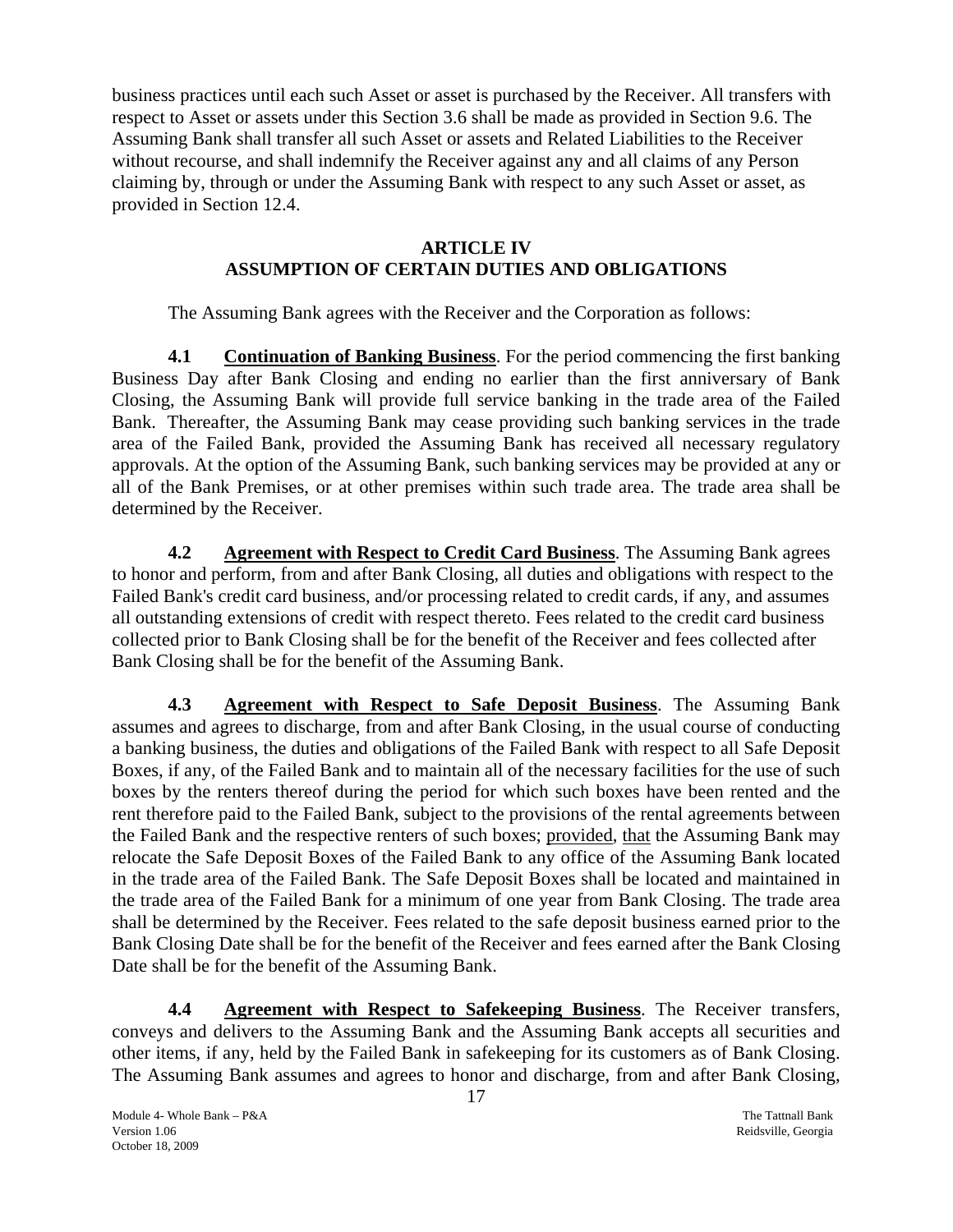the duties and obligations of the Failed Bank with respect to such securities and items held in safekeeping. The Assuming Bank shall be entitled to all rights and benefits heretofore accrued or hereafter accruing with respect thereto. The Assuming Bank shall provide to the Receiver written verification of all assets held by the Failed Bank for safekeeping within sixty (60) days after Bank Closing. The assets held for safekeeping by the Failed Bank shall be held and maintained by the Assuming Bank in the trade area of the Failed Bank for a minimum of one year from Bank Closing. At the option of the Assuming Bank, the safekeeping business may be provided at any or all of the Bank Premises, or at other premises within such trade area. The trade area shall be determined by the Receiver. Fees related to the safekeeping business earned prior to the Bank Closing Date shall be for the benefit of the Receiver and fees earned after the Bank Closing Date shall be for the benefit of the Assuming Bank.

# **4.5 Agreement with Respect to Trust Business**.

<span id="page-21-0"></span>(a) The Assuming Bank shall, without further transfer, substitution, act or deed, to the full extent permitted by law, succeed to the rights, obligations, properties, assets, investments, deposits, agreements, and trusts of the Failed Bank under trusts, executorships, administrations, guardianships, and agencies, and other fiduciary or representative capacities, all to the same extent as though the Assuming Bank had assumed the same from the Failed Bank prior to Bank Closing; provided, that any liability based on the misfeasance, malfeasance or nonfeasance of the Failed Bank, its directors, officers, employees or agents with respect to the trust business is not assumed hereunder. Fees related to the trust business collected prior to Bank Closing shall be for the benefit of the Receiver and fees collected after Bank Closing shall be for the benefit of the Assuming Bank.

(b) The Assuming Bank shall, to the full extent permitted by law, succeed to, and be entitled to take and execute, the appointment to all executorships, trusteeships, guardianships and other fiduciary or representative capacities to which the Failed Bank is or may be named in wills, whenever probated, or to which the Failed Bank is or may be named or appointed by any other instrument.

(c) In the event additional proceedings of any kind are necessary to accomplish the transfer of such trust business, the Assuming Bank agrees that, at its own expense, it will take whatever action is necessary to accomplish such transfer. The Receiver agrees to use reasonable efforts to assist the Assuming Bank in accomplishing such transfer.

(d) The Assuming Bank shall provide to the Receiver written verification of the assets held in connection with the Failed Bank's trust business within sixty (60) days after Bank Closing.

# **4.6 Agreement with Respect to Bank Premises**.

<span id="page-21-1"></span>(a) **Option to Purchase.** Subject to Section 3.5, the Receiver hereby grants to the Assuming Bank an exclusive option for the period of ninety (90) days commencing the day after Bank Closing to purchase any or all owned Bank Premises. The Assuming Bank shall give written notice to the Receiver within the option period of its election to purchase or not to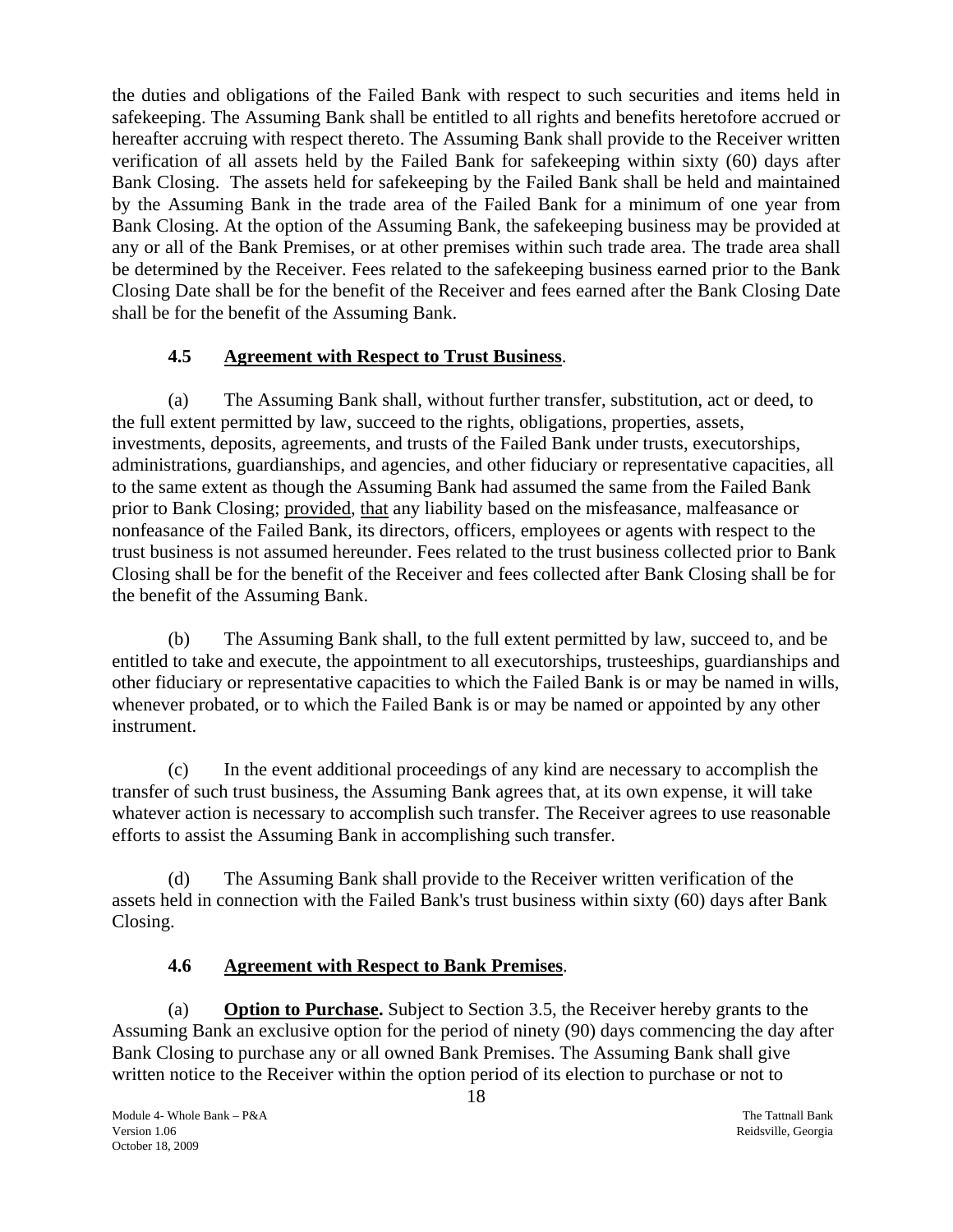purchase any of the owned Bank Premises. Any purchase of such premises shall be effective as of the date of Bank Closing and such purchase shall be consummated as soon as practicable thereafter, and in no event later than the Settlement Date. If the Assuming Bank gives notice of its election not to purchase one or more of the owned Bank Premises within seven (7) days of Bank Closing, then, not withstanding any other provision of this Agreement to the contrary, the Assuming Bank shall not be liable for any of the costs or fees associated with appraisals for such Bank Premises.

(b) **Option to Lease.** The Receiver hereby grants to the Assuming Bank an exclusive option for the period of ninety (90) days commencing the day after Bank Closing to cause the Receiver to assign to the Assuming Bank any or all leases for leased Bank Premises, if any, which have been continuously occupied by the Assuming Bank from Bank Closing to the date it elects to accept an assignment of the leases with respect thereto to the extent such leases can be assigned; provided, that the exercise of this option with respect to any lease must be as to all premises or other property subject to the lease. If an assignment cannot be made of any such leases, the Receiver may, in its discretion, enter into subleases with the Assuming Bank containing the same terms and conditions provided under such existing leases for such leased Bank Premises or other property. The Assuming Bank shall give notice to the Receiver within the option period of its election to accept or not to accept an assignment of any or all leases (or enter into subleases or new leases in lieu thereof). The Assuming Bank agrees to assume all leases assigned (or enter into subleases or new leases in lieu thereof) pursuant to this Section 4.6.

(c) **Facilitation.** The Receiver agrees to facilitate the assumption, assignment or sublease of leases or the negotiation of new leases by the Assuming Bank; provided, that neither the Receiver nor the Corporation shall be obligated to engage in litigation, make payments to the Assuming Bank or to any third party in connection with facilitating any such assumption, assignment, sublease or negotiation or commit to any other obligations to third parties.

(d) **Occupancy.** The Assuming Bank shall give the Receiver fifteen (15) days' prior written notice of its intention to vacate prior to vacating any leased Bank Premises with respect to which the Assuming Bank has not exercised the option provided in Section 4.6(b). Any such notice shall be deemed to terminate the Assuming Bank's option with respect to such leased Bank Premises.

# (e) **Occupancy Costs.**

(i) The Assuming Bank agrees to pay to the Receiver, or to appropriate third parties at the direction of the Receiver, during and for the period of any occupancy by it of (x) owned Bank Premises the market rental value and all operating costs, and (y) leased Bank Premises, all operating costs with respect thereto and to comply with all relevant terms of applicable leases entered into by the Failed Bank, including without limitation the timely payment of all rent. Operating costs include, without limitation all taxes, fees, charges, utilities, insurance and assessments, to the extent not included in the rental value or rent. If the Assuming Bank elects to purchase any owned Bank Premises in accordance with Section 4.6(a), the amount of any rent paid (and taxes paid to the Receiver which have not been paid to the taxing authority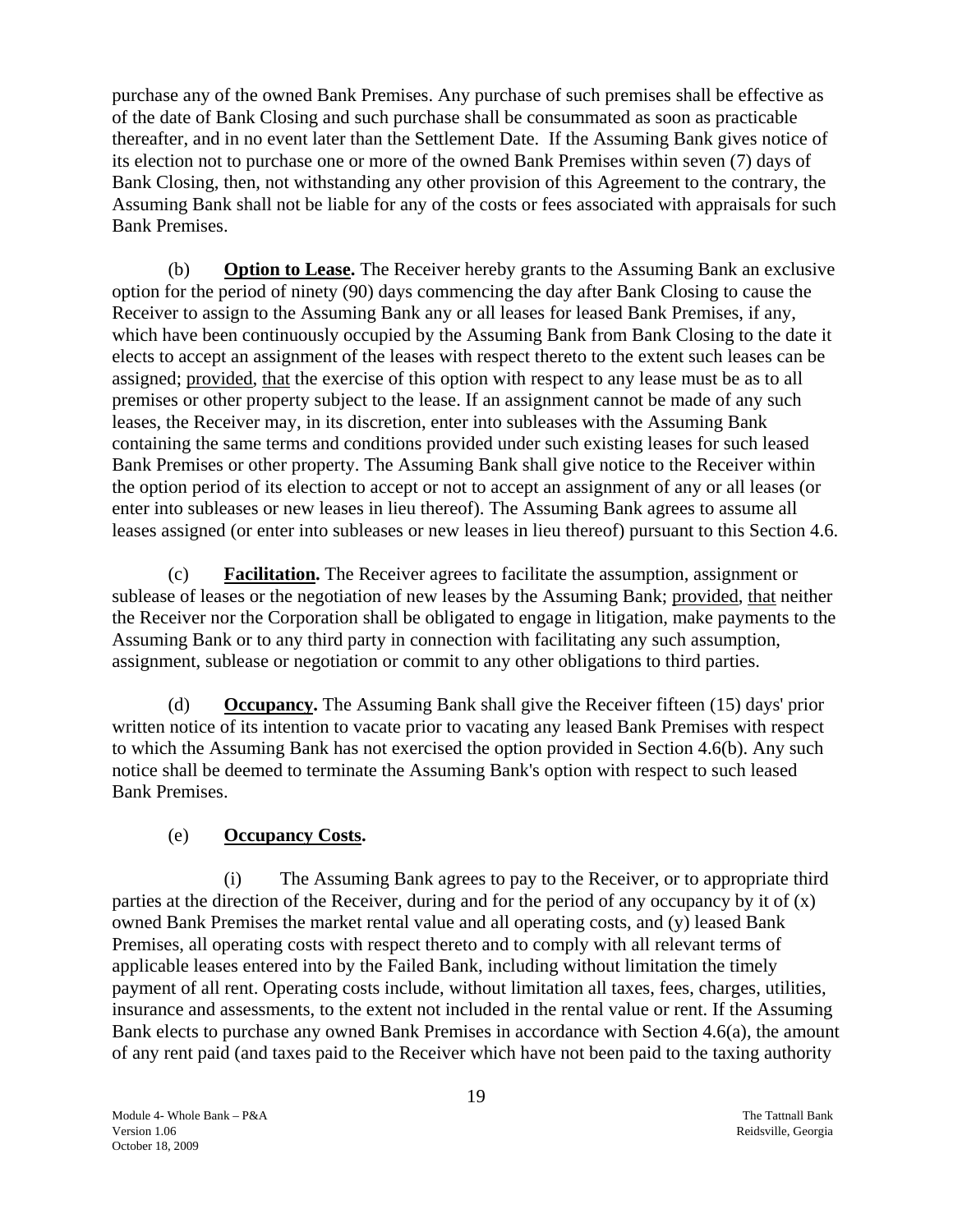and for which the Assuming Bank assumes liability) by the Assuming Bank with respect thereto shall be applied as an offset against the purchase price thereof.

(ii) The Assuming Bank agrees during the period of occupancy by it of owned or leased Bank Premises, to pay to the Receiver rent for the use of all owned or leased Furniture and Equipment and all owned or leased Fixtures located on such Bank Premises for the period of such occupancy. Rent for such property owned by the Failed Bank shall be the market rental value thereof, as determined by the Receiver within sixty (60) days after Bank Closing. Rent for such leased property shall be an amount equal to any and all rent and other amounts which the Receiver incurs or accrues as an obligation or is obligated to pay for such period of occupancy pursuant to all leases and contracts with respect to such property. If the Assuming Bank purchases any owned Furniture and Equipment or owned Fixtures in accordance with Section 4.6(f) or 4.6(h), the amount of any rents paid by the Assuming Bank with respect thereto shall be applied as an offset against the purchase price thereof.

(f) **Certain Requirements as to Furniture, Equipment and Fixtures.** If the Assuming Bank purchases owned Bank Premises or accepts an assignment of the lease (or enters into a sublease or a new lease in lieu thereof) for leased Bank Premises as provided in Section 4.6(a) or 4.6(b), or if the Assuming Bank does not exercise such option but within twelve (12) months following Bank Closing obtains the right to occupy such premises (whether by assignment, lease, sublease, purchase or otherwise), other than in accordance with Section 4.6(a) or (b), the Assuming Bank shall (i) effective as of the date of Bank Closing, purchase from the Receiver all Furniture and Equipment and Fixtures owned by the Failed Bank and located thereon as of Bank Closing, (ii) accept an assignment or a sublease of the leases or negotiate new leases for all Furniture and Equipment and Fixtures leased by the Failed Bank and located thereon, and (iii) if applicable, accept an assignment or a sublease of any ground lease or negotiate a new ground lease with respect to any land on which such Bank Premises are located; provided, that the Receiver shall not have disposed of such Furniture and Equipment and Fixtures or repudiated the leases specified in clause (ii) or (iii).

# (g) **Vacating Premises.**

(i) If the Assuming Bank elects not to purchase any owned Bank Premises, the notice of such election in accordance with Section 4.6(a) shall specify the date upon which the Assuming Bank's occupancy of such premises shall terminate, which date shall not be later than ninety (90) days after the date of the Assuming Bank's notice not to exercise such option. The Assuming Bank promptly shall relinquish and release to the Receiver such premises and the Furniture and Equipment and Fixtures located thereon in the same condition as at Bank Closing, normal wear and tear excepted. By occupying any such premises after the expiration of such ninety (90)-day period, the Assuming Bank shall, at the Receiver's option, (x) be deemed to have agreed to purchase such Bank Premises, and to assume all leases, obligations and liabilities with respect to leased Furniture and Equipment and leased Fixtures located thereon and any ground lease with respect to the land on which such premises are located, and (y) be required to purchase all Furniture and Equipment and Fixtures owned by the Failed Bank and located on such premises as of Bank Closing.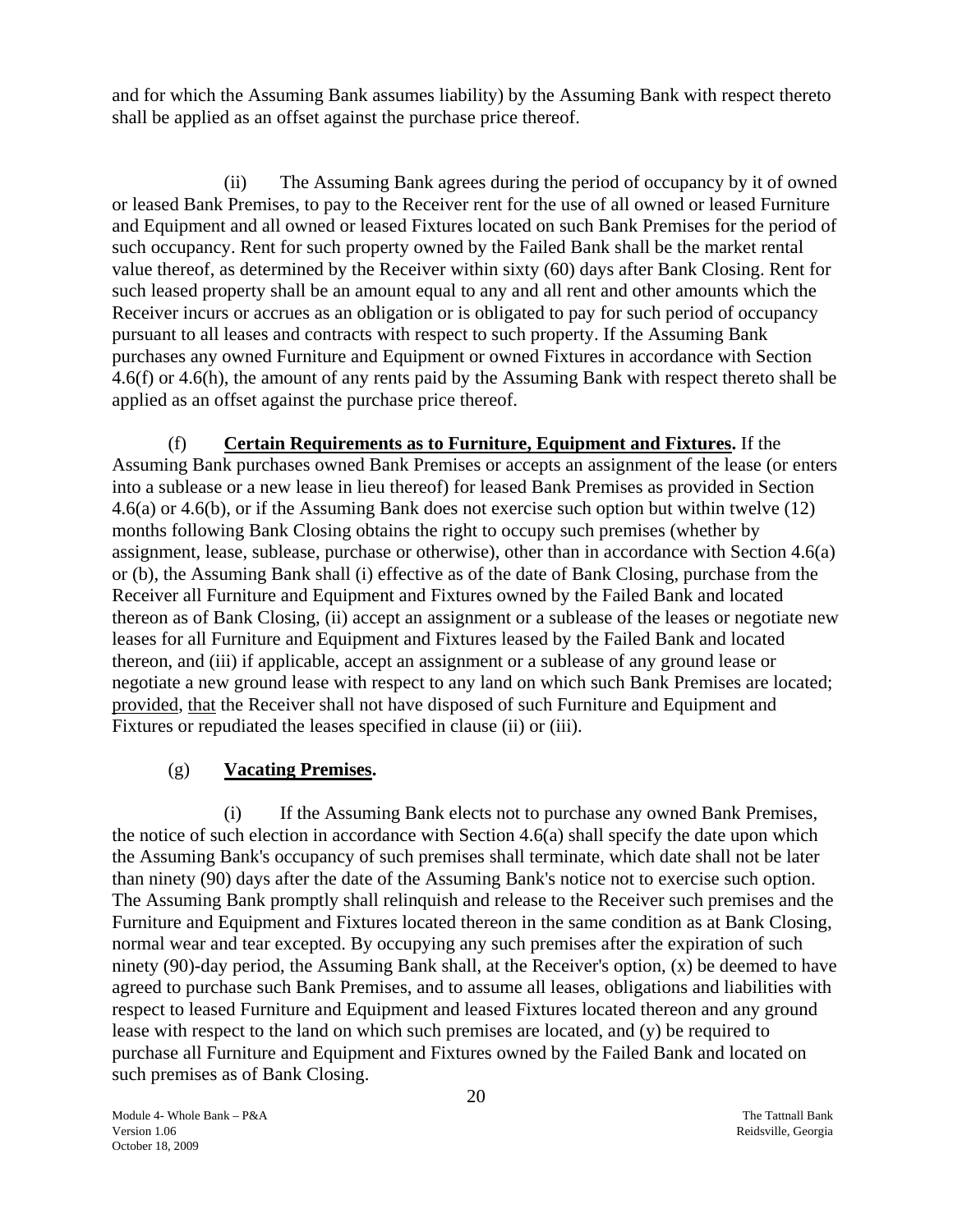(ii) If the Assuming Bank elects not to accept an assignment of the lease or sublease any leased Bank Premises, the notice of such election in accordance with Section 4.6(b) shall specify the date upon which the Assuming Bank's occupancy of such leased Bank Premises shall terminate, which date shall not be later than the date which is one hundred eighty (180) days after Bank Closing. Upon vacating such premises, the Assuming Bank shall relinquish and release to the Receiver such premises and the Fixtures and the Furniture and Equipment located thereon in the same condition as at Bank Closing, normal wear and tear excepted. By failing to provide notice of its intention to vacate such premises prior to the expiration of the option period specified in Section 4.6(b), or by occupying such premises after the one hundred eighty (180) day period specified above in this paragraph (ii), the Assuming Bank shall, at the Receiver's option, (x) be deemed to have assumed all leases, obligations and liabilities with respect to such premises (including any ground lease with respect to the land on which premises are located), and leased Furniture and Equipment and leased Fixtures located thereon in accordance with this Section 4.6 (unless the Receiver previously repudiated any such lease), and (y) be required to purchase all Furniture and Equipment and Fixtures owned by the Failed Bank and located on such premises as of Bank Closing.

(h) **Furniture and Equipment and Certain Other Equipment.** The Receiver hereby grants to the Assuming Bank an option to purchase all Furniture and Equipment or any telecommunications, data processing equipment (including hardware and software) and check processing and similar operating equipment owned by the Failed Bank and located at any owned or leased Bank Premises that the Assuming Bank elects to vacate or which it could have, but did not occupy, pursuant to this Section 4.6; provided, that, the Assuming Bank shall give the Receiver notice of its election to purchase such property at the time it gives notice of its intention to vacate such Bank Premises or within ten (10) days after Bank Closing for Bank Premises it could have, but did not, occupy.

# **4.7 Agreement with Respect to Leased Data Processing Equipment**

<span id="page-24-0"></span>(a) The Receiver hereby grants to the Assuming Bank an exclusive option for the period of ninety (90) days commencing the day after Bank Closing to accept an assignment from the Receiver of any or all Data Processing Leases to the extent that such Data Processing Leases can be assigned.

(b) The Assuming Bank shall (i) give written notice to the Receiver within the option period specified in Section 4.7(a) of its intent to accept an assignment or sublease of any or all Data Processing Leases and promptly accept an assignment or sublease of such Data Processing Leases, and (ii) give written notice to the appropriate lessor(s) that it has accepted an assignment or sublease of any such Data Processing Leases.

(c) The Receiver agrees to facilitate the assignment or sublease of Data Processing Leases or the negotiation of new leases or license agreements by the Assuming Bank; provided, that neither the Receiver nor the Corporation shall be obligated to engage in litigation or make payments to the Assuming Bank or to any third party in connection with facilitating any such assumption, assignment, sublease or negotiation.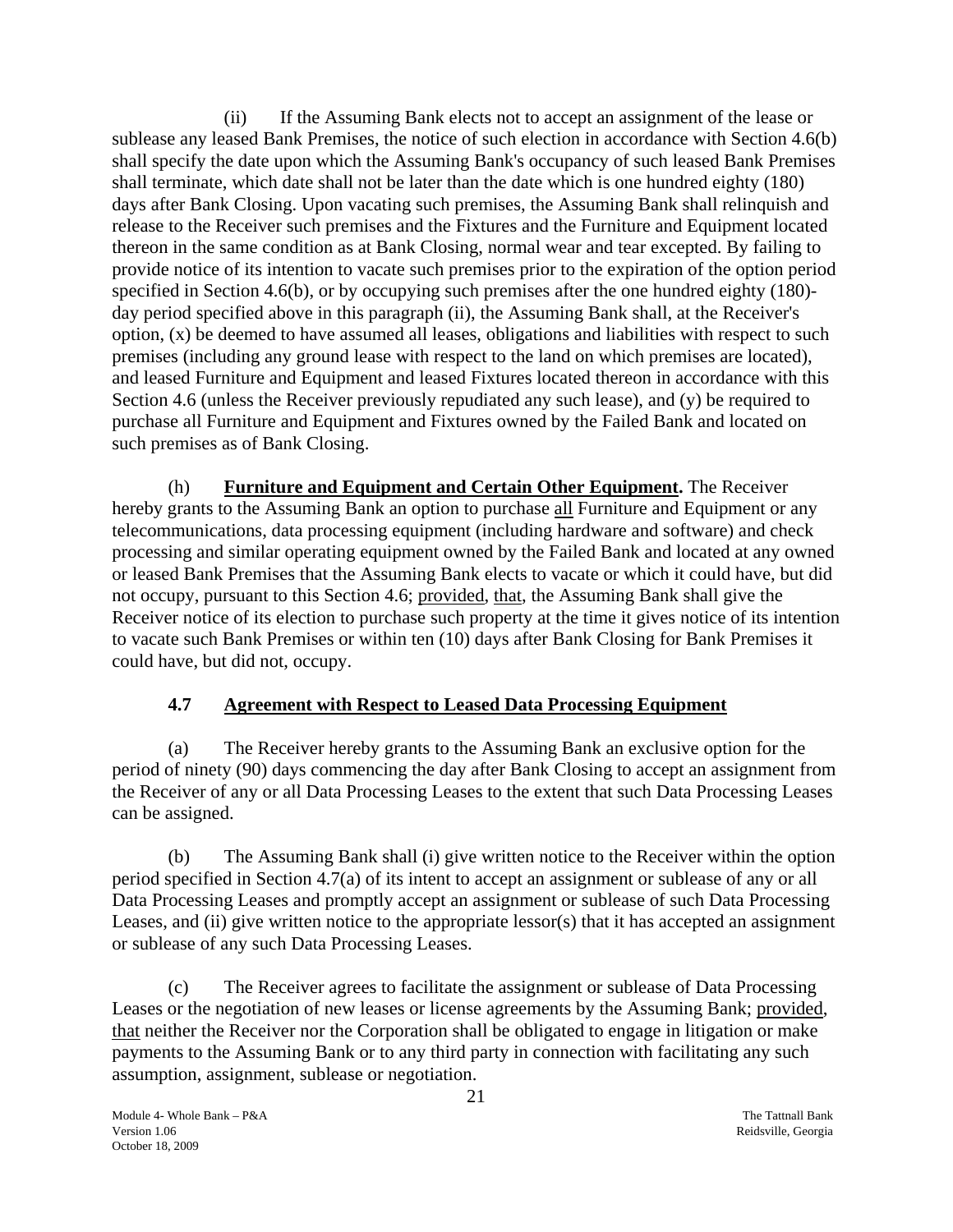(d) The Assuming Bank agrees, during its period of use of any property subject to a Data Processing Lease, to pay to the Receiver or to appropriate third parties at the direction of the Receiver all operating costs with respect thereto and to comply with all relevant terms of the applicable Data Processing Leases entered into by the Failed Bank, including without limitation the timely payment of all rent, taxes, fees, charges, utilities, insurance and assessments.

(e) The Assuming Bank shall, not later than fifty (50) days after giving the notice provided in Section 4.7(b), (i) relinquish and release to the Receiver all property subject to the relevant Data Processing Lease, in the same condition as at Bank Closing, normal wear and tear excepted, or (ii) accept an assignment or a sublease thereof or negotiate a new lease or license agreement under this Section 4.7.

#### **4.8 Agreement with Respect to Certain Existing Agreements**.

<span id="page-25-0"></span>(a) Subject to the provisions of Section 4.8(b), with respect to agreements existing as of Bank Closing which provide for the rendering of services by or to the Failed Bank, within thirty (30) days after Bank Closing, the Assuming Bank shall give the Receiver written notice specifying whether it elects to assume or not to assume each such agreement. Except as may be otherwise provided in this Article IV, the Assuming Bank agrees to comply with the terms of each such agreement for a period commencing on the day after Bank Closing and ending on: (i) in the case of an agreement that provides for the rendering of services by the Failed Bank, the date which is ninety (90) days after Bank Closing, and (ii) in the case of an agreement that provides for the rendering of services to the Failed Bank, the date which is thirty (30) days after the Assuming Bank has given notice to the Receiver of its election not to assume such agreement; provided, that the Receiver can reasonably make such service agreements available to the Assuming Bank. The Assuming Bank shall be deemed by the Receiver to have assumed agreements for which no notification is timely given. The Receiver agrees to assign, transfer, convey, and deliver to the Assuming Bank all right, title and interest of the Receiver, if any, in and to agreements the Assuming Bank assumes hereunder. In the event the Assuming Bank elects not to accept an assignment of any lease (or sublease) or negotiate a new lease for leased Bank Premises under Section 4.6 and does not otherwise occupy such premises, the provisions of this Section 4.8(a) shall not apply to service agreements related to such premises. The Assuming Bank agrees, during the period it has the use or benefit of any such agreement, promptly to pay to the Receiver or to appropriate third parties at the direction of the Receiver all operating costs with respect thereto and to comply with all relevant terms of such agreement.

(b) The provisions of Section 4.8(a) shall not apply to (i) agreements pursuant to which the Failed Bank provides mortgage servicing for others or mortgage servicing is provided to the Failed Bank by others, (ii) agreements that are subject to Sections 4.1 through 4.7 and any insurance policy or bond referred to in Section 3.5(a) or other agreement specified in Section 3.5, and (iii) consulting, management or employment agreements, if any, between the Failed Bank and its employees or other Persons. Except as otherwise expressly set forth elsewhere in this Agreement, the Assuming Bank does not assume any liabilities or acquire any rights under any of the agreements described in this Section 4.8(b).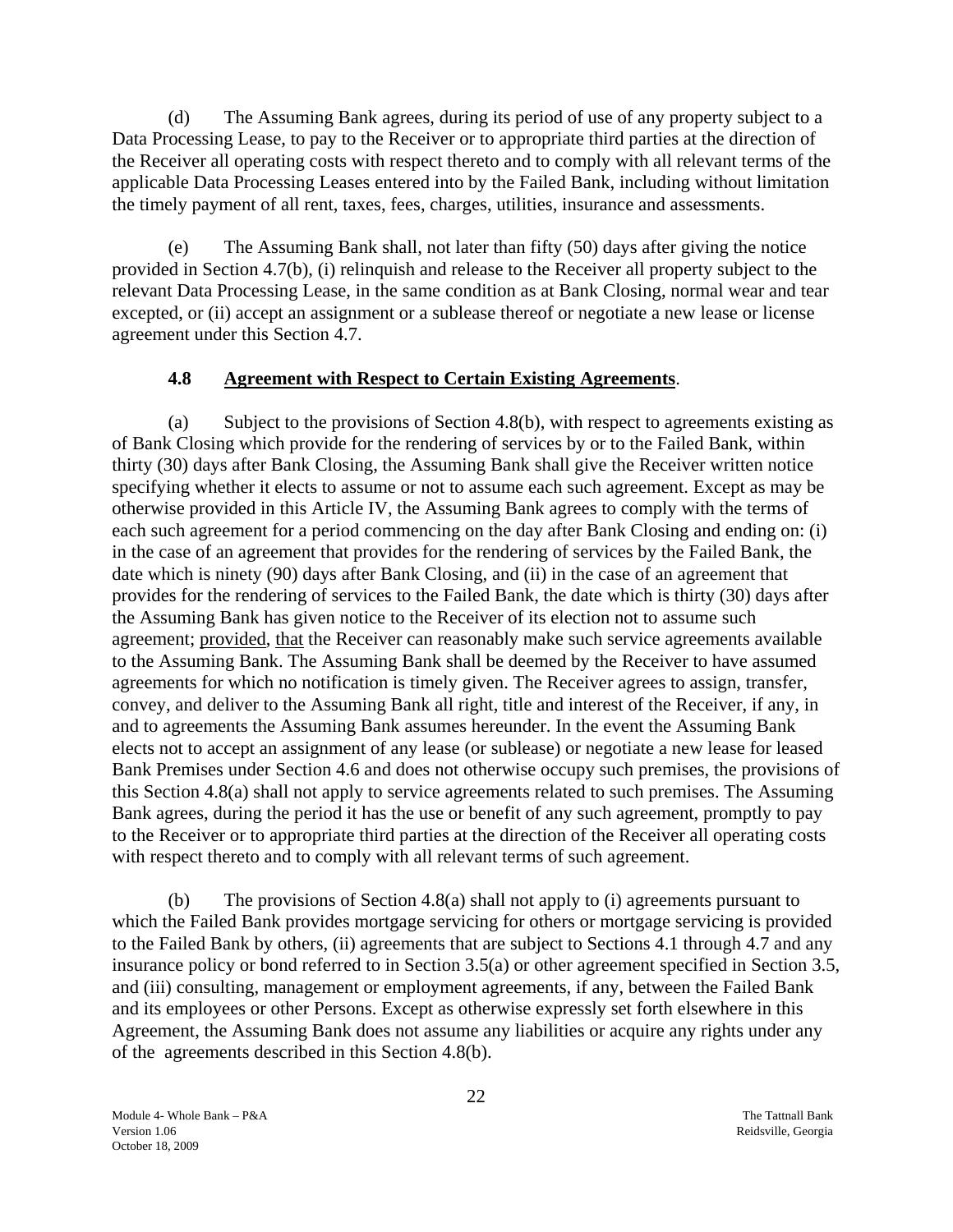<span id="page-26-3"></span><span id="page-26-0"></span> **4.9 Informational Tax Reporting**. The Assuming Bank agrees to perform all obligations of the Failed Bank with respect to Federal and State income tax informational reporting related to (i) the Assets and the Liabilities Assumed, (ii) deposit accounts that were closed and loans that were paid off or collateral obtained with respect thereto prior to Bank Closing, (iii) miscellaneous payments made to vendors of the Failed Bank, and (iv) any other asset or liability of the Failed Bank, including, without limitation, loans not purchased and Deposits not assumed by the Assuming Bank, as may be required by the Receiver.

<span id="page-26-1"></span>**4.10 Insurance**. The Assuming Bank agrees to obtain insurance coverage effective from and after Bank Closing, including public liability, fire and extended coverage insurance acceptable to the Receiver with respect to owned or leased Bank Premises that it occupies, and all owned or leased Furniture and Equipment and Fixtures and leased data processing equipment (including hardware and software) located thereon, in the event such insurance coverage is not already in force and effect with respect to the Assuming Bank as the insured as of Bank Closing. All such insurance shall, where appropriate (as determined by the Receiver), name the Receiver as an additional insured.

**4.11 Services for Receiver and Corporation**. For the period commencing on the day following Bank Closing and ending on the one hundred eightieth (180th) day thereafter, the Assuming Bank agrees to provide to the Receiver and the Corporation, without charge, adequate and suitable office space (including parking facilities and vault space), furniture, equipment (including photocopying and telecopying machines), email accounts, network access and technology resources (such as shared drive) and utilities (including local telephone service and fax machines) at the Bank Premises occupied by the Assuming Bank for their use in the discharge of their respective functions with respect to the Failed Bank. In the event the Receiver and the Corporation determine that the space provided is inadequate or unsuitable, the Receiver and the Corporation may relocate to other quarters having adequate and suitable space and the costs of relocation and any rental and utility costs for the balance of the period of occupancy by the Receiver and the Corporation shall be borne by the Assuming Bank. Additionally, the Assuming Bank agrees to pay such bills and invoices on behalf of the Receiver and Corporation as the Receiver or Corporation may direct for the period beginning on the date of Bank Closing and ending on Settlement Date. Assuming Bank shall submit it requests for reimbursement of such expenditures pursuant to Article VIII of this Agreement.

# <span id="page-26-2"></span>**4.12 Agreement with Respect to Continuation of Group Health Plan Coverage for Former Employees of the Failed Bank.**

(a) The Assuming Bank agrees to assist the Receiver, as provided in this Section 4.12, in offering individuals who were employees or former employees of the Failed Bank, or any of its Subsidiaries, and who, immediately prior to Bank Closing, were receiving, or were eligible to receive, health insurance coverage or health insurance continuation coverage from the Failed Bank ("Eligible Individuals"), the opportunity to obtain health insurance coverage in the Corporation's FIA Continuation Coverage Plan which provides for health insurance continuation coverage to such Eligible Individuals who are qualified beneficiaries of the Failed Bank as defined in Section 607 of the Employee Retirement Income Security Act of 1974, as amended (respectively, "qualified beneficiaries" and "ERISA"). The Assuming Bank shall consult with the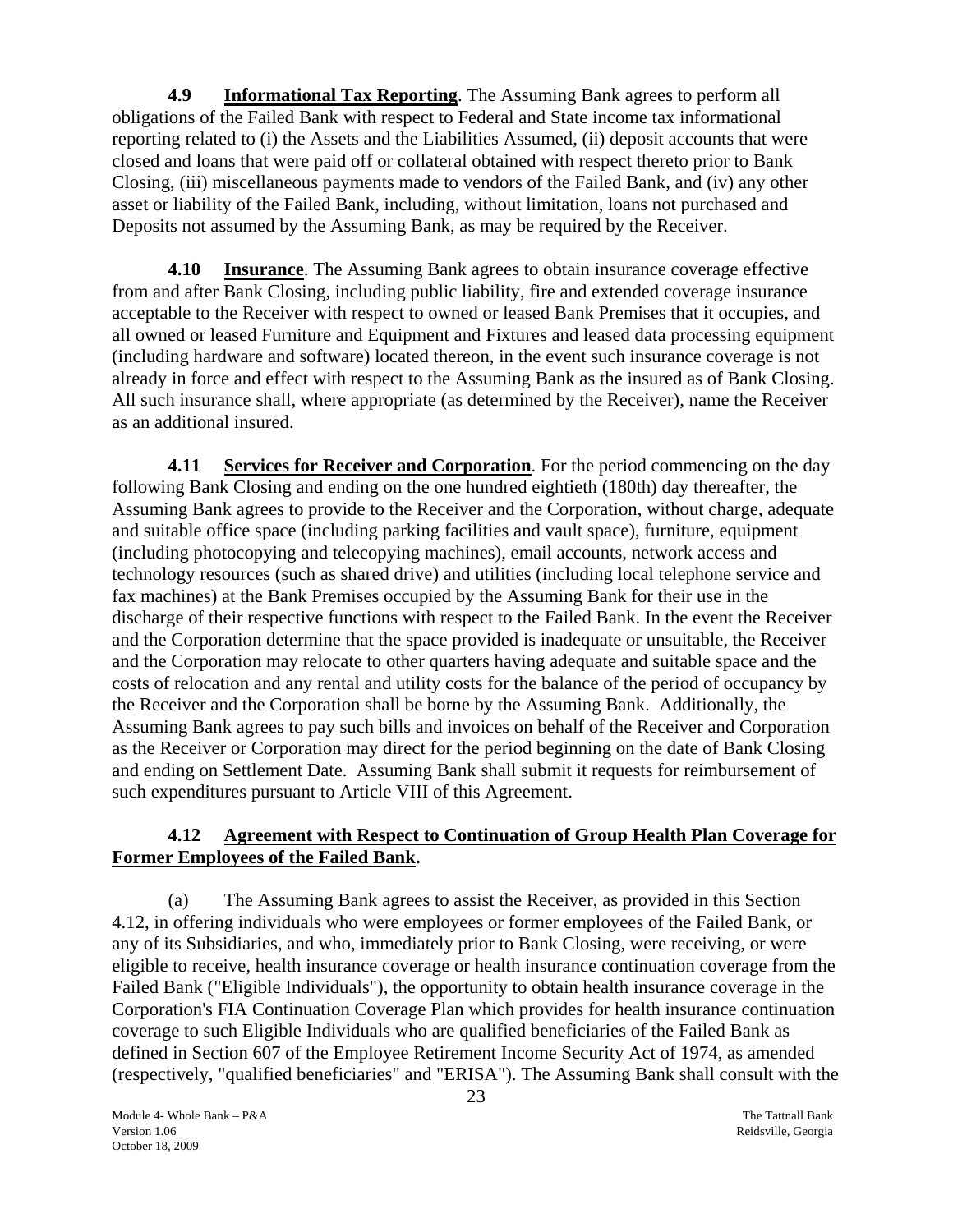Receiver and not later than five (5) Business Days after Bank Closing shall provide written notice to the Receiver of the number (if available), identity (if available) and addresses (if available) of the Eligible Individuals who are qualified beneficiaries of the Failed Bank and for whom a "qualifying event" (as defined in Section 603 of ERISA) has occurred and with respect to whom the Failed Bank's obligations under Part 6 of Subtitle B of Title I of ERISA have not been satisfied in full, and such other information as the Receiver may reasonably require. The Receiver shall cooperate with the Assuming Bank in order to permit it to prepare such notice and shall provide to the Assuming Bank such data in its possession as may be reasonably required for purposes of preparing such notice.

(b) The Assuming Bank shall take such further action to assist the Receiver in offering the Eligible Individuals who are qualified beneficiaries of the Failed Bank the opportunity to obtain health insurance coverage in the Corporation's FIA Continuation Coverage Plan as the Receiver may direct. All expenses incurred and paid by the Assuming Bank (i) in connection with the obligations of the Assuming Bank under this Section 4.12, and (ii) in providing health insurance continuation coverage to any Eligible Individuals who are hired by the Assuming Bank and such employees' qualified beneficiaries shall be borne by the Assuming Bank.

(c) This Section 4.12 is for the sole and exclusive benefit of the parties to this Agreement, and for the benefit of no other Person (including any former employee of the Failed Bank or any Subsidiary thereof or qualified beneficiary of such former employee). Nothing in this Section 4.12 is intended by the parties, or shall be construed, to give any Person (including any former employee of the Failed Bank or any Subsidiary thereof or qualified beneficiary of such former employee) other than the Corporation, the Receiver and the Assuming Bank any legal or equitable right, remedy or claim under or with respect to the provisions of this Section.

<span id="page-27-0"></span>**4.13 Agreement with Respect to Interim Asset Servicing.** At any time after Bank Closing, the Receiver may establish on its books an asset pool(s) and may transfer to such asset pool(s) (by means of accounting entries on the books of the Receiver) all or any assets and liabilities of the Failed Bank which are not acquired by the Assuming Bank, including, without limitation, wholly unfunded Commitments and assets and liabilities which may be acquired, funded or originated by the Receiver subsequent to Bank Closing. The Receiver may remove assets (and liabilities) from or add assets (and liabilities) to such pool(s) at any time in its discretion. At the option of the Receiver, the Assuming Bank agrees to service, administer, and collect such pool assets in accordance with and for the term set forth in Exhibit 4.13 "Interim Asset Servicing Arrangement".

### **ARTICLE V DUTIES WITH RESPECT TO DEPOSITORS OF THE FAILED BANK**

<span id="page-27-2"></span><span id="page-27-1"></span>**5.1 Payment of Checks, Drafts and Orders.** Subject to Section 9.5, the Assuming Bank agrees to pay all properly drawn checks, drafts and withdrawal orders of depositors of the Failed Bank presented for payment, whether drawn on the check or draft forms provided by the Failed Bank or by the Assuming Bank, to the extent that the Deposit balances to the credit of the respective makers or drawers assumed by the Assuming Bank under this Agreement are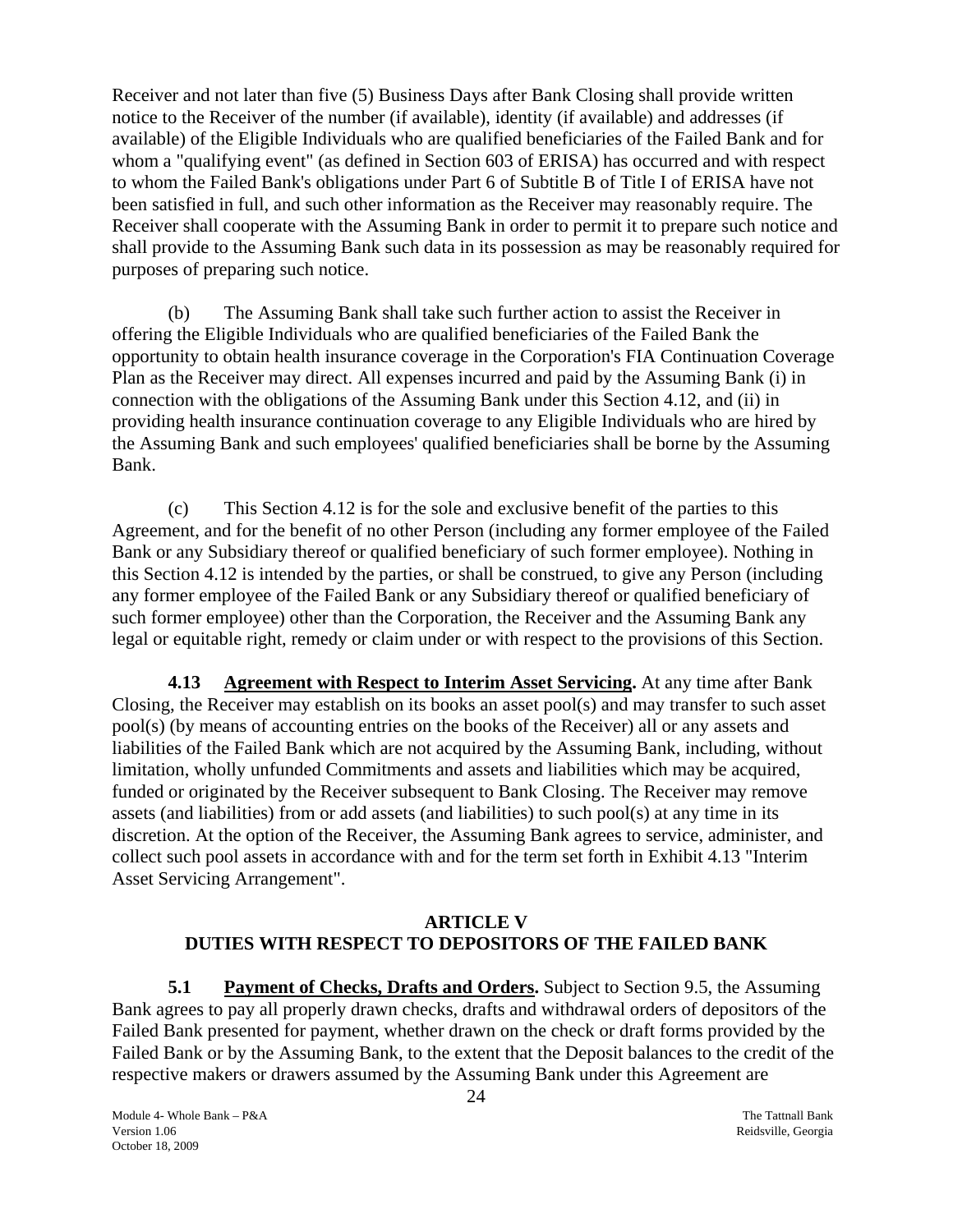sufficient to permit the payment thereof, and in all other respects to discharge, in the usual course of conducting a banking business, the duties and obligations of the Failed Bank with respect to the Deposit balances due and owing to the depositors of the Failed Bank assumed by the Assuming Bank under this Agreement.

<span id="page-28-0"></span>**5.2 Certain Agreements Related to Deposits.** Subject to Section 2.2, the Assuming Bank agrees to honor the terms and conditions of any written escrow or mortgage servicing agreement or other similar agreement relating to a Deposit liability assumed by the Assuming Bank pursuant to this Agreement.

# **5.3 Notice to Depositors.**

<span id="page-28-1"></span>(a) Within seven (7) days after Bank Closing, the Assuming Bank shall give (i) notice to depositors of the Failed Bank of its assumption of the Deposit liabilities of the Failed Bank, and (ii) any notice required under Section 2.2, by mailing to each such depositor a notice with respect to such assumption and by advertising in a newspaper of general circulation in the county or counties in which the Failed Bank was located. The Assuming Bank agrees that it will obtain prior approval of all such notices and advertisements from counsel for the Receiver and that such notices and advertisements shall not be mailed or published until such approval is received.

(b) The Assuming Bank shall give notice by mail to depositors of the Failed Bank concerning the procedures to claim their deposits, which notice shall be provided to the Assuming Bank by the Receiver or the Corporation. Such notice shall be included with the notice to depositors to be mailed by the Assuming Bank pursuant to Section 5.3(a).

<span id="page-28-2"></span>(c) If the Assuming Bank proposes to charge fees different from those charged by the Failed Bank before it establishes new deposit account relationships with the depositors of the Failed Bank, the Assuming Bank shall give notice by mail of such changed fees to such depositors.

# **ARTICLE VI RECORDS**

# <span id="page-28-3"></span> **6.1 Transfer of Records**.

- (a) In accordance with Sections 2.1 and 3.1, the Receiver assigns, transfers, conveys and delivers to the Assuming Bank the following:
	- (i) all Records pertaining to the Deposit liabilities of the Failed Bank assumed by the Assuming Bank under this Agreement, including, but not limited to, the following:
	- (A) signature cards, orders, contracts between the Failed Bank and its depositors and Records of similar character;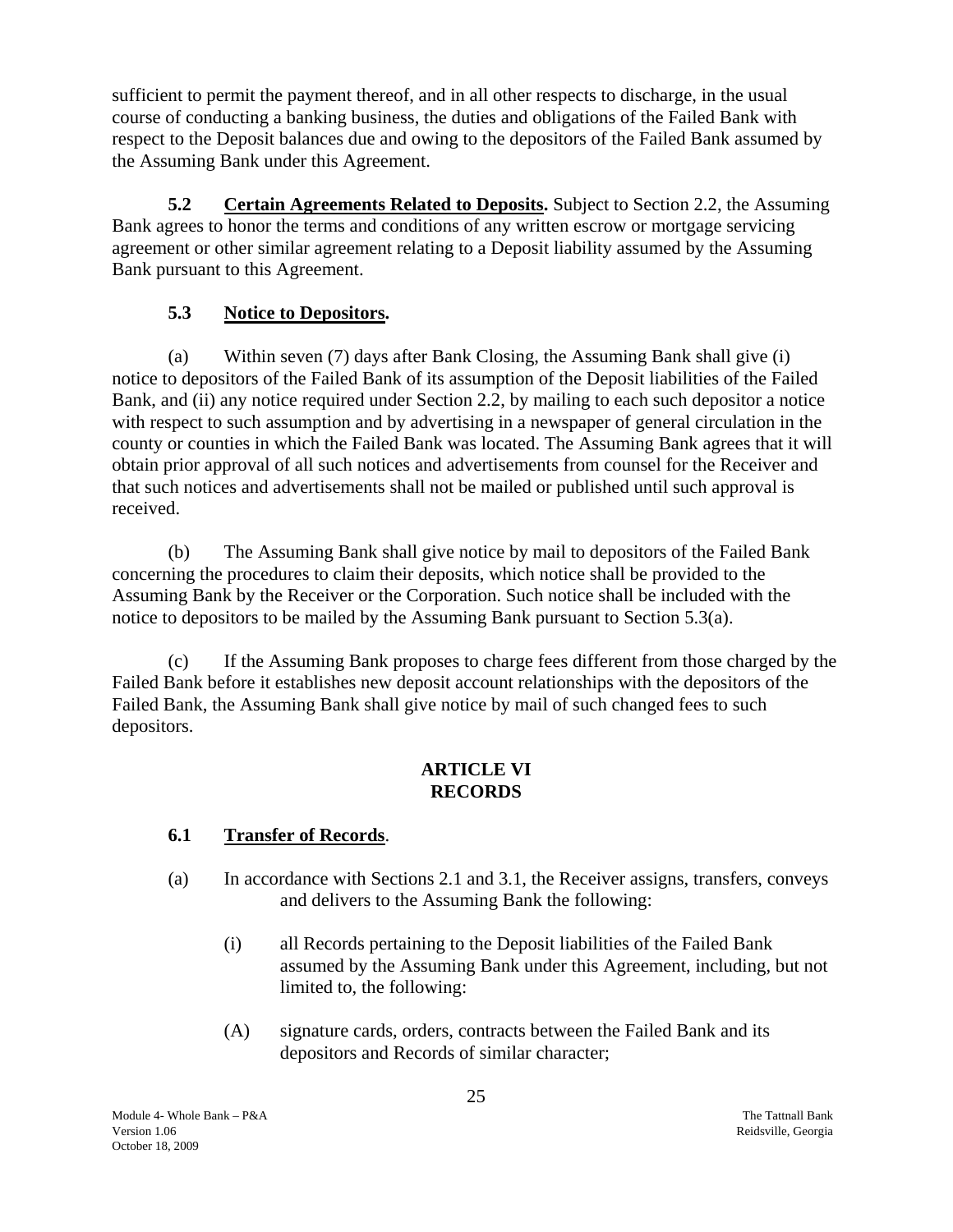- (B) passbooks of depositors held by the Failed Bank, deposit slips, cancelled checks and withdrawal orders representing charges to accounts of depositors; and
- (ii) all Records pertaining to the Assets, including, but not limited to, the following:
- (A) records of deposit balances carried with other banks, bankers or trust companies;
- (B) Loan and collateral records and Credit Files and other documents;
- (C) deeds, mortgages, abstracts, surveys, and other instruments or records of title pertaining to real estate or real estate mortgages;
- (D) signature cards, agreements and records pertaining to Safe Deposit Boxes, if any; and
- (E) records pertaining to the credit card business, trust business or safekeeping business of the Failed Bank, if any.

(b) The Receiver, at its option, may assign and transfer to the Assuming Bank by a single blanket assignment or otherwise, as soon as practicable after Bank Closing, any other Records not assigned and transferred to the Assuming Bank as provided in this Agreement, including but not limited to loan disbursement checks, general ledger tickets, official bank checks, proof transactions (including proof tapes) and paid out loan files.

<span id="page-29-0"></span>**6.2 Delivery of Assigned Records**. The Receiver shall deliver to the Assuming Bank all Records described in (i) Section 6.1(a) as soon as practicable on or after the date of this Agreement, and (ii) Section 6.1(b) as soon as practicable after making any assignment described therein.

<span id="page-29-1"></span>**6.3 Preservation of Records**. The Assuming Bank agrees that it will preserve and maintain for the joint benefit of the Receiver, the Corporation and the Assuming Bank, all Records of which it has custody for such period as either the Receiver or the Corporation in its discretion may require, until directed otherwise, in writing, by the Receiver or Corporation. The Assuming Bank shall have the primary responsibility to respond to subpoenas, discovery requests, and other similar official inquiries with respect to the Records of which it has custody.

**6.4** Access to Records; Copies. The Assuming Bank agrees to permit the Receiver and the Corporation access to all Records of which the Assuming Bank has custody, and to use, inspect, make extracts from or request copies of any such Records in the manner and to the extent requested, and to duplicate, in the discretion of the Receiver or the Corporation, any Record in the form of microfilm or microfiche pertaining to Deposit account relationships; provided, that in the event that the Failed Bank maintained one or more duplicate copies of such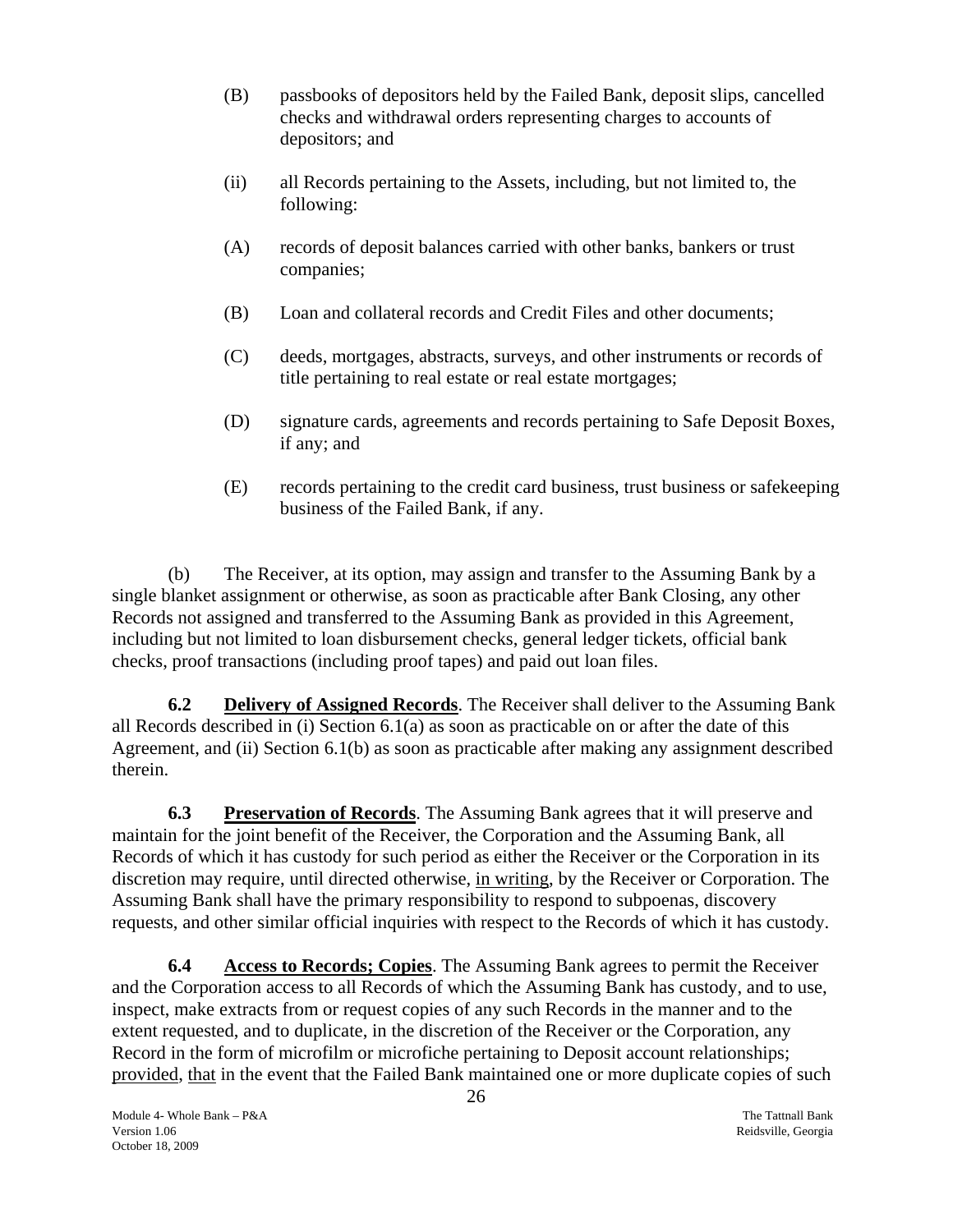microfilm or microfiche Records, the Assuming Bank hereby assigns, transfers, and conveys to the Corporation one such duplicate copy of each such Record without cost to the Corporation, and agrees to deliver to the Corporation all Records assigned and transferred to the Corporation under this Article VI as soon as practicable on or after the date of this Agreement. The party requesting a copy of any Record shall bear the cost (based on standard accepted industry charges to the extent applicable, as determined by the Receiver) for providing such duplicate Records. A copy of each Record requested shall be provided as soon as practicable by the party having custody thereof.

### **ARTICLE VII BID; INITIAL PAYMENT**

<span id="page-30-0"></span>The Assuming Bank has submitted to the Receiver a negative bid of \$15,000,000 for the Assets purchased and Liabilities Assumed hereunder (the "Bid Amount"). On the Payment Date, the Assuming Bank will pay to the Corporation, or the Corporation will pay to the Assuming Bank, as the case may be, the Initial Payment, together with interest on such amount (if the Payment Date is not the day following the day of Bank Closing) from and including the day following Bank Closing to and including the day preceding the Payment Date at the Settlement Interest Rate.

### **ARTICLE VIII ADJUSTMENTS**

<span id="page-30-2"></span><span id="page-30-1"></span>**8.1 Pro Forma Statement**. It is understood that the determination of the Initial Payment is based on the Receiver's best estimate of the Liabilities Assumed and the Assets at Bank Closing. The Receiver, as soon as practicable after Bank Closing, in accordance with the best information then available, shall provide to the Assuming Bank a pro forma statement reflecting any adjustments of such liabilities and assets as may be necessary. Such pro forma statement shall take into account, to the extent possible, (i) liabilities and assets of a nature similar to those contemplated by Section 2.1 or Section 3.1, respectively, which at Bank Closing were carried in the Failed Bank's suspense accounts, (ii) accruals as of Bank Closing for all income related to the assets and business of the Failed Bank acquired by the Assuming Bank hereunder, whether or not such accruals were reflected on the Accounting Records of the Failed Bank in the normal course of its operations, and (iii) adjustments to determine the Book Value of any investment in a Subsidiary and related accounts on the "bank only" (unconsolidated) balance sheet of the Failed Bank based on the equity method of accounting, whether or not the Failed Bank used the equity method of accounting for investments in subsidiaries, except that the resulting amount cannot be less than the Subsidiary's recorded equity as of Bank Closing as reflected on the Accounting Records of the Subsidiary. Any Loan purchased by the Assuming Bank pursuant to Section 3.1 which the Failed Bank charged off during the period from October 1, 2009 to Bank Closing shall be deemed not to be charged off for the purposes of the pro forma statement, and the purchase price shall be determined pursuant to Section 3.2.

#### <span id="page-30-3"></span>**8.2 Correction of Errors and Omissions; Other Liabilities**.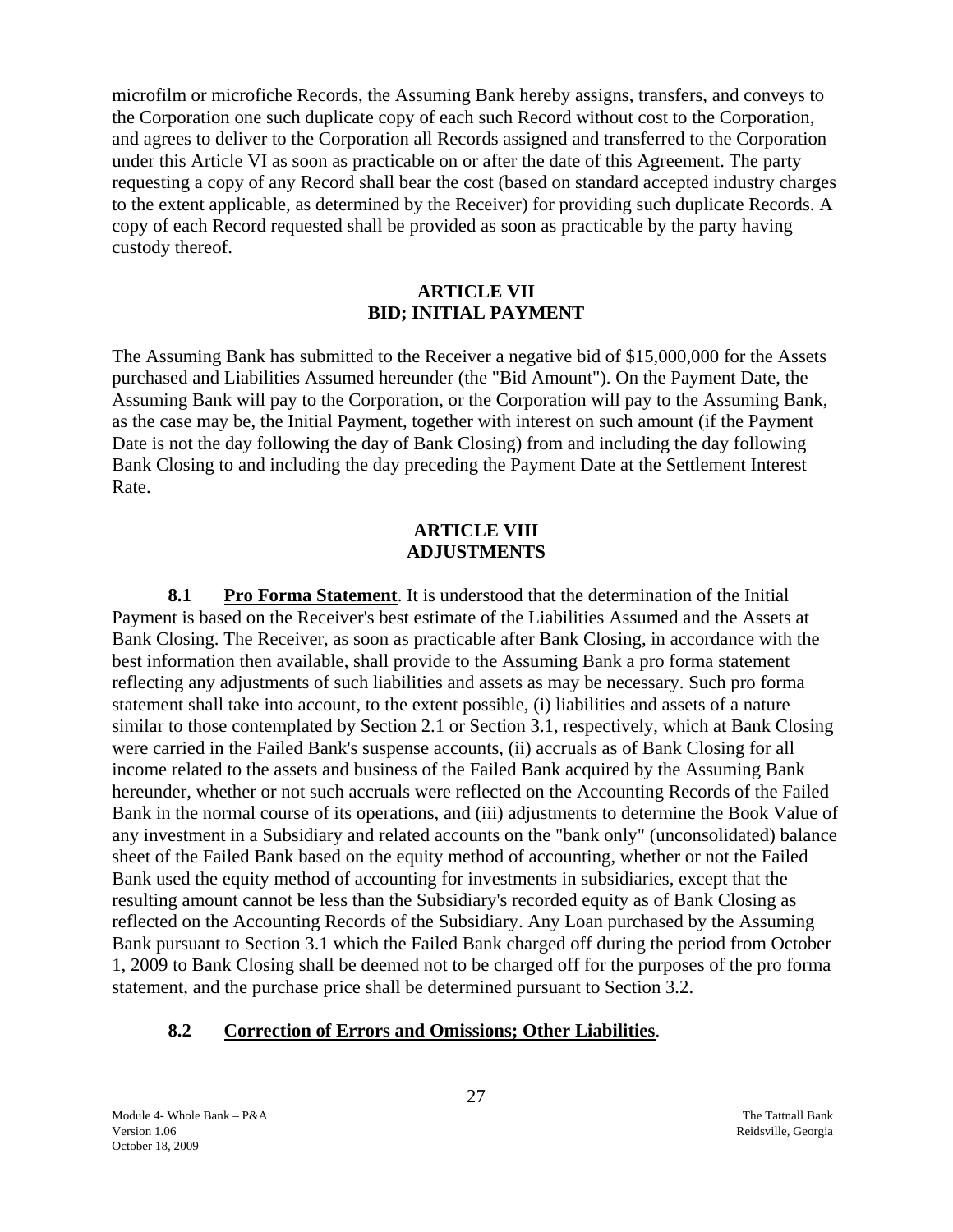(a) In the event any bookkeeping omissions or errors are discovered in preparing any pro forma statement or in completing the transfers and assumptions contemplated hereby, the parties hereto agree to correct such errors and omissions, it being understood that, as far as practicable, all adjustments will be made consistent with the judgments, methods, policies or accounting principles utilized by the Failed Bank in preparing and maintaining Accounting Records, except that adjustments made pursuant to this Section 8.2(a) are not intended to bring the Accounting Records of the Failed Bank into accordance with generally accepted accounting principles.

(b) If the Receiver discovers at any time subsequent to the date of this Agreement that any claim exists against the Failed Bank which is of such a nature that it would have been included in the liabilities assumed under Article II had the existence of such claim or the facts giving rise thereto been known as of Bank Closing, the Receiver may, in its discretion, at any time, require that such claim be assumed by the Assuming Bank in a manner consistent with the intent of this Agreement. The Receiver will make appropriate adjustments to the pro forma statement provided by the Receiver to the Assuming Bank pursuant to Section 8.1 as may be necessary.

<span id="page-31-0"></span>**8.3 Payments**. The Receiver agrees to cause to be paid to the Assuming Bank, or the Assuming Bank agrees to pay to the Receiver, as the case may be, on the Settlement Date, a payment in an amount which reflects net adjustments (including any costs, expenses and fees associated with determinations of value as provided in this Agreement) made pursuant to Section 8.1 or Section 8.2, plus interest as provided in Section 8.4. The Receiver and the Assuming Bank agree to effect on the Settlement Date any further transfer of assets to or assumption of liabilities or claims by the Assuming Bank as may be necessary in accordance with Section 8.1 or Section 8.2.

<span id="page-31-1"></span>**8.4 Interest**. Any amounts paid under Section 8.3 or Section 8.5, shall bear interest for the period from and including the day following Bank Closing to and including the day preceding the payment at the Settlement Interest Rate.

<span id="page-31-2"></span>**8.5 Subsequent Adjustments.** In the event that the Assuming Bank or the Receiver discovers any errors or omissions as contemplated by Section 8.2 or any error with respect to the payment made under Section 8.3 after the Settlement Date, the Assuming Bank and the Receiver agree to promptly correct any such errors or omissions, make any payments and effect any transfers or assumptions as may be necessary to reflect any such correction plus interest as provided in Section 8.4.

### **ARTICLE IX CONTINUING COOPERATION**

<span id="page-31-4"></span><span id="page-31-3"></span>**9.1** General Matters. The parties hereto agree that they will, in good faith and with their best efforts, cooperate with each other to carry out the transactions contemplated by this Agreement and to effect the purposes hereof.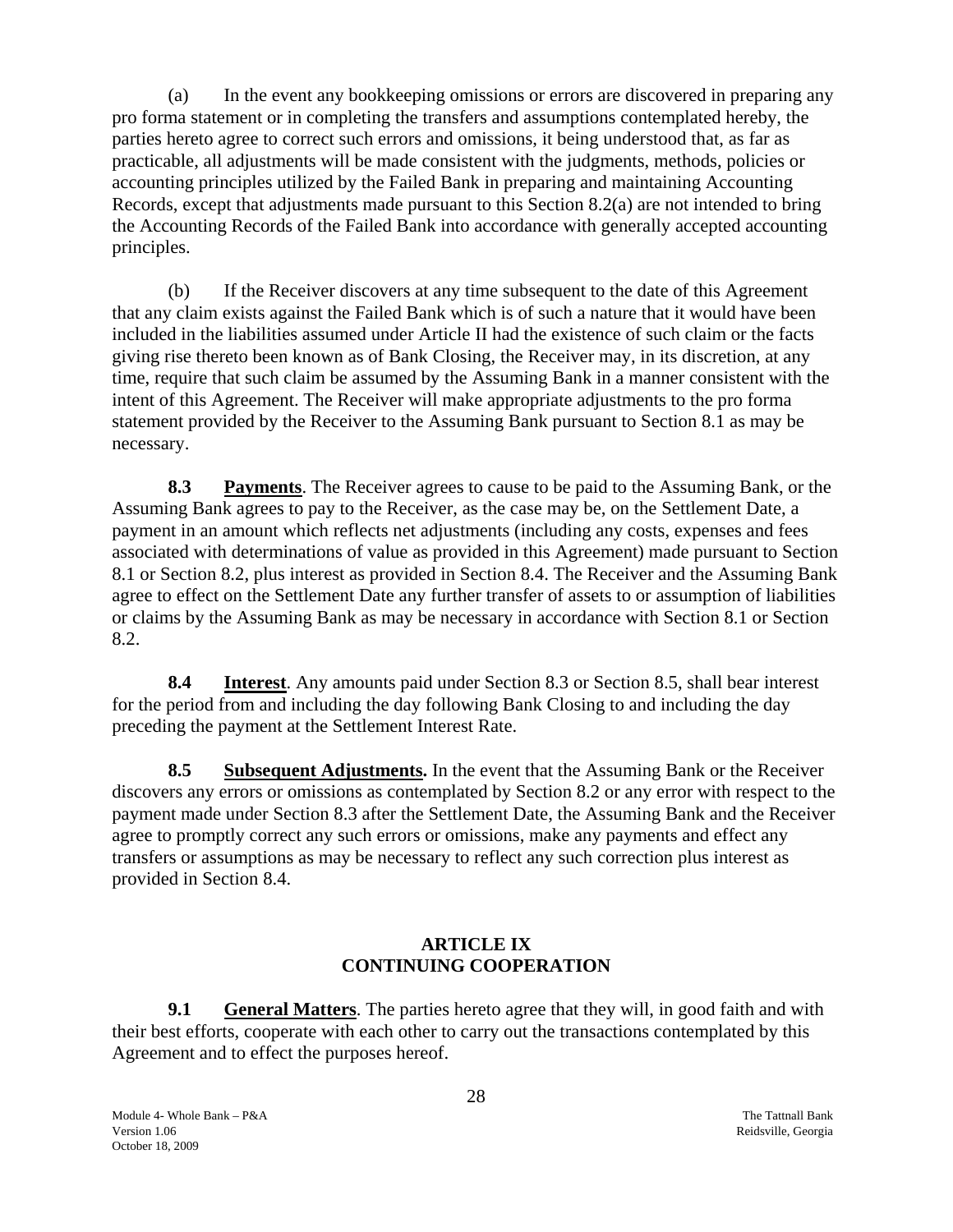<span id="page-32-0"></span> **9.2 Additional Title Documents**. The Receiver, the Corporation and the Assuming Bank each agree, at any time, and from time to time, upon the request of any party hereto, to execute and deliver such additional instruments and documents of conveyance as shall be reasonably necessary to vest in the appropriate party its full legal or equitable title in and to the property transferred pursuant to this Agreement or to be transferred in accordance herewith. The Assuming Bank shall prepare such instruments and documents of conveyance (in form and substance satisfactory to the Receiver) as shall be necessary to vest title to the Assets in the Assuming Bank. The Assuming Bank shall be responsible for recording such instruments and documents of conveyance at its own expense.

# **9.3 Claims and Suits**.

<span id="page-32-1"></span>(a) The Receiver shall have the right, in its discretion, to (i) defend or settle any claim or suit against the Assuming Bank with respect to which the Receiver has indemnified the Assuming Bank in the same manner and to the same extent as provided in Article XII, and (ii) defend or settle any claim or suit against the Assuming Bank with respect to any Liability Assumed, which claim or suit may result in a loss to the Receiver arising out of or related to this Agreement, or which existed against the Failed Bank on or before Bank Closing. The exercise by the Receiver of any rights under this Section 9.3(a) shall not release the Assuming Bank with respect to any of its obligations under this Agreement.

(b) In the event any action at law or in equity shall be instituted by any Person against the Receiver and the Corporation as codefendants with respect to any asset of the Failed Bank retained or acquired pursuant to this Agreement by the Receiver, the Receiver agrees, at the request of the Corporation, to join with the Corporation in a petition to remove the action to the United States District Court for the proper district. The Receiver agrees to institute, with or without joinder of the Corporation as coplaintiff, any action with respect to any such retained or acquired asset or any matter connected therewith whenever notice requiring such action shall be given by the Corporation to the Receiver.

<span id="page-32-2"></span>**9.4 Payment of Deposits**. In the event any depositor does not accept the obligation of the Assuming Bank to pay any Deposit liability of the Failed Bank assumed by the Assuming Bank pursuant to this Agreement and asserts a claim against the Receiver for all or any portion of any such Deposit liability, the Assuming Bank agrees on demand to provide to the Receiver funds sufficient to pay such claim in an amount not in excess of the Deposit liability reflected on the books of the Assuming Bank at the time such claim is made. Upon payment by the Assuming Bank to the Receiver of such amount, the Assuming Bank shall be discharged from any further obligation under this Agreement to pay to any such depositor the amount of such Deposit liability paid to the Receiver.

<span id="page-32-3"></span>**9.5 Withheld Payments**. At any time, the Receiver or the Corporation may, in its discretion, determine that all or any portion of any deposit balance assumed by the Assuming Bank pursuant to this Agreement does not constitute a "Deposit" (or otherwise, in its discretion, determine that it is the best interest of the Receiver or Corporation to withhold all or any portion of any deposit), and may direct the Assuming Bank to withhold payment of all or any portion of any such deposit balance. Upon such direction, the Assuming Bank agrees to hold such deposit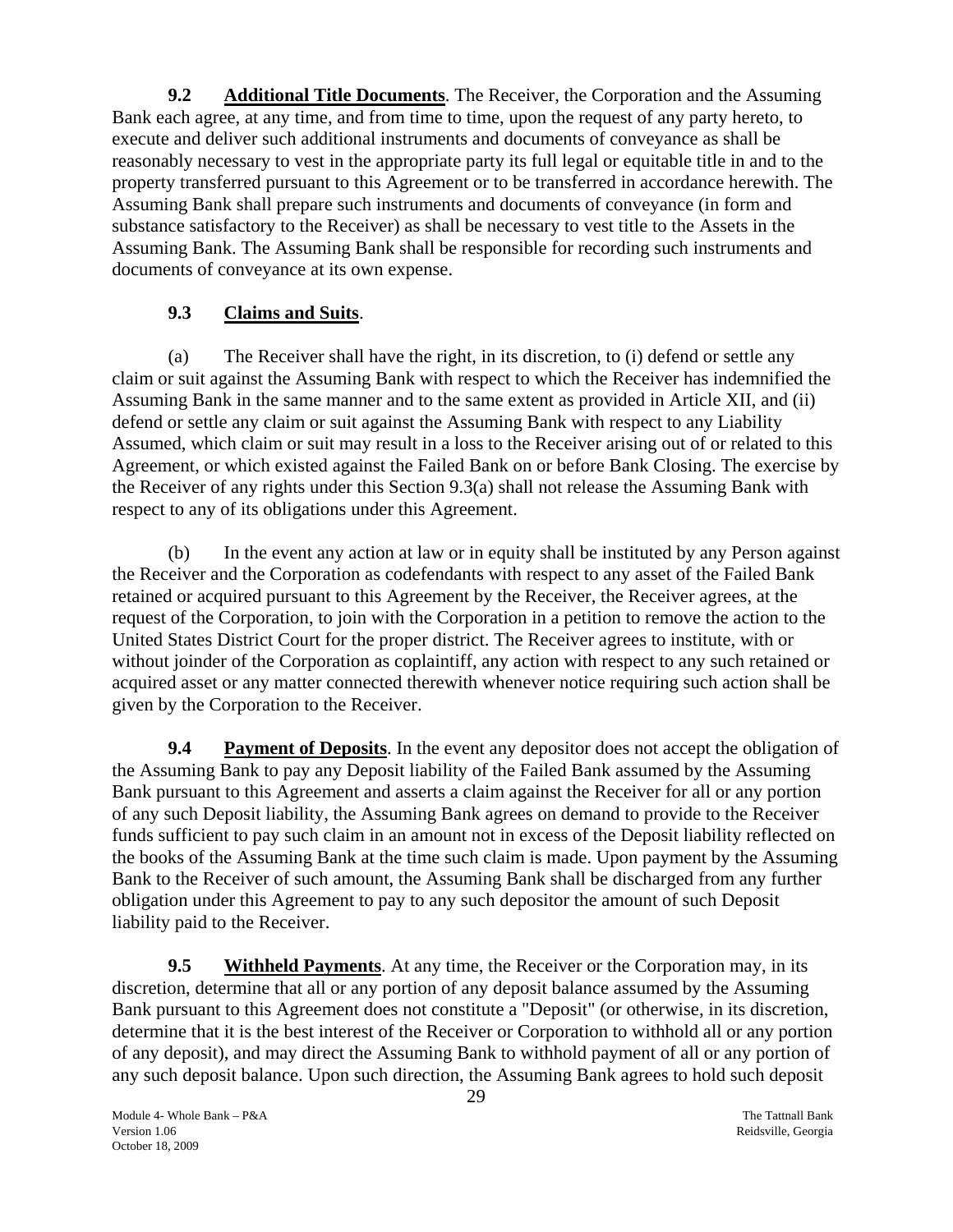and not to make any payment of such deposit balance to or on behalf of the depositor, or to itself, whether by way of transfer, set-off, or otherwise. The Assuming Bank agrees to maintain the "withheld payment" status of any such deposit balance until directed in writing by the Receiver or the Corporation as to its disposition. At the direction of the Receiver or the Corporation, the Assuming Bank shall return all or any portion of such deposit balance to the Receiver or the Corporation, as appropriate, and thereupon the Assuming Bank shall be discharged from any further liability to such depositor with respect to such returned deposit balance. If such deposit balance has been paid to the depositor prior to a demand for return by the Corporation or the Receiver, and payment of such deposit balance had not been previously withheld pursuant to this Section, the Assuming Bank shall not be obligated to return such deposit balance to the Receiver or the Corporation. The Assuming Bank shall be obligated to reimburse the Corporation or the Receiver, as the case may be, for the amount of any deposit balance or portion thereof paid by the Assuming Bank in contravention of any previous direction to withhold payment of such deposit balance or return such deposit balance the payment of which was withheld pursuant to this Section.

# **9.6 Proceedings with Respect to Certain Assets and Liabilities**.

<span id="page-33-0"></span>(a) In connection with any investigation, proceeding or other matter with respect to any asset or liability of the Failed Bank retained by the Receiver, or any asset of the Failed Bank acquired by the Receiver pursuant to this Agreement, the Assuming Bank shall cooperate to the extent reasonably required by the Receiver.

(b) In addition to its obligations under Section 6.4, the Assuming Bank shall provide representatives of the Receiver access at reasonable times and locations without other limitation or qualification to (i) its directors, officers, employees and agents and those of the Subsidiaries acquired by the Assuming Bank, and (ii) its books and records, the books and records of such Subsidiaries and all Credit Files, and copies thereof. Copies of books, records and Credit Files shall be provided by the Assuming Bank as requested by the Receiver and the costs of duplication thereof shall be borne by the Receiver.

(c) Not later than ten (10) days after the Put Notice pursuant to Section 3.4 or the date of the notice of transfer of any Loan by the Assuming Bank to the Receiver pursuant to Section 3.6, the Assuming Bank shall deliver to the Receiver such documents with respect to such Loan as the Receiver may request, including without limitation the following: (i) all related Credit Documents (other than certificates, notices and other ancillary documents), (ii) a certificate setting forth the principal amount on the date of the transfer and the amount of interest, fees and other charges then accrued and unpaid thereon, and any restrictions on transfer to which any such Loan is subject, and (iii) all Credit Files, and all documents, microfiche, microfilm and computer records (including but not limited to magnetic tape, disc storage, card forms and printed copy) maintained by, owned by, or in the possession of the Assuming Bank or any Affiliate of the Assuming Bank relating to the transferred Loan.

<span id="page-33-1"></span>**9.7** Information. The Assuming Bank promptly shall provide to the Corporation such other information, including financial statements and computations, relating to the performance of the provisions of this Agreement as the Corporation or the Receiver may request from time to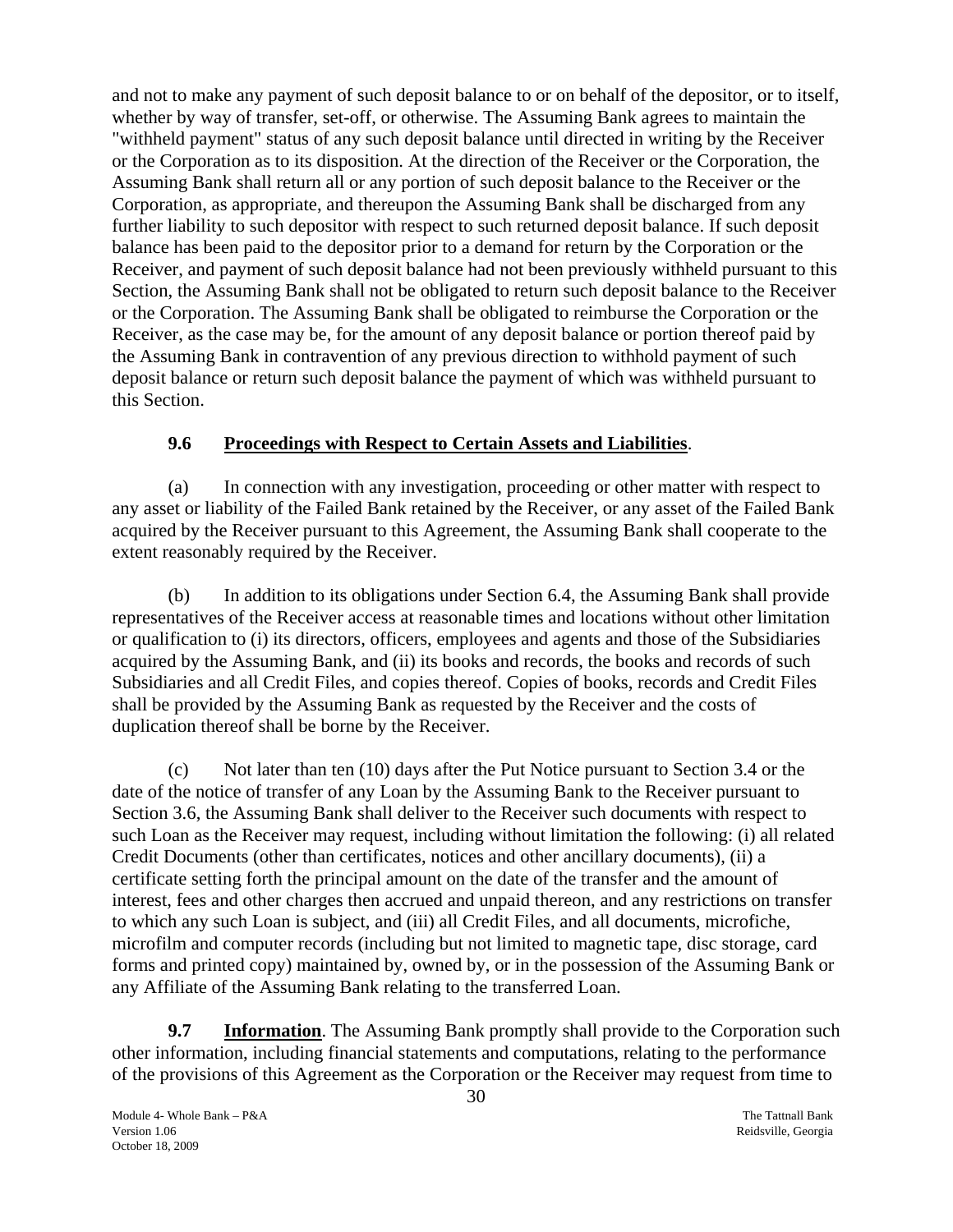time, and, at the request of the Receiver, make available employees of the Failed Bank employed or retained by the Assuming Bank to assist in preparation of the pro forma statement pursuant to Section 8.1.

# **ARTICLE X CONDITION PRECEDENT**

<span id="page-34-0"></span>The obligations of the parties to this Agreement are subject to the Receiver and the Corporation having received at or before Bank Closing evidence reasonably satisfactory to each of any necessary approval, waiver, or other action by any governmental authority, the board of directors of the Assuming Bank, or other third party, with respect to this Agreement and the transactions contemplated hereby, the closing of the Failed Bank and the appointment of the Receiver, the chartering of the Assuming Bank, and any agreements, documents, matters or proceedings contemplated hereby or thereby.

# **ARTICLE XI REPRESENTATIONS AND WARRANTIES OF THE ASSUMING BANK**

<span id="page-34-1"></span>The Assuming Bank represents and warrants to the Corporation and the Receiver as follows:

(a) **Corporate Existence and Authority**. The Assuming Bank (i) is duly organized, validly existing and in good standing under the laws of its Chartering Authority and has full power and authority to own and operate its properties and to conduct its business as now conducted by it, and (ii) has full power and authority to execute and deliver this Agreement and to perform its obligations hereunder. The Assuming Bank has taken all necessary corporate action to authorize the execution, delivery and performance of this Agreement and the performance of the transactions contemplated hereby.

(b) **Third Party Consents**. No governmental authority or other third party consents (including but not limited to approvals, licenses, registrations or declarations) are required in connection with the execution, delivery or performance by the Assuming Bank of this Agreement, other than such consents as have been duly obtained and are in full force and effect.

(c) **Execution and Enforceability**. This Agreement has been duly executed and delivered by the Assuming Bank and when this Agreement has been duly authorized, executed and delivered by the Corporation and the Receiver, this Agreement will constitute the legal, valid and binding obligation of the Assuming Bank, enforceable in accordance with its terms.

# (d) **Compliance with Law**.

(i) Neither the Assuming Bank nor any of its Subsidiaries is in violation of any statute, regulation, order, decision, judgment or decree of, or any restriction imposed by, the United States of America, any State, municipality or other political subdivision or any agency of any of the foregoing, or any court or other tribunal having jurisdiction over the Assuming Bank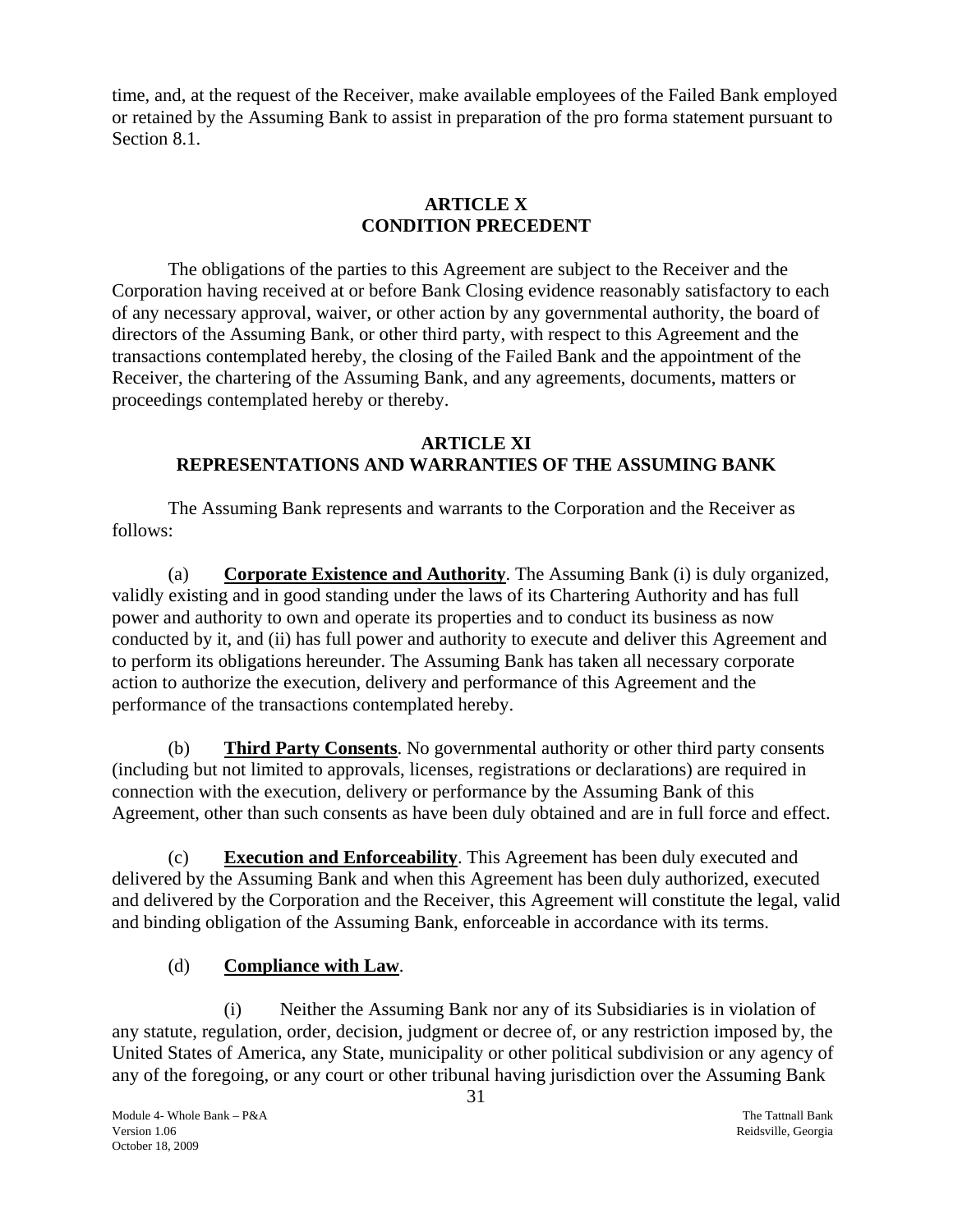or any of its Subsidiaries or any assets of any such Person, or any foreign government or agency thereof having such jurisdiction, with respect to the conduct of the business of the Assuming Bank or of any of its Subsidiaries, or the ownership of the properties of the Assuming Bank or any of its Subsidiaries, which, either individually or in the aggregate with all other such violations, would materially and adversely affect the business, operations or condition (financial or otherwise) of the Assuming Bank or the ability of the Assuming Bank to perform, satisfy or observe any obligation or condition under this Agreement.

(ii) Neither the execution and delivery nor the performance by the Assuming Bank of this Agreement will result in any violation by the Assuming Bank of, or be in conflict with, any provision of any applicable law or regulation, or any order, writ or decree of any court or governmental authority.

e) **Representations Remain True**. The Assuming Bank represents and warrants that it has executed and delivered to the Corporation a Purchaser Eligibility Certification and Confidentiality Agreement and that all information provided and representations made by or on behalf of the Assuming Bank in connection with this Agreement and the transactions contemplated hereby, including, but not limited to, the Purchaser Eligibility Certification and Confidentiality Agreement (which are affirmed and ratified hereby) are and remain true and correct in all material respects and do not fail to state any fact required to make the information contained therein not misleading.

### **ARTICLE XII INDEMNIFICATION**

<span id="page-35-0"></span>**12.1 Indemnification of Indemnitees**. From and after Bank Closing and subject to the limitations set forth in this Section and Section 12.6 and compliance by the Indemnitees with Section 12.2, the Receiver agrees to indemnify and hold harmless the Indemnitees against any and all costs, losses, liabilities, expenses (including attorneys' fees) incurred prior to the assumption of defense by the Receiver pursuant to paragraph (d) of Section 12.2, judgments, fines and amounts paid in settlement actually and reasonably incurred in connection with claims against any Indemnitee based on liabilities of the Failed Bank that are not assumed by the Assuming Bank pursuant to this Agreement or subsequent to the execution hereof by the Assuming Bank or any Subsidiary or Affiliate of the Assuming Bank for which indemnification is provided hereunder in (a) of this Section 12.1, subject to certain exclusions as provided in (b) of this Section 12.1:

(a)

(1) claims based on the rights of any shareholder or former shareholder as such of (x) the Failed Bank, or (y) any Subsidiary or Affiliate of the Failed Bank;

(2) claims based on the rights of any creditor as such of the Failed Bank, or any creditor as such of any director, officer, employee or agent of the Failed Bank, with respect to any indebtedness or other obligation of the Failed Bank arising prior to Bank Closing;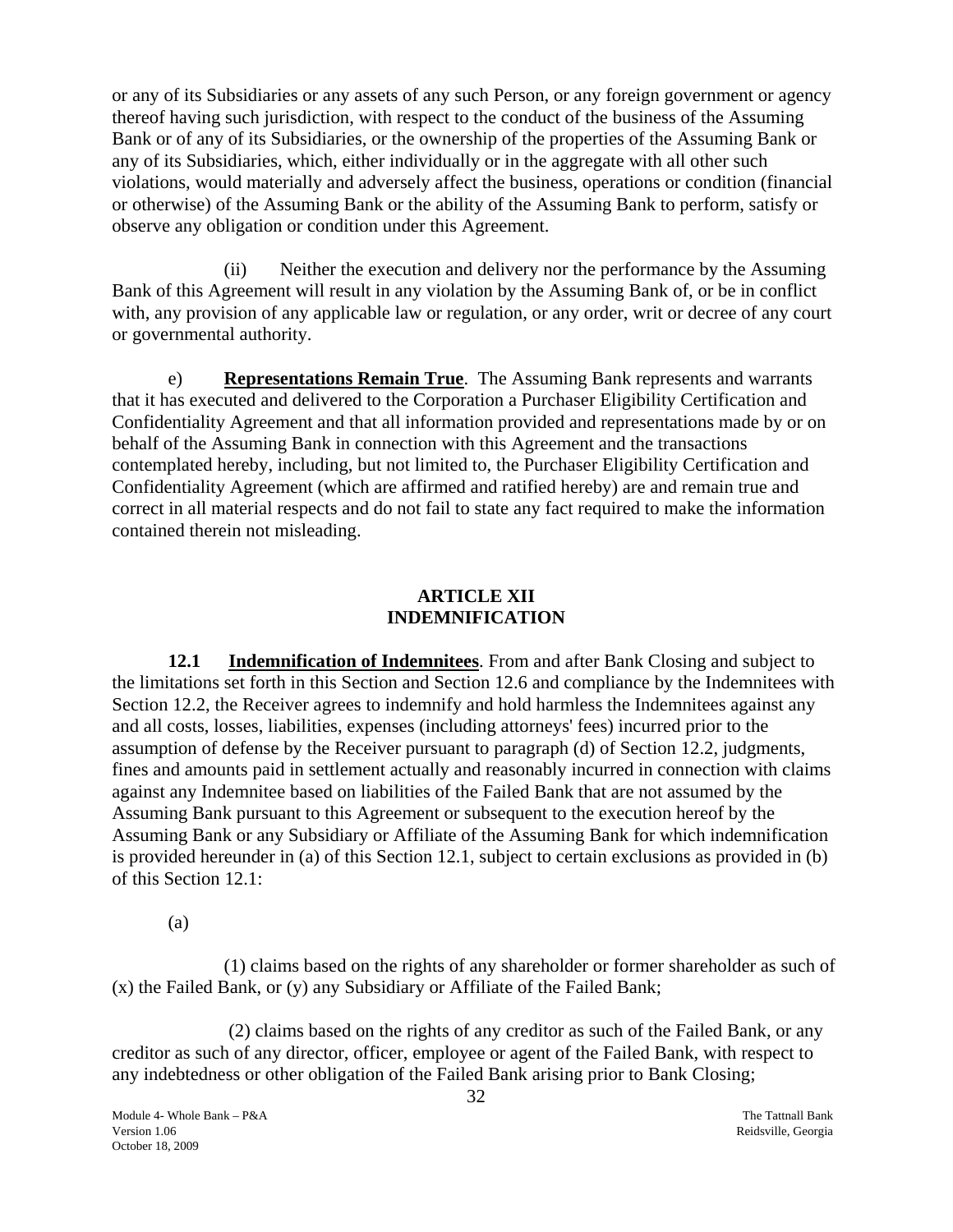(3) claims based on the rights of any present or former director, officer, employee or agent as such of the Failed Bank or of any Subsidiary or Affiliate of the Failed Bank;

(4) claims based on any action or inaction prior to Bank Closing of the Failed Bank, its directors, officers, employees or agents as such, or any Subsidiary or Affiliate of the Failed Bank, or the directors, officers, employees or agents as such of such Subsidiary or Affiliate;

(5) claims based on any malfeasance, misfeasance or nonfeasance of the Failed Bank, its directors, officers, employees or agents with respect to the trust business of the Failed Bank, if any;

(6) claims based on any failure or alleged failure (not in violation of law) by the Assuming Bank to continue to perform any service or activity previously performed by the Failed Bank which the Assuming Bank is not required to perform pursuant to this Agreement or which arise under any contract to which the Failed Bank was a party which the Assuming Bank elected not to assume in accordance with this Agreement and which neither the Assuming Bank nor any Subsidiary or Affiliate of the Assuming Bank has assumed subsequent to the execution hereof;

(7) claims arising from any action or inaction of any Indemnitee, including for purposes of this Section 12.1(a)(7) the former officers or employees of the Failed Bank or of any Subsidiary or Affiliate of the Failed Bank that is taken upon the specific written direction of the Corporation or the Receiver, other than any action or inaction taken in a manner constituting bad faith, gross negligence or willful misconduct; and

(8) claims based on the rights of any depositor of the Failed Bank whose deposit has been accorded "withheld payment" status and/or returned to the Receiver or Corporation in accordance with Section 9.5 and/or has become an "unclaimed deposit" or has been returned to the Corporation or the Receiver in accordance with Section 2.3;

(b) provided, that, with respect to this Agreement, except for paragraphs (7) and (8) of Section 12.1(a), no indemnification will be provided under this Agreement for any:

(1) judgment or fine against, or any amount paid in settlement (without the written approval of the Receiver) by, any Indemnitee in connection with any action that seeks damages against any Indemnitee (a "counterclaim") arising with respect to any Asset and based on any action or inaction of either the Failed Bank, its directors, officers, employees or agents as such prior to Bank Closing, unless any such judgment, fine or amount paid in settlement exceeds the greater of (i) the Repurchase Price of such Asset, or (ii) the monetary recovery sought on such Asset by the Assuming Bank in the cause of action from which the counterclaim arises; and in such event the Receiver will provide indemnification only in the amount of such excess; and no indemnification will be provided for any costs or expenses other than any costs or expenses (including attorneys' fees) which, in the determination of the Receiver, have been actually and reasonably incurred by such Indemnitee in connection with the defense of any such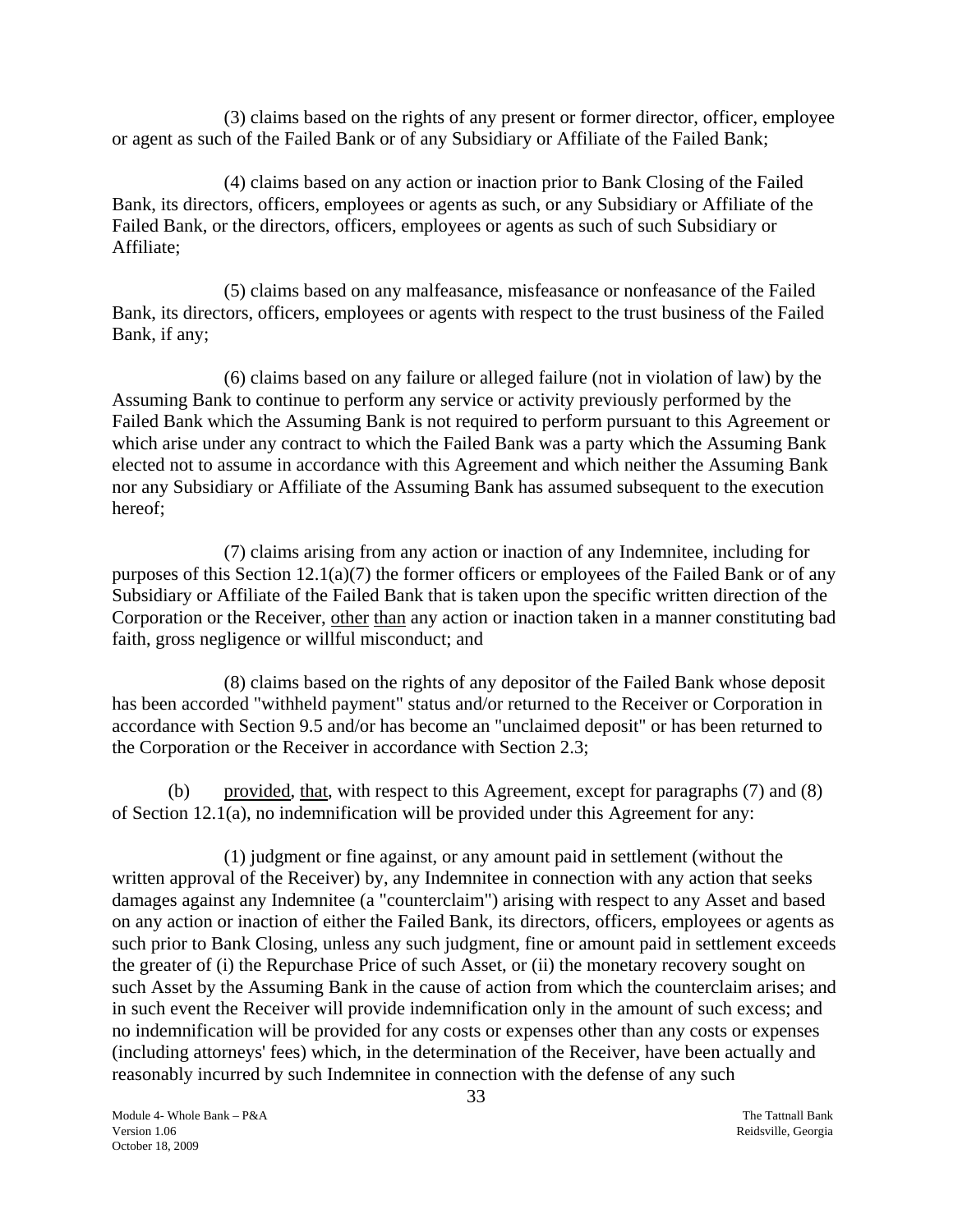counterclaim; and it is expressly agreed that the Receiver reserves the right to intervene, in its discretion, on its behalf and/or on behalf of the Receiver, in the defense of any such counterclaim;

(2) claims with respect to any liability or obligation of the Failed Bank that is expressly assumed by the Assuming Bank pursuant to this Agreement or subsequent to the execution hereof by the Assuming Bank or any Subsidiary or Affiliate of the Assuming Bank;

(3) claims with respect to any liability of the Failed Bank to any present or former employee as such of the Failed Bank or of any Subsidiary or Affiliate of the Failed Bank, which liability is expressly assumed by the Assuming Bank pursuant to this Agreement or subsequent to the execution hereof by the Assuming Bank or any Subsidiary or Affiliate of the Assuming Bank;

(4) claims based on the failure of any Indemnitee to seek recovery of damages from the Receiver for any claims based upon any action or inaction of the Failed Bank, its directors, officers, employees or agents as fiduciary, agent or custodian prior to Bank Closing;

(5) claims based on any violation or alleged violation by any Indemnitee of the antitrust, branching, banking or bank holding company or securities laws of the United States of America or any State thereof;

(6) claims based on the rights of any present or former creditor, customer, or supplier as such of the Assuming Bank or any Subsidiary or Affiliate of the Assuming Bank;

(7) claims based on the rights of any present or former shareholder as such of the Assuming Bank or any Subsidiary or Affiliate of the Assuming Bank regardless of whether any such present or former shareholder is also a present or former shareholder of the Failed Bank;

(8) claims, if the Receiver determines that the effect of providing such indemnification would be to (i) expand or alter the provisions of any warranty or disclaimer thereof provided in Section 3.3 or any other provision of this Agreement, or (ii) create any warranty not expressly provided under this Agreement;

(9) claims which could have been enforced against any Indemnitee had the Assuming Bank not entered into this Agreement;

(10) claims based on any liability for taxes or fees assessed with respect to the consummation of the transactions contemplated by this Agreement, including without limitation any subsequent transfer of any Assets or Liabilities Assumed to any Subsidiary or Affiliate of the Assuming Bank;

(11) except as expressly provided in this Article XII, claims based on any action or inaction of any Indemnitee, and nothing in this Agreement shall be construed to provide indemnification for (i) the Failed Bank, (ii) any Subsidiary or Affiliate of the Failed Bank, or (iii) any present or former director, officer, employee or agent of the Failed Bank or its Subsidiaries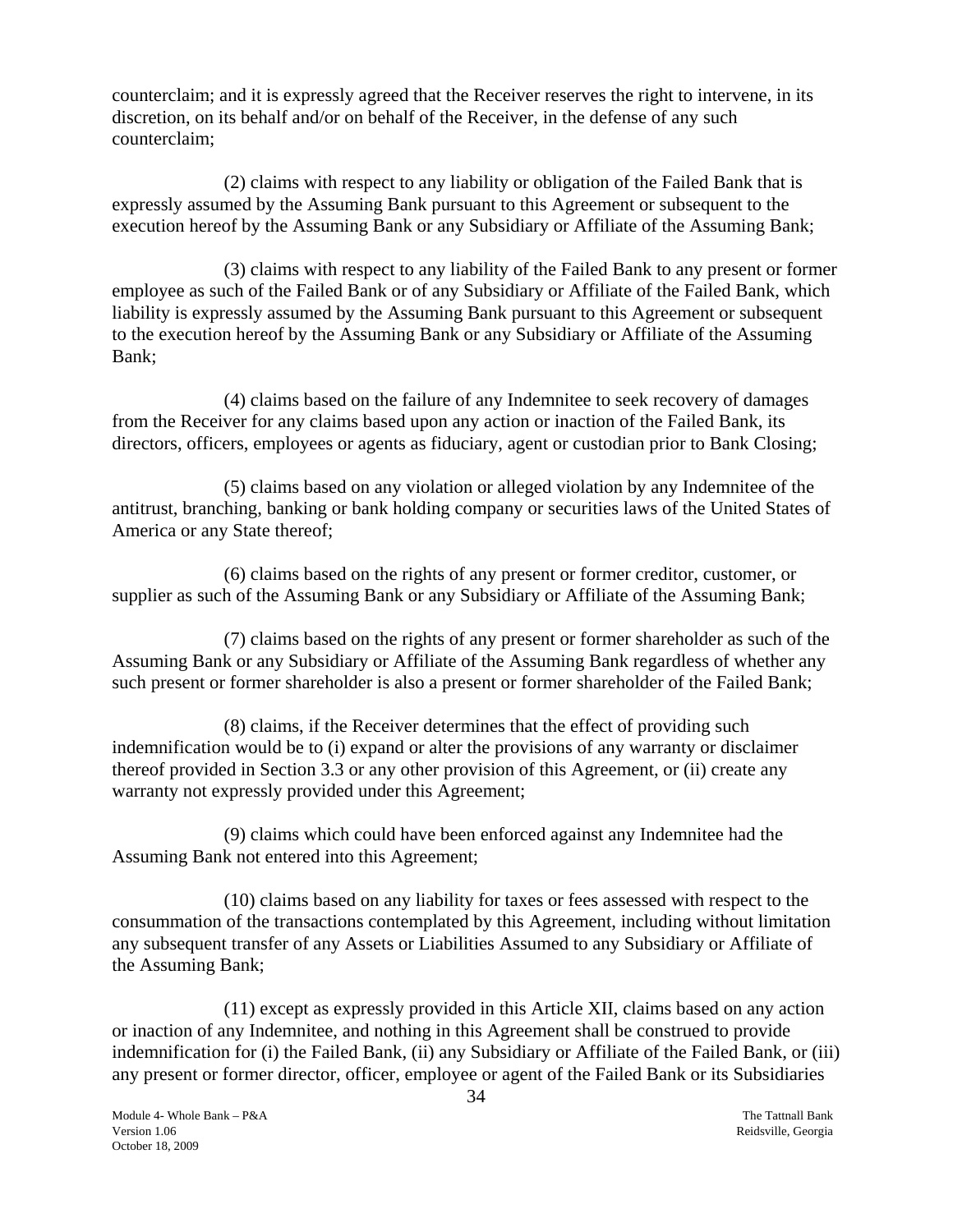or Affiliates; provided, that the Receiver, in its discretion, may provide indemnification hereunder for any present or former director, officer, employee or agent of the Failed Bank or its Subsidiaries or Affiliates who is also or becomes a director, officer, employee or agent of the Assuming Bank or its Subsidiaries or Affiliates;

(12) claims or actions which constitute a breach by the Assuming Bank of the representations and warranties contained in Article XI;

(13) claims arising out of or relating to the condition of or generated by an Asset arising from or relating to the presence, storage or release of any hazardous or toxic substance, or any pollutant or contaminant, or condition of such Asset which violate any applicable Federal, State or local law or regulation concerning environmental protection; and

(14) claims based on, related to or arising from any asset, including a loan, acquired or liability assumed by the Assuming Bank, other than pursuant to this Agreement.

<span id="page-38-0"></span>**12.2 Conditions Precedent to Indemnification**. It shall be a condition precedent to the obligation of the Receiver to indemnify any Person pursuant to this Article XII that such Person shall, with respect to any claim made or threatened against such Person for which such Person is or may be entitled to indemnification hereunder:

(a) give written notice to the Regional Counsel (Litigation Branch) of the Corporation in the manner and at the address provided in Section 13.7 of such claim as soon as practicable after such claim is made or threatened; provided, that notice must be given on or before the date which is six (6) years from the date of this Agreement;

(b) provide to the Receiver such information and cooperation with respect to such claim as the Receiver may reasonably require;

(c) cooperate and take all steps, as the Receiver may reasonably require, to preserve and protect any defense to such claim;

(d) in the event suit is brought with respect to such claim, upon reasonable prior notice, afford to the Receiver the right, which the Receiver may exercise in its sole discretion, to conduct the investigation, control the defense and effect settlement of such claim, including without limitation the right to designate counsel and to control all negotiations, litigation, arbitration, settlements, compromises and appeals of any such claim, all of which shall be at the expense of the Receiver; provided, that the Receiver shall have notified the Person claiming indemnification in writing that such claim is a claim with respect to which the Person claiming indemnification is entitled to indemnification under this Article XII;

(e) not incur any costs or expenses in connection with any response or suit with respect to such claim, unless such costs or expenses were incurred upon the written direction of the Receiver; provided, that the Receiver shall not be obligated to reimburse the amount of any such costs or expenses unless such costs or expenses were incurred upon the written direction of the Receiver;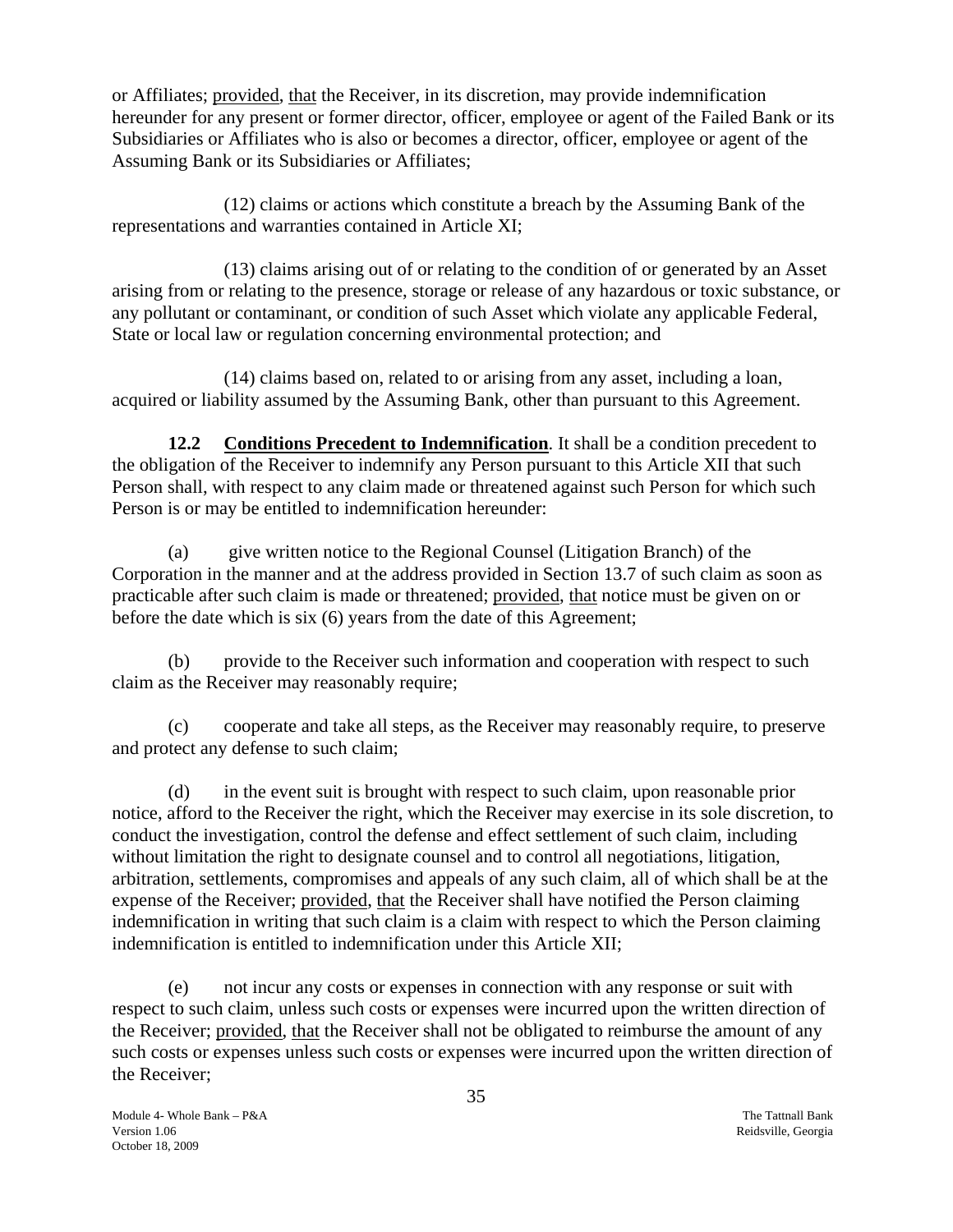(f) not release or settle such claim or make any payment or admission with respect thereto, unless the Receiver consents in writing thereto, which consent shall not be unreasonably withheld; provided, that the Receiver shall not be obligated to reimburse the amount of any such settlement or payment unless such settlement or payment was effected upon the written direction of the Receiver; and

(g) take reasonable action as the Receiver may request in writing as necessary to preserve, protect or enforce the rights of the indemnified Person against any Primary Indemnitor.

<span id="page-39-0"></span>**12.3** No **Additional Warranty**. Nothing in this Article XII shall be construed or deemed to (i) expand or otherwise alter any warranty or disclaimer thereof provided under Section 3.3 or any other provision of this Agreement with respect to, among other matters, the title, value, collectibility, genuineness, enforceability or condition of any (x) Asset, or (y) asset of the Failed Bank purchased by the Assuming Bank subsequent to the execution of this Agreement by the Assuming Bank or any Subsidiary or Affiliate of the Assuming Bank, or (ii) create any warranty not expressly provided under this Agreement with respect thereto.

<span id="page-39-1"></span>**12.4 Indemnification of Receiver and Corporation**. From and after Bank Closing, the Assuming Bank agrees to indemnify and hold harmless the Corporation and the Receiver and their respective directors, officers, employees and agents from and against any and all costs, losses, liabilities, expenses (including attorneys' fees), judgments, fines and amounts paid in settlement actually and reasonably incurred in connection with any of the following:

(a) claims based on any and all liabilities or obligations of the Failed Bank assumed by the Assuming Bank pursuant to this Agreement or subsequent to the execution hereof by the Assuming Bank or any Subsidiary or Affiliate of the Assuming Bank, whether or not any such liabilities subsequently are sold and/or transferred, other than any claim based upon any action or inaction of any Indemnitee as provided in paragraph (7) or (8) of Section 12.1(a); and

(b) claims based on any act or omission of any Indemnitee (including but not limited to claims of any Person claiming any right or title by or through the Assuming Bank with respect to Assets transferred to the Receiver pursuant to Section 3.4 or 3.6), other than any action or inaction of any Indemnitee as provided in paragraph (7) or (8) of Section 12.1(a).

<span id="page-39-2"></span>**12.5 Obligations Supplemental**. The obligations of the Receiver, and the Corporation as guarantor in accordance with Section 12.7, to provide indemnification under this Article XII are to supplement any amount payable by any Primary Indemnitor to the Person indemnified under this Article XII. Consistent with that intent, the Receiver agrees only to make payments pursuant to such indemnification to the extent not payable by a Primary Indemnitor. If the aggregate amount of payments by the Receiver, or the Corporation as guarantor in accordance with Section 12.7, and all Primary Indemnitors with respect to any item of indemnification under this Article XII exceeds the amount payable with respect to such item, such Person being indemnified shall notify the Receiver thereof and, upon the request of the Receiver, shall promptly pay to the Receiver, or the Corporation as appropriate, the amount of the Receiver's (or Corporation's) payments to the extent of such excess.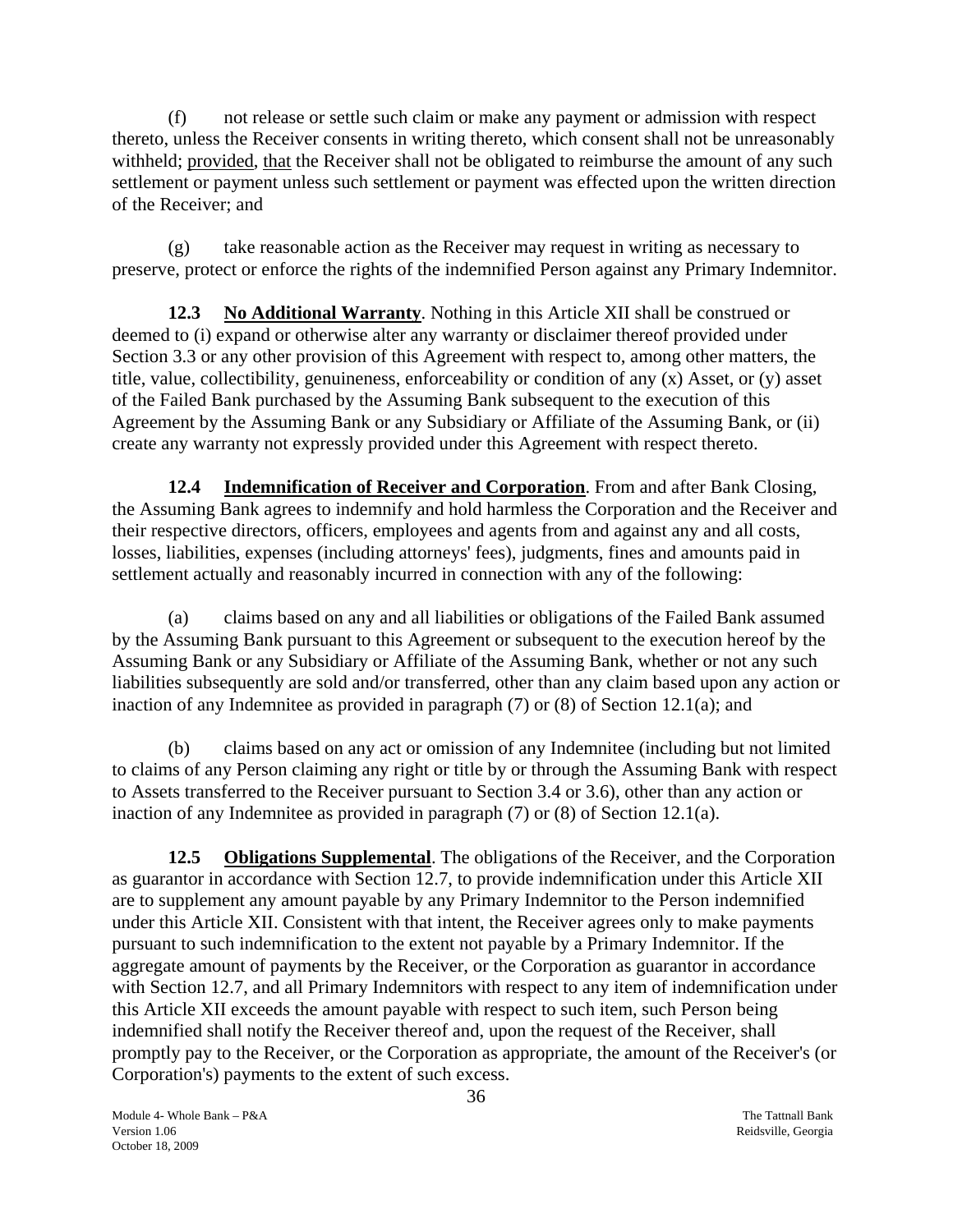<span id="page-40-1"></span>**12.6 Criminal Claims**. Notwithstanding any provision of this Article XII to the contrary, in the event that any Person being indemnified under this Article XII shall become involved in any criminal action, suit or proceeding, whether judicial, administrative or investigative, the Receiver shall have no obligation hereunder to indemnify such Person for liability with respect to any criminal act or to the extent any costs or expenses are attributable to the defense against the allegation of any criminal act, unless (i) the Person is successful on the merits or otherwise in the defense against any such action, suit or proceeding, or (ii) such action, suit or proceeding is terminated without the imposition of liability on such Person.

<span id="page-40-2"></span>**12.7 Limited Guaranty of the Corporation.** The Corporation hereby guarantees performance of the Receiver's obligation to indemnify the Assuming Bank as set forth in this Article XII. It is a condition to the Corporation's obligation hereunder that the Assuming Bank shall comply in all respects with the applicable provisions of this Article XII. The Corporation shall be liable hereunder only for such amounts, if any, as the Receiver is obligated to pay under the terms of this Article XII but shall fail to pay. Except as otherwise provided above in this Section 12.7, nothing in this Article XII is intended or shall be construed to create any liability or obligation on the part of the Corporation, the United States of America or any department or agency thereof under or with respect to this Article XII, or any provision hereof, it being the intention of the parties hereto that the obligations undertaken by the Receiver under this Article XII are the sole and exclusive responsibility of the Receiver and no other Person or entity.

<span id="page-40-3"></span><span id="page-40-0"></span>**12.8 Subrogation.** Upon payment by the Receiver, or the Corporation as guarantor in accordance with Section 12.7, to any Indemnitee for any claims indemnified by the Receiver under this Article XII, the Receiver, or the Corporation as appropriate, shall become subrogated to all rights of the Indemnitee against any other Person to the extent of such payment.

### **ARTICLE XIII MISCELLANEOUS**

<span id="page-40-5"></span><span id="page-40-4"></span>**13.1 Entire Agreement**. This Agreement embodies the entire agreement of the parties hereto in relation to the subject matter herein and supersedes all prior understandings or agreements, oral or written, between the parties.

<span id="page-40-6"></span>**13.2 Headings**. The headings and subheadings of the Table of Contents, Articles and Sections contained in this Agreement, except the terms identified for definition in Article I and elsewhere in this Agreement, are inserted for convenience only and shall not affect the meaning or interpretation of this Agreement or any provision hereof.

<span id="page-40-7"></span>**13.3 Counterparts**. This Agreement may be executed in any number of counterparts and by the duly authorized representative of a different party hereto on separate counterparts, each of which when so executed shall be deemed to be an original and all of which when taken together shall constitute one and the same Agreement.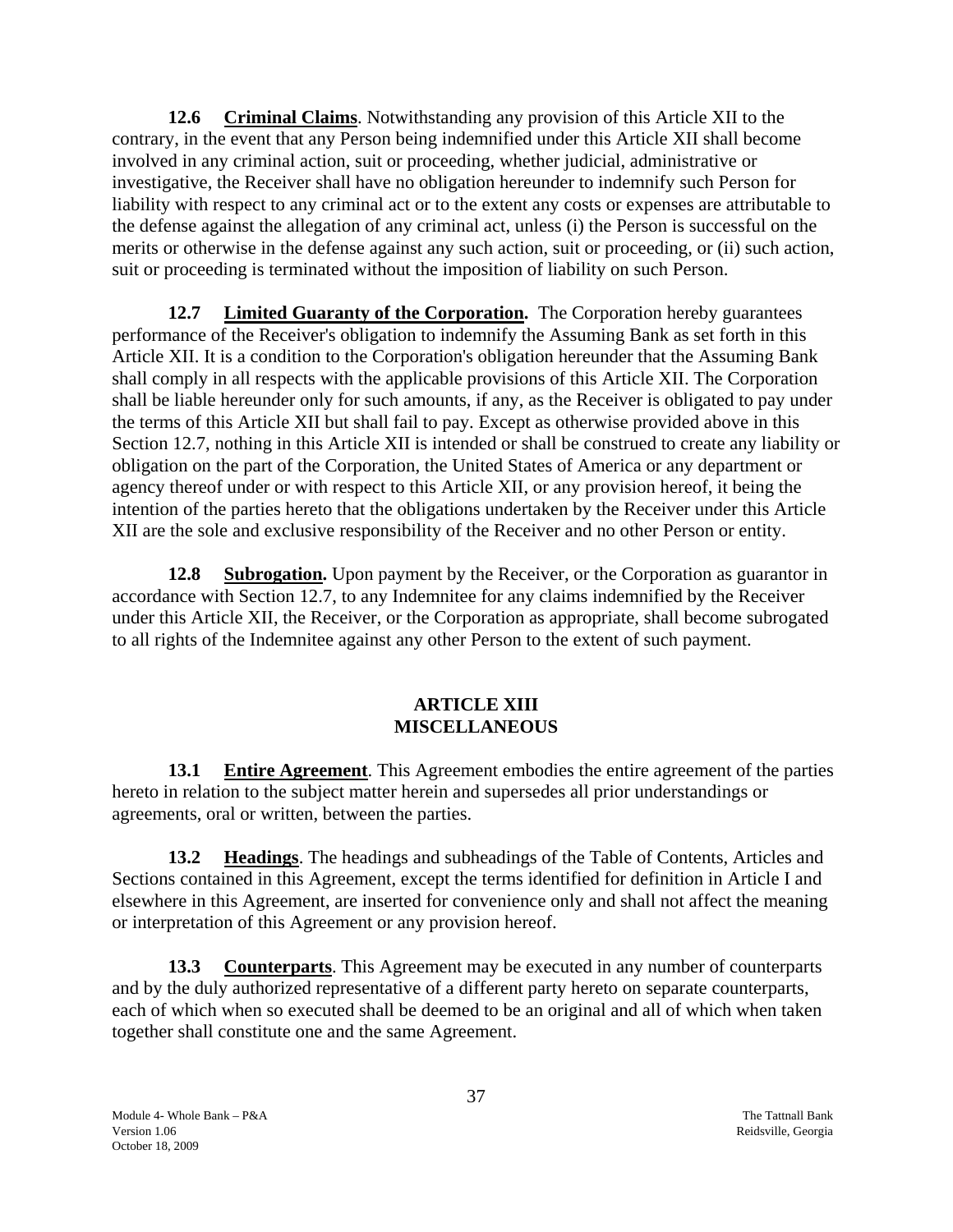13.4 GOVERNING LAW. THIS AGREEMENT AND THE RIGHTS AND OBLIGATIONS HEREUNDER SHALL BE GOVERNED BY AND CONSTRUED IN ACCORDANCE WITH THE FEDERAL LAW OF THE UNITED STATES OF AMERICA, AND IN THE ABSENCE OF CONTROLLING FEDERAL LAW, IN ACCORDANCE WITH THE LAWS OF THE STATE IN WHICH THE MAIN OFFICE OF THE FAILED BANK IS LOCATED.

13.5 Successors. All terms and conditions of this Agreement shall be binding on the successors and assigns of the Receiver, the Corporation and the Assuming Bank. Except as otherwise specifically provided in this Agreement, nothing expressed or referred to in this Agreement is intended or shall be construed to give any Person other than the Receiver, the Corporation and the Assuming Bank any legal or equitable right, remedy or claim under or with respect to this Agreement or any provisions contained herein, it being the intention of the parties hereto that this Agreement, the obligations and statements of responsibilities hereunder, and all other conditions and provisions hereof are for the sole and exclusive benefit of the Receiver, the Corporation and the Assuming Bank and for the benefit of no other Person.

13.6 Modification; Assignment. No amendment or other modification, rescission, release, or assignment of any part of this Agreement shall be effective except pursuant to a written agreement subscribed by the duly authorized representatives of the parties hereto.

13.7 Notice. Any notice, request, demand, consent, approval or other communication to any party hereto shall be effective when received and shall be given in writing, and delivered in person against receipt therefor, or sent by certified mail, postage prepaid, courier service, telex or facsimile transmission to such party (with copies as indicated below) at its address set forth below or at such other address as it shall hereafter furnish in writing to the other parties. All such notices and other communications shall be deemed given on the date received by the addressee.

#### Assuming Bank

T. Heath Fountain Chief Financial Officer 721 N. Westover Blvd. Albany, Georgia 31707 Tel. Fax

with a copy to: O. Leonard Dorminey, Chief Executive Officer

#### Receiver and Corporation

Federal Deposit Insurance Corporation, Receiver of The Tattnall Bank 1601 Bryan St., Suite 1700 Dallas, Texas 75201

Module 4- Whole Bank - P&A<br>
The Tattnall Bank<br>
Version 1.06<br>
Nextion 1.06 Rcidsville, Georgia Version 1.06 October 18, 2009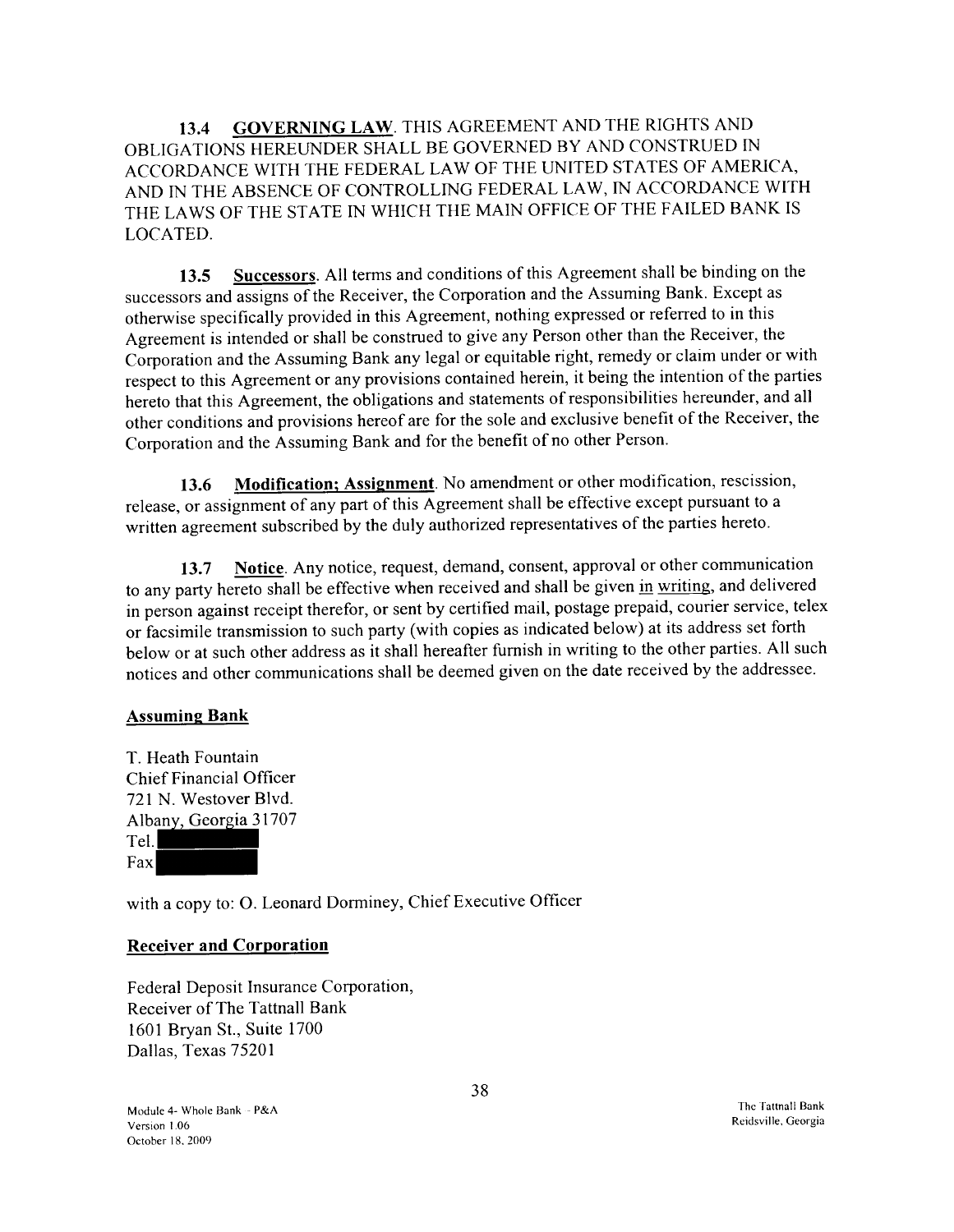Attention: Settlement Manager

with copy to: Regional Counsel (Litigation Branch)

# **and with respect to notice under Article XII:**

Federal Deposit Insurance Corporation Receiver of The Tattnall Bank 1601 Bryan St., Suite 1700 Dallas, Texas 75201 Attention: Regional Counsel (Litigation Branch)

<span id="page-42-0"></span>**13.8 Manner of Payment**. All payments due under this Agreement shall be in lawful money of the United States of America in immediately available funds as each party hereto may specify to the other parties; provided, that in the event the Receiver or the Corporation is obligated to make any payment hereunder in the amount of \$25,000.00 or less, such payment may be made by check.

<span id="page-42-1"></span>**13.9 Costs, Fees and Expenses**. Except as otherwise specifically provided herein, each party hereto agrees to pay all costs, fees and expenses which it has incurred in connection with or incidental to the matters contained in this Agreement, including without limitation any fees and disbursements to its accountants and counsel; provided, that the Assuming Bank shall pay all fees, costs and expenses (other than attorneys' fees incurred by the Receiver) incurred in connection with the transfer to it of any Assets or Liabilities Assumed hereunder or in accordance herewith.

<span id="page-42-2"></span>**13.10 Waiver**. Each of the Receiver, the Corporation and the Assuming Bank may waive its respective rights, powers or privileges under this Agreement; provided, that such waiver shall be in writing; and further provided, that no failure or delay on the part of the Receiver, the Corporation or the Assuming Bank to exercise any right, power or privilege under this Agreement shall operate as a waiver thereof, nor will any single or partial exercise of any right, power or privilege under this Agreement preclude any other or further exercise thereof or the exercise of any other right, power or privilege by the Receiver, the Corporation, or the Assuming Bank under this Agreement, nor will any such waiver operate or be construed as a future waiver of such right, power or privilege under this Agreement.

<span id="page-42-3"></span>**13.11 Severability**. If any provision of this Agreement is declared invalid or unenforceable, then, to the extent possible, all of the remaining provisions of this Agreement shall remain in full force and effect and shall be binding upon the parties hereto.

<span id="page-42-4"></span>**13.12 Term of Agreement**. This Agreement shall continue in full force and effect until the sixth (6th) anniversary of Bank Closing; provided, that the provisions of Section 6.3 and 6.4 shall survive the expiration of the term of this Agreement. Provided, however, the receivership of the Failed Bank may be terminated prior to the expiration of the term of this Agreement; in such event, the guaranty of the Corporation, as provided in and in accordance with the provisions of Section 12.7 shall be in effect for the remainder of the term. Expiration of the term of this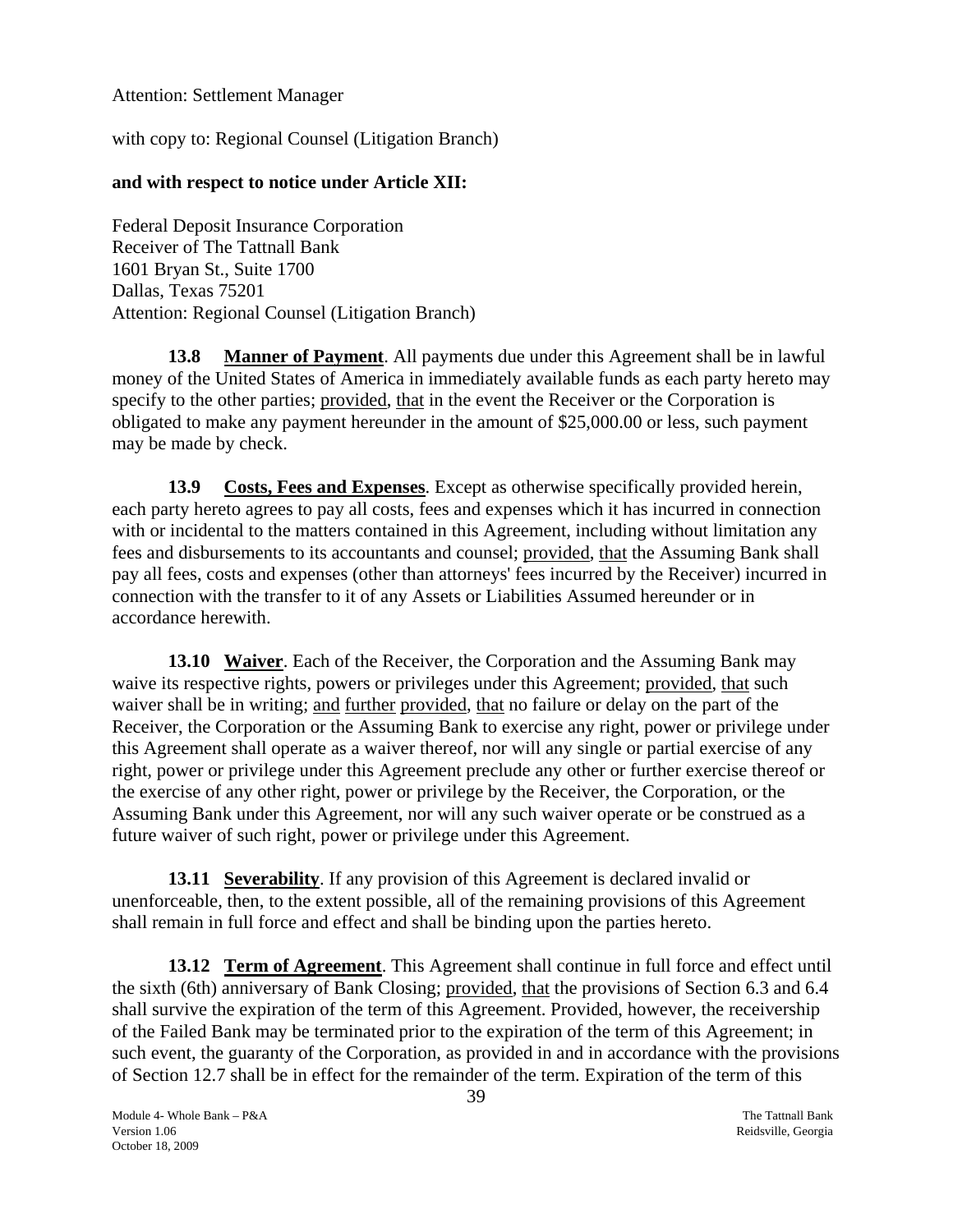Agreement shall not affect any claim or liability of any party with respect to any (i) amount which is owing at the time of such expiration, regardless of when such amount becomes payable, and (ii) breach of this Agreement occurring prior to such expiration, regardless of when such breach is discovered.

<span id="page-43-0"></span>**13.13 Survival of Covenants, Etc.** The covenants, representations, and warranties in this Agreement shall survive the execution of this Agreement and the consummation of the transactions contemplated hereunder.

# **[Signature Page Follows]**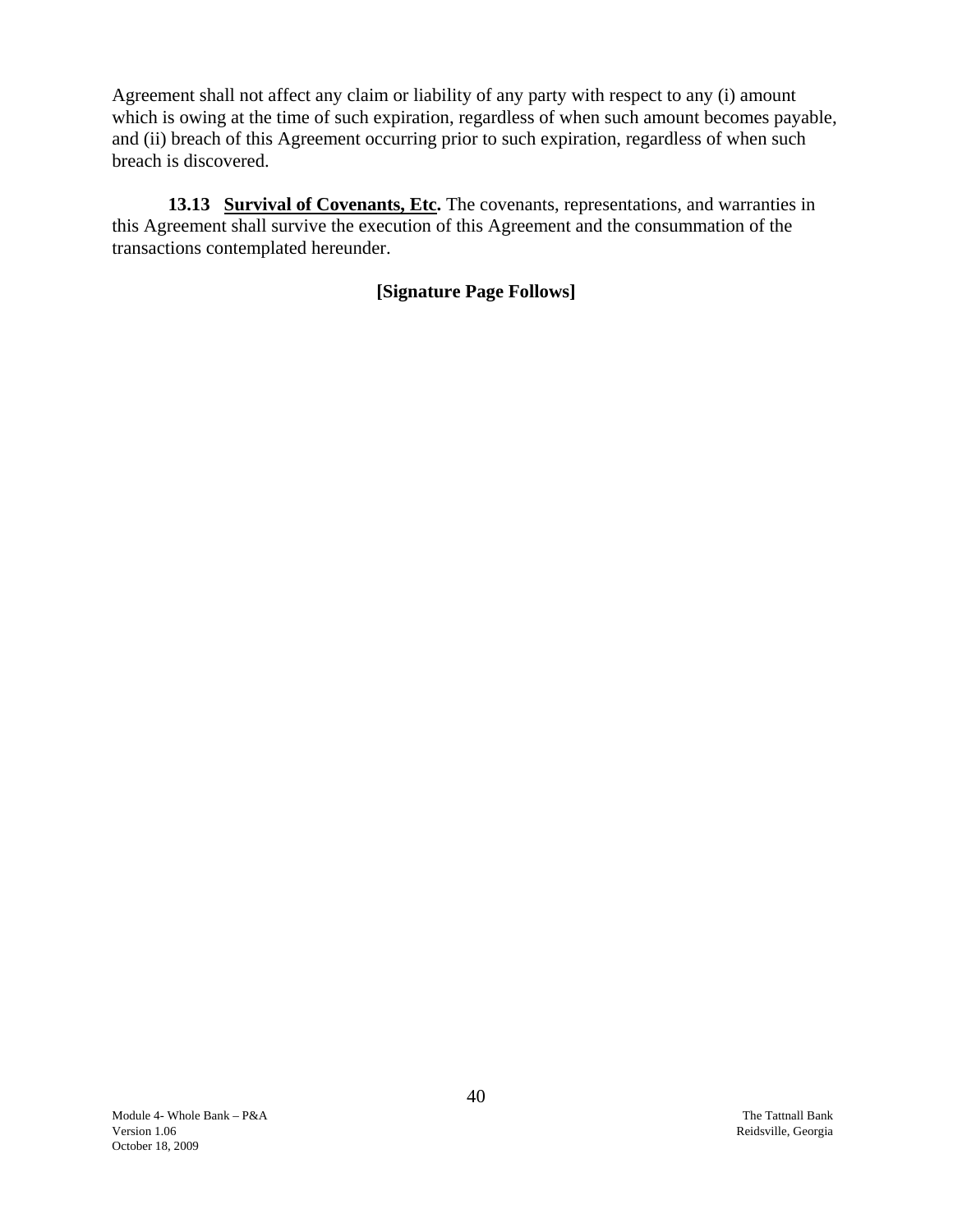**IN WITNESS WHEREOF,** the parties hereto have caused this Agreement to be executed by their duly authorized representatives as of the date first above written.

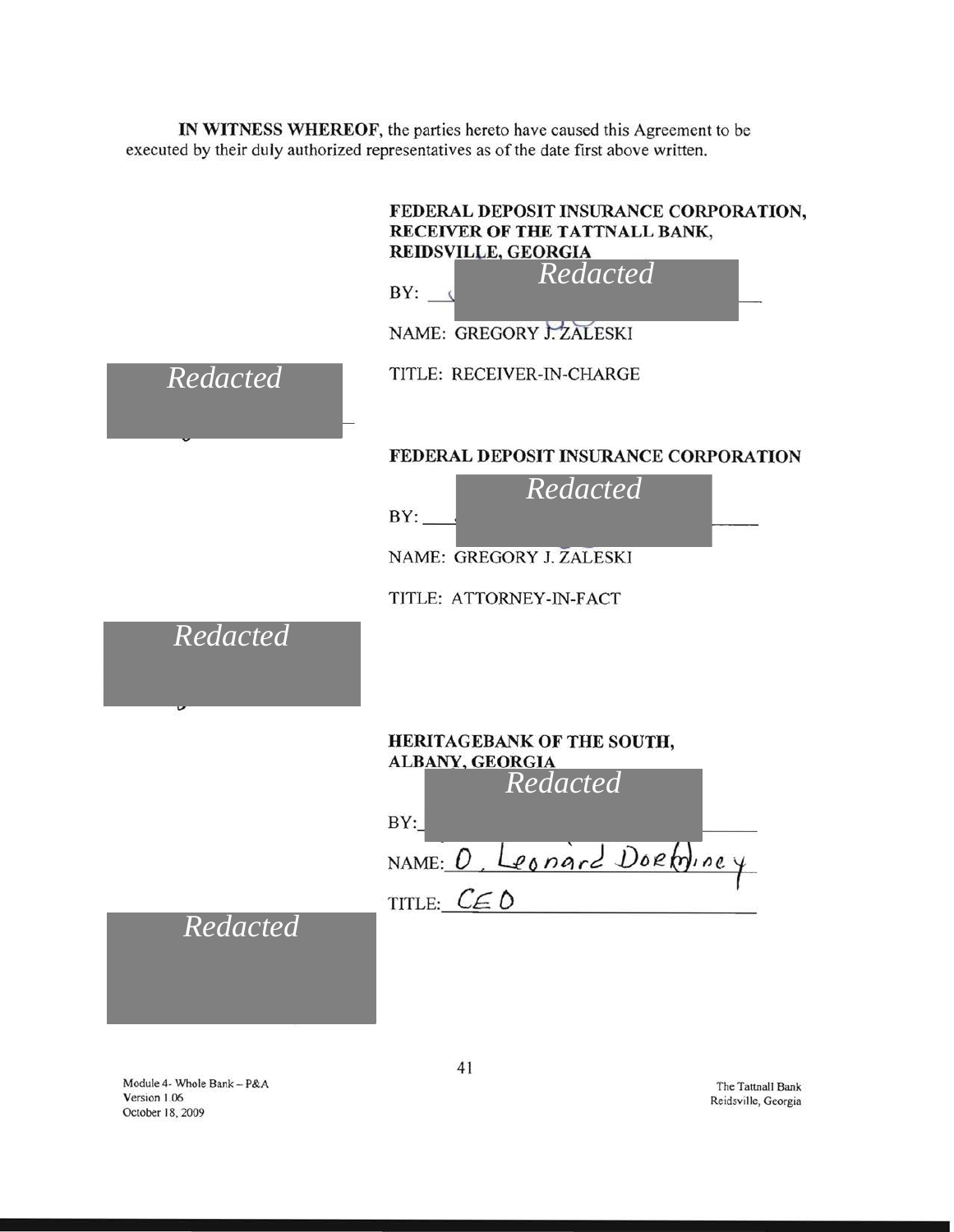# <span id="page-45-0"></span>**SCHEDULE 2.1 - Certain Liabilities Assumed**

**To be provided.**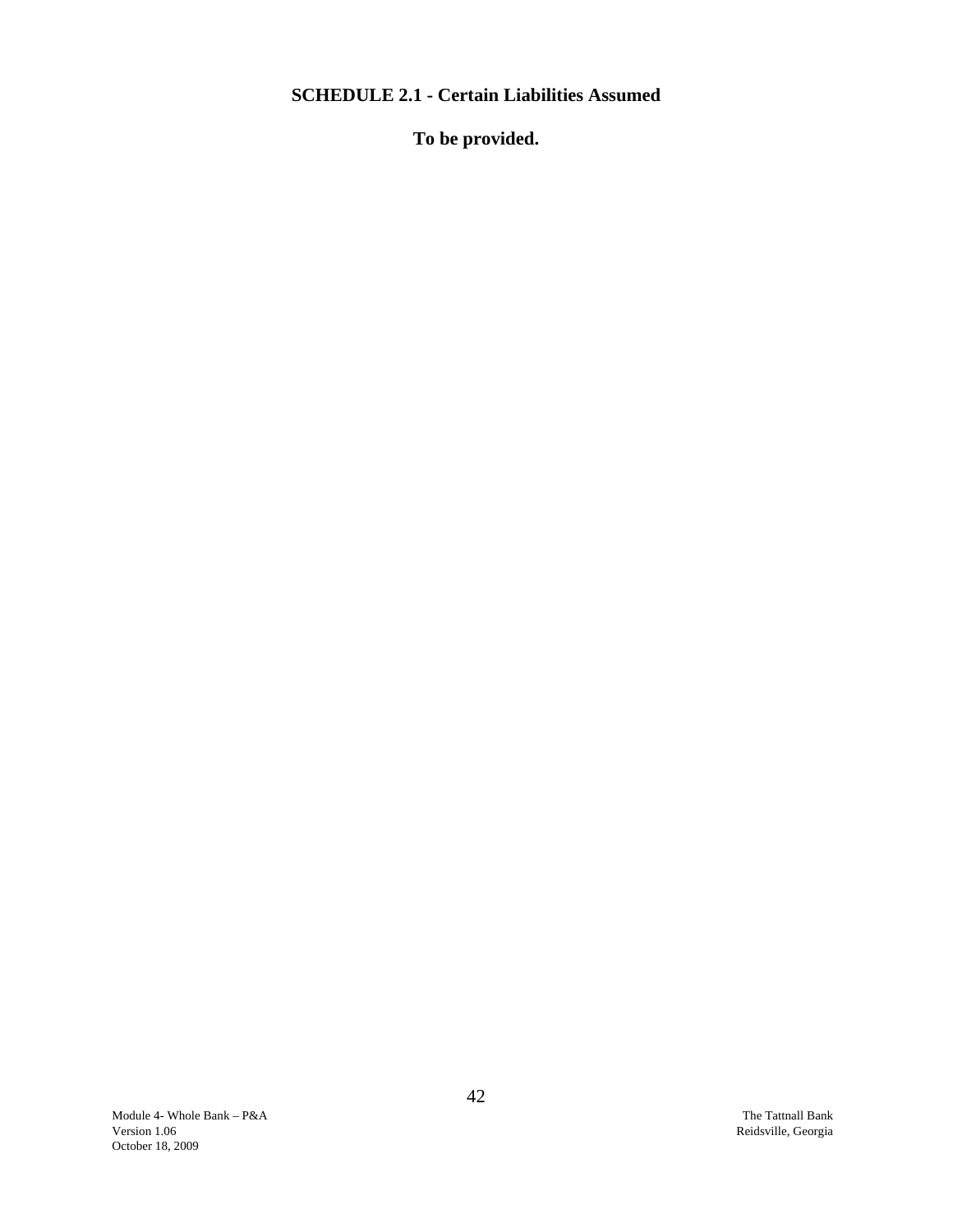**SCHEDULE 2.1(a) – Excluded Deposit Liability Accounts** 

# **Accounts Excluded from P&A Transaction**

# **THE TATTNALL BANK REIDSVILLE, GEORGIA**

The Tattnall Bank has deposits associated with the Depository Organization (DO) Cede & Co as Nominee for DTC. The DO accounts do not pass to the Assuming Bank and are excluded from the transaction as described in section 2.1 of the P&A Agreement. The attached Schedule 2.1.a DO Detail Report identifies the DO accounts as of the date of the deposit download. This schedule will be updated post closing with data as of Bank Closing date.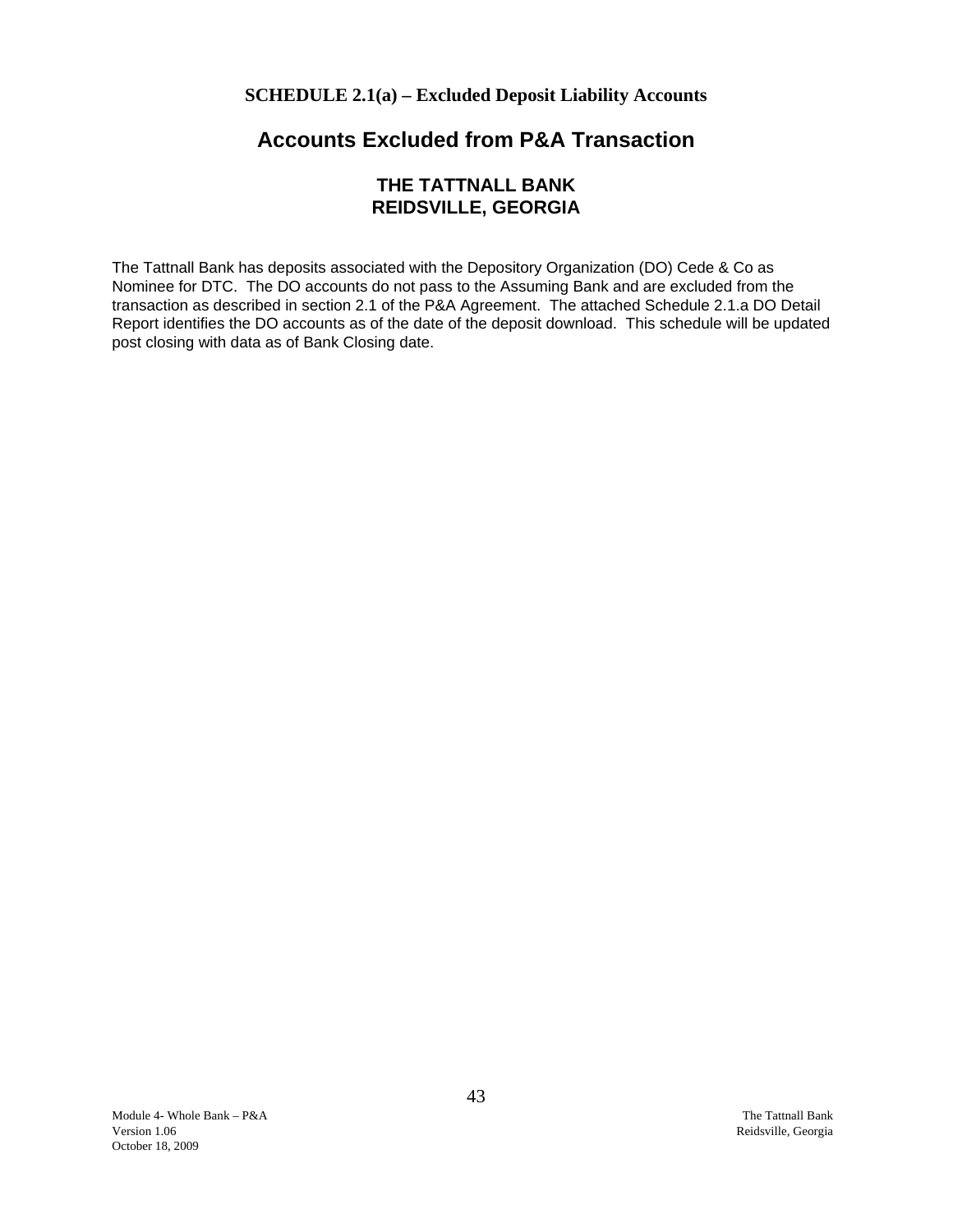

 $\frac{1}{2}$ 

Module 4- Whole Bank -- P&A Version 1.06 October i 8, 2009

The Tattnall Bank Reidsvile, Georgia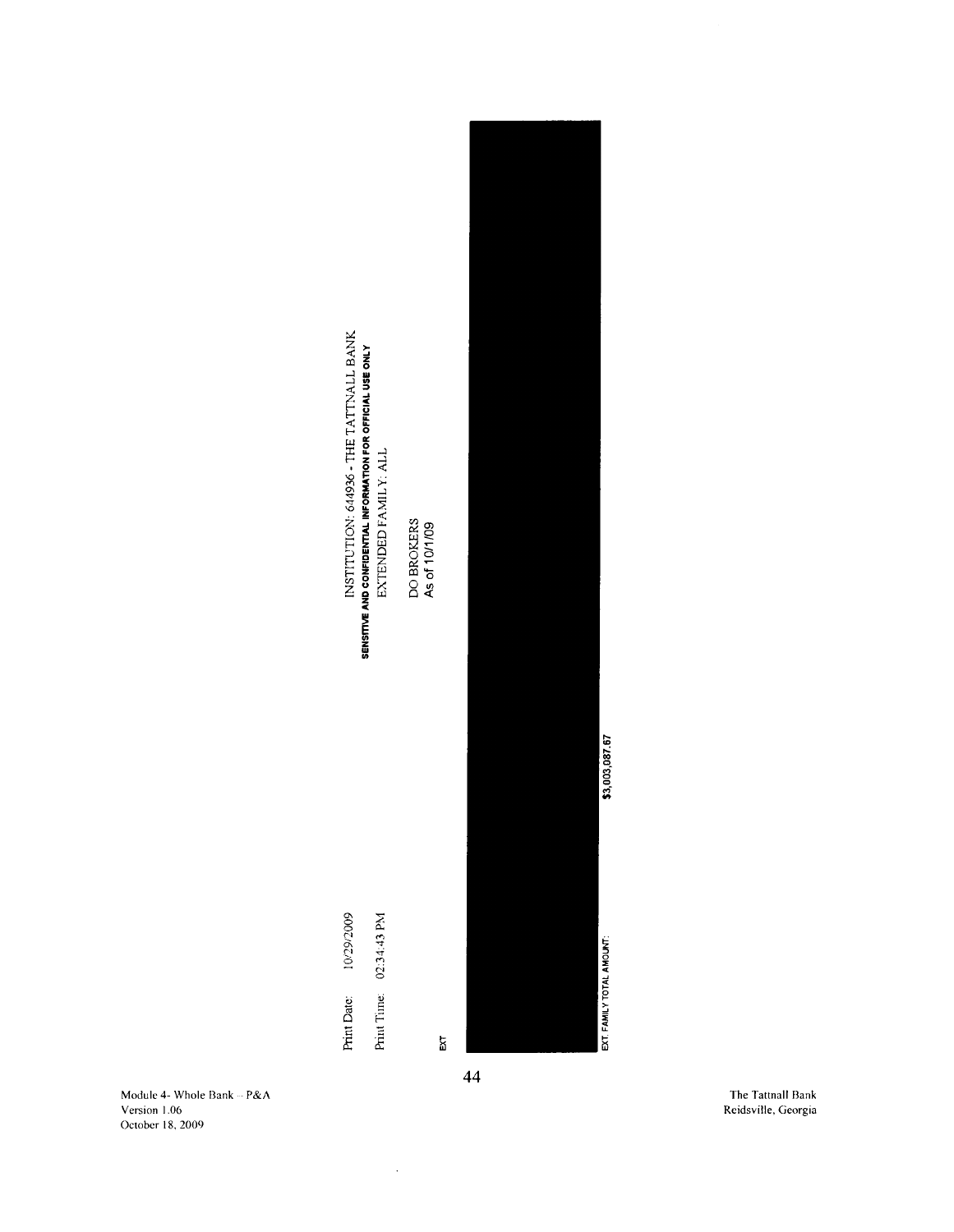#### **SCHEDULE 3.1 - Certain Assets Purchased**

### **SEE ATTACHED LIST**

<span id="page-48-0"></span>**THE LIST(S) ATTACHED TO THIS SCHEDULE (OR SUBSCHEDULE(S)) AND THE INFORMATION THEREIN, IS AS OF THE DATE OF THE MOST RECENT PERTINENT DATA MADE AVAILABLE TO THE ASSUMING BANK AS PART OF THE INFORMATION PACKAGE. IT WILL BE ADJUSTED TO REFLECT THE COMPOSITION AND BOOK VALUE OF THE LOANS AND ASSETS AS OF THE DATE OF BANK CLOSING. THE LIST(S) MAY NOT INCLUDE ALL LOANS AND ASSETS (E.G., CHARGED OFF LOANS). THE LIST(S) MAY BE REPLACED WITH A MORE ACCURATE LIST POST CLOSING.**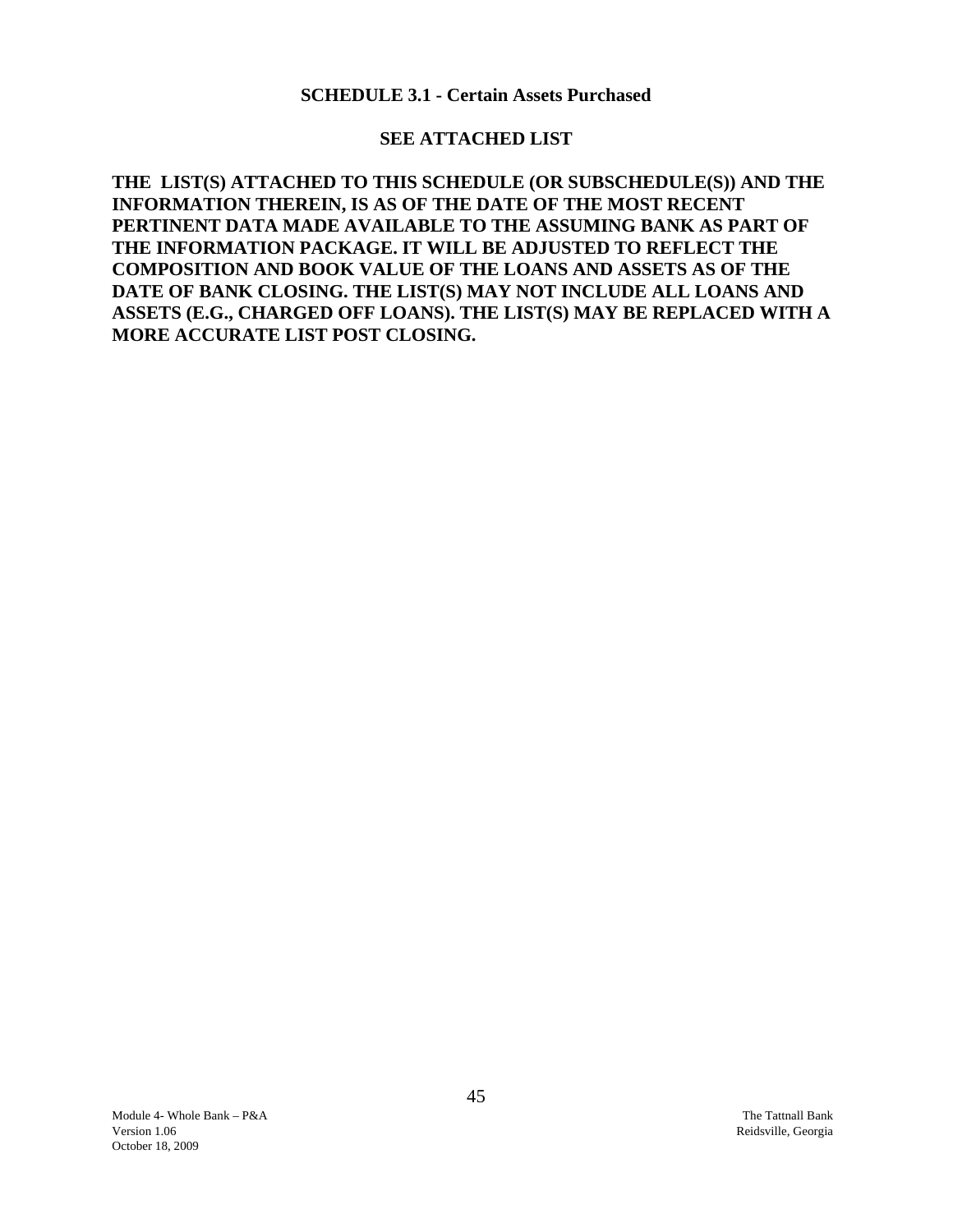# **SCHEDULE 3.2 - Purchase Price of Assets or assets**

<span id="page-49-0"></span>

| (a)               | cash and receivables from depository<br>institutions, including cash items in the<br>process of collection, plus<br>interest thereon: | <b>Book Value</b>               |
|-------------------|---------------------------------------------------------------------------------------------------------------------------------------|---------------------------------|
| (b)               | securities (exclusive of the capital stock of<br>Acquired Subsidiaries), plus interest<br>thereon:                                    | As provided in Section 3.2(b)   |
| (c)               | federal funds sold and repurchase<br>agreements, if any, including interest<br>thereon:                                               | <b>Book Value</b>               |
| (d)               | Loans:                                                                                                                                | <b>Book Value</b>               |
| (e)               | omitted                                                                                                                               |                                 |
| (f)               | credit card business, if any, including all<br>outstanding extensions of credit:                                                      | <b>Book Value</b>               |
| (g)               | Safe Deposit Boxes and related business,<br>safekeeping business and trust business, if<br>any:                                       | <b>Book Value</b>               |
| (h)               | Records and other documents:                                                                                                          | <b>Book Value</b>               |
| (i)               | capital stock of any Acquired Subsidiaries:                                                                                           | <b>Book Value</b>               |
| (j)               | amounts owed to the Failed Bank by any<br><b>Acquired Subsidiary:</b>                                                                 | <b>Book Value</b>               |
| $\left( k\right)$ | assets securing Deposits of public money,<br>to the extent not otherwise purchased<br>hereunder:                                      | <b>Book Value</b>               |
| (1)               | Overdrafts of customers:                                                                                                              | <b>Book Value</b>               |
| (m)               | rights, if any, with respect to Qualified<br><b>Financial Contracts.</b>                                                              | As provided in Section $3.2(c)$ |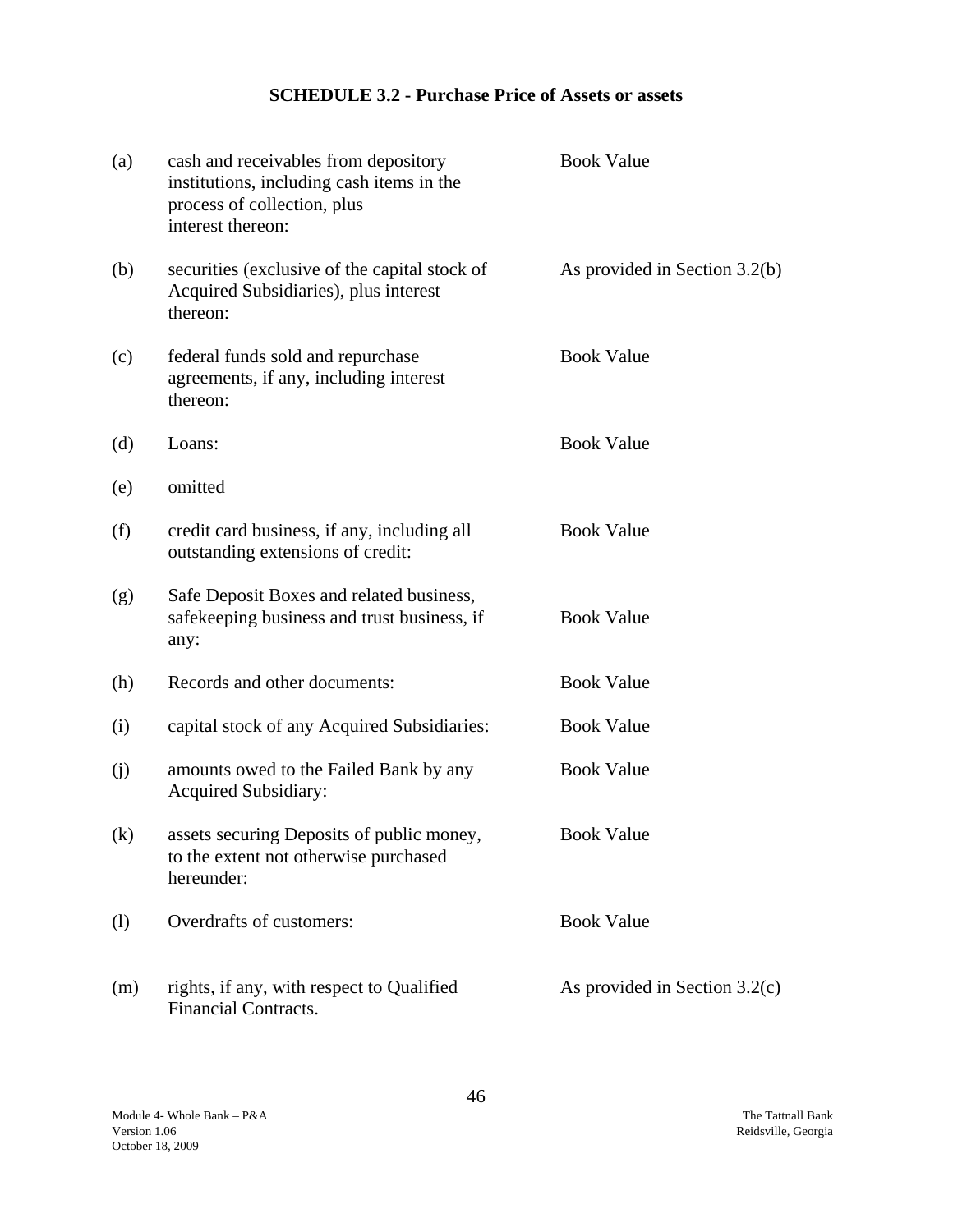(n) rights of the Failed Bank to provide Book Value mortgage servicing for others and to have mortgage servicing provided to the Failed Bank by others and related contracts.

### **assets subject to an option to purchase:**

| (a) | <b>Bank Premises:</b>    | Fair Market Value |
|-----|--------------------------|-------------------|
| (b) | Furniture and Equipment: | Fair Market Value |
| (c) | Fixtures:                | Fair Market Value |
| (d) | Other Equipment:         | Fair Market Value |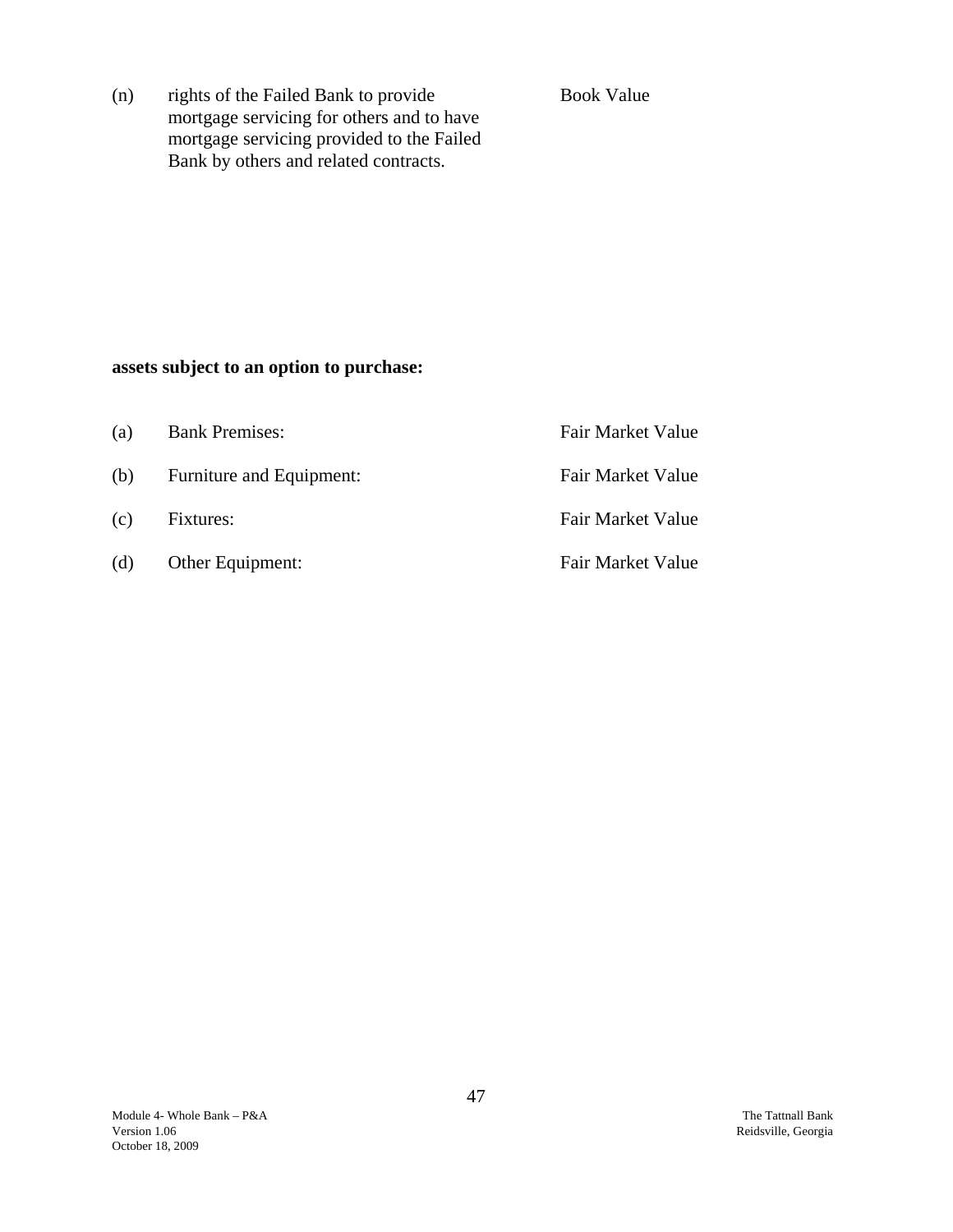<span id="page-51-0"></span>**SCHEDULE 3.5(l) - Excluded Private Label Asset-Backed Securities**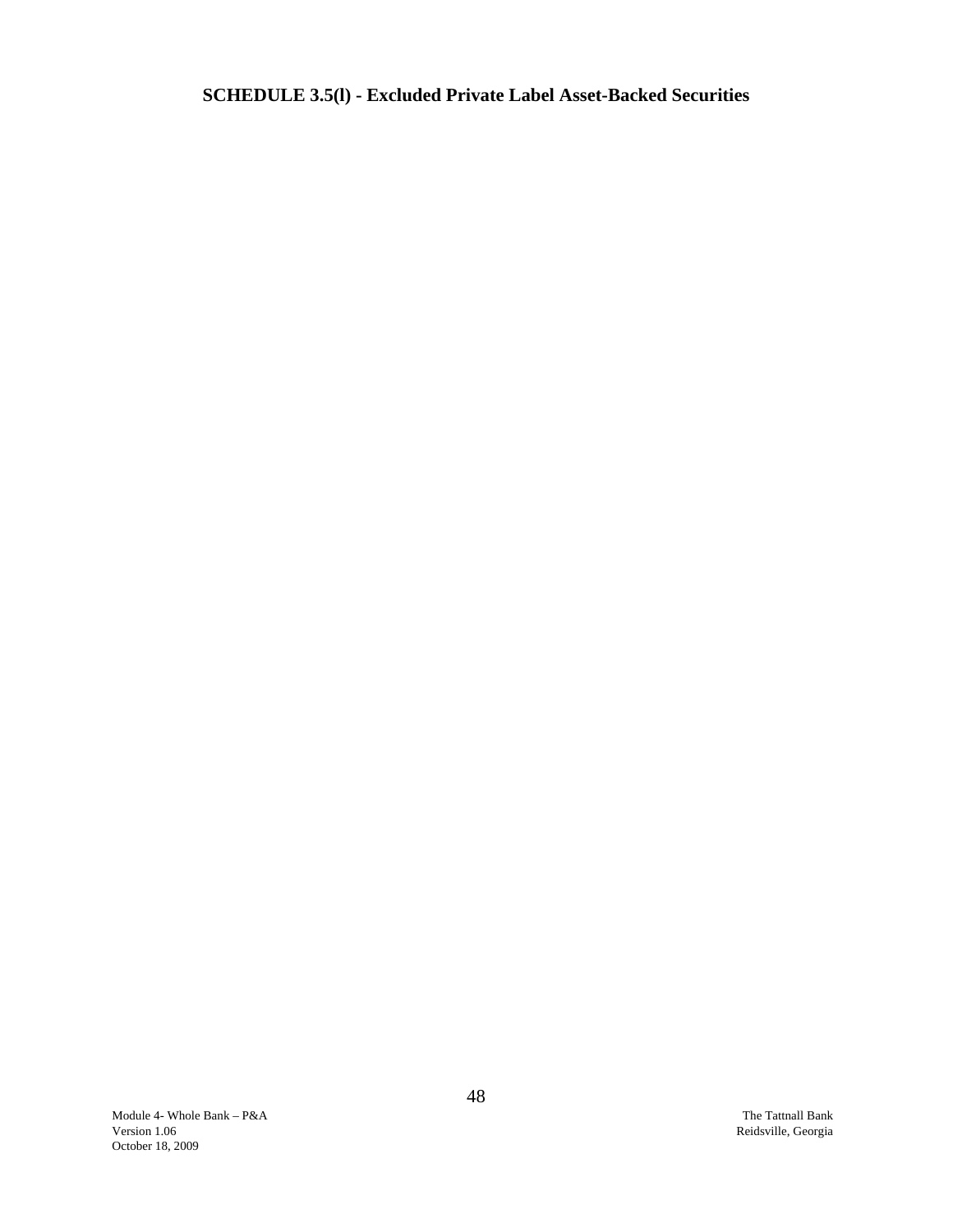# **EXHIBIT 2.3A FINAL NOTICE LETTER**

**FINAL LEGAL NOTICE** 

Claiming Requirements for Deposits Under 12 U.S.C. 1822(e)

**[Date]** 

<span id="page-52-0"></span>**[Name of Unclaimed Depositor] [Address of Unclaimed Depositor] [Anytown, USA]** 

Subject: **[XXXXX – Name of Bank City, State]** – In Receivership

Dear **[Sir/Madam]:** 

As you may know, on **[Date: Closing Date]**, the **[Name of Bank ("The Bank")]** was closed and the Federal Deposit Insurance Corporation ("FDIC") transferred **[The Bank's]** accounts to **[Name of Acquiring Institution].** 

According to federal law under 12 U.S.C., 1822(e), on **[Date: eighteen months from the Closing Date]**, **[Name of Acquiring Institution]** must transfer the funds in your account(s) back to the FDIC if you have not claimed your account(s) with **[Name of Acquiring Institution].** Based on the records recently supplied to us by **[Name of Acquiring Institution]**, your account(s) currently fall into this category.

This letter is your formal Legal Notice that you have until **[Date: eighteen months from the Closing Date]**, to claim or arrange to continue your account(s) with **[Name of Acquiring Institution].** There are several ways that you can claim your account(s) at **[Name of Acquiring Institution]**. It is only necessary for you to take any one of the following actions in order for your account(s) at **[Name of Acquiring Institution]** to be deemed claimed. In addition, if you have more than one account, your claim to one account will automatically claim all accounts:

1. Write to **[Name of Acquiring Institution**] and notify them that you wish to keep your account(s) active with them. Please be sure to include the name of the account(s), the account number(s), the signature of an authorized signer on the account(s), name, and address. **[Name of Acquiring Institution]** address is:

#### **[123 Main Street**

#### **Anytown, USA]**

2. Execute a new signature card on your account(s), enter into a new deposit agreement with **[Name of Acquiring Institution],** change the ownership on your account(s), or renegotiate the terms of your certificate of deposit account(s) (if any).

Module 4- Whole Bank – P&A The Tattnall Bank Version 1.06 Reidsville, Georgia October 18, 2009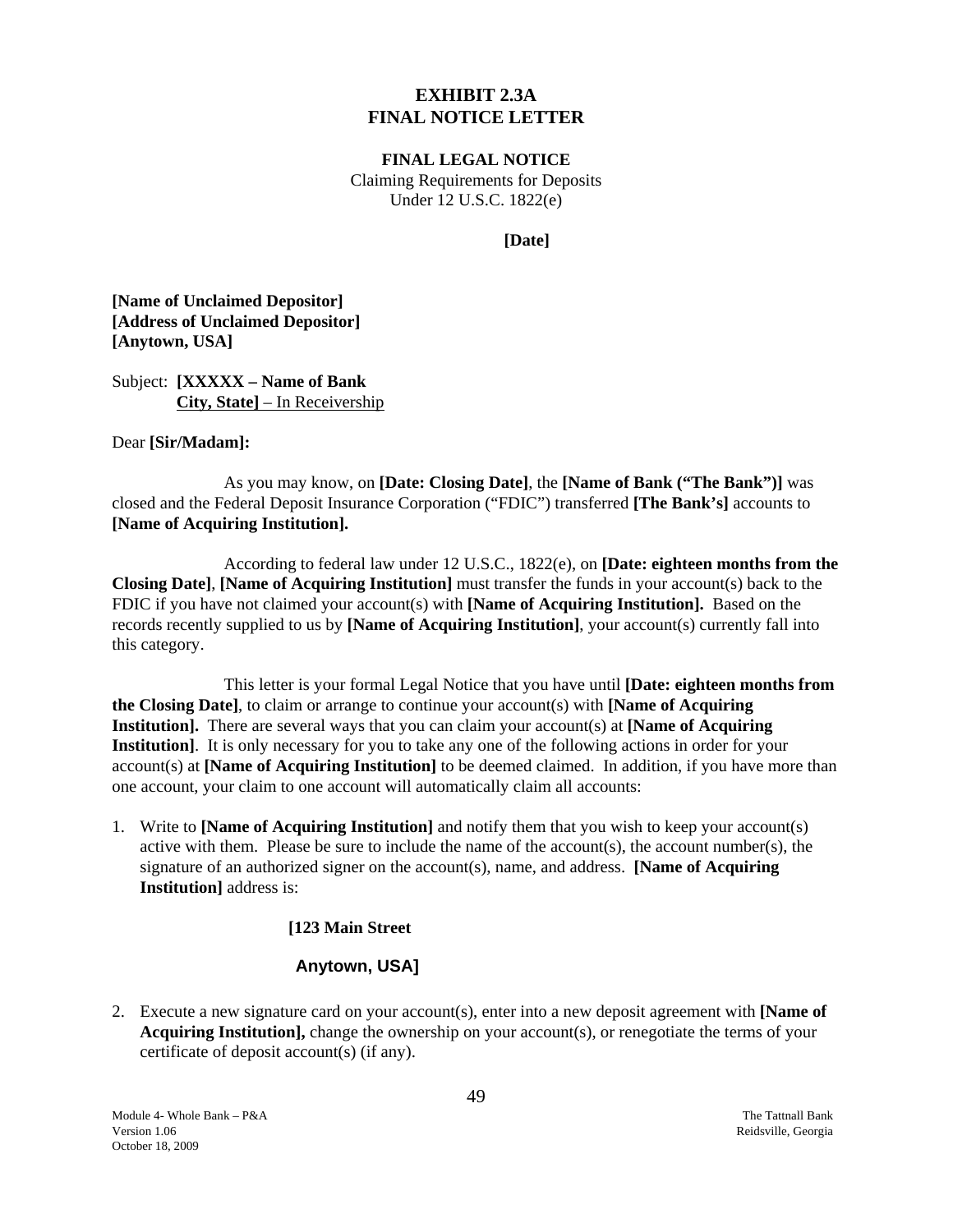- 3. Provide **[Name of Acquiring Institution]** with a change of address form.
- 4. Make a deposit to or withdrawal from your account(s). This includes writing a check on any account or having an automatic direct deposit credited to or an automatic withdrawal debited from an account.

If you do not want to continue your account(s) with **[Name of Acquiring Institution]** for any reason, you can withdraw your funds and close your account(s). Withdrawing funds from one or more of your account(s) satisfies the federal law claiming requirement. If you have time deposits, such as certificates of deposit, **[Name of Acquiring Institution]** can advise you how to withdraw them without being charged an interest penalty for early withdrawal.

If you do not claim ownership of your account(s) at **[Name of Acquiring Institution by Date: eighteen months from the Closing Date]** federal law requires **[Name of Acquiring Institution]**  to return your deposits to the FDIC, which will deliver them as unclaimed property to the State indicated in your address in the Failed Institution's records. If your address is outside of the United States, the FDIC will deliver the deposits to the State in which the Failed Institution had its main office. 12 U.S.C. § 1822(e). If the State accepts custody of your deposits, you will have 10 years from the date of delivery to claim your deposits from the State. After 10 years you will be permanently barred from claiming your deposits. However, if the State refuses to take custody of your deposits, you will be able to claim them from the FDIC until the receivership is terminated. If you have not claimed your insured deposits before the receivership is terminated, and a receivership may be terminated at any time, all of your rights in those deposits will be barred.

If you have any questions or concerns about these items, please contact **[Bank Employee]** at **[Name of Acquiring Institution]** by phone at **[(XXX) XXX-XXXX].** 

Sincerely,

**[Name of Claims Specialist] [Title]**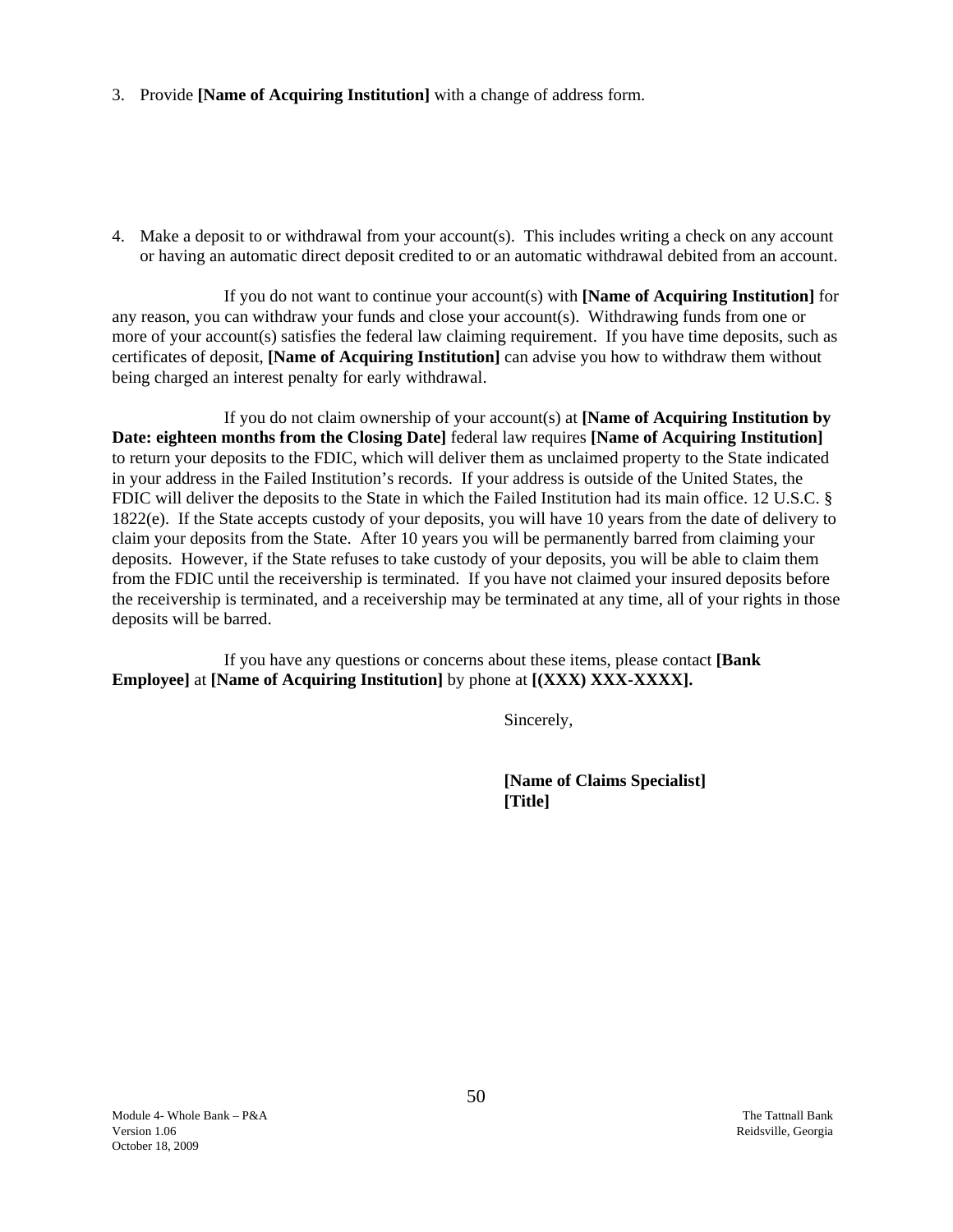# **EXHIBIT 2.3B AFFIDAVIT OF MAILING**

### **AFFIDAVIT OF MAILING**

*State of* 

*COUNTY OF* 

I am employed as a **[Title of Office]** by the **[Name of Acquiring Institution]**.

This will attest that on **[Date of mailing]**, I caused a true and correct copy of the Final Legal Notice, attached hereto, to owners of unclaimed deposits of **[Name of Failed Bank]**, City, State, to be prepared for deposit in the mail of the United States of America on behalf of the Federal Deposit Insurance Corporation. A list of depositors to whom the notice was mailed is attached. This notice was mailed to the depositor's last address as reflected on the books and records of the **[Name of Failed Bank]** as of the date of failure.

> **[Name] [Title of Office] [Name of Acquiring Institution]**

**Subscribed and sworn to before me this \_\_\_\_\_\_\_day of [Month, Year].** 

 $\overline{\phantom{a}}$  ,  $\overline{\phantom{a}}$  ,  $\overline{\phantom{a}}$  ,  $\overline{\phantom{a}}$  ,  $\overline{\phantom{a}}$  ,  $\overline{\phantom{a}}$  ,  $\overline{\phantom{a}}$  ,  $\overline{\phantom{a}}$  ,  $\overline{\phantom{a}}$  ,  $\overline{\phantom{a}}$  ,  $\overline{\phantom{a}}$  ,  $\overline{\phantom{a}}$  ,  $\overline{\phantom{a}}$  ,  $\overline{\phantom{a}}$  ,  $\overline{\phantom{a}}$  ,  $\overline{\phantom{a}}$ 

**My commission expires:** 

**\_\_\_\_\_\_\_\_\_\_\_\_\_\_\_\_\_\_\_\_\_\_ \_\_\_\_\_\_\_\_\_\_\_\_\_\_\_\_\_\_\_\_\_\_\_\_\_\_\_\_\_\_\_\_ [Name], Notary Public**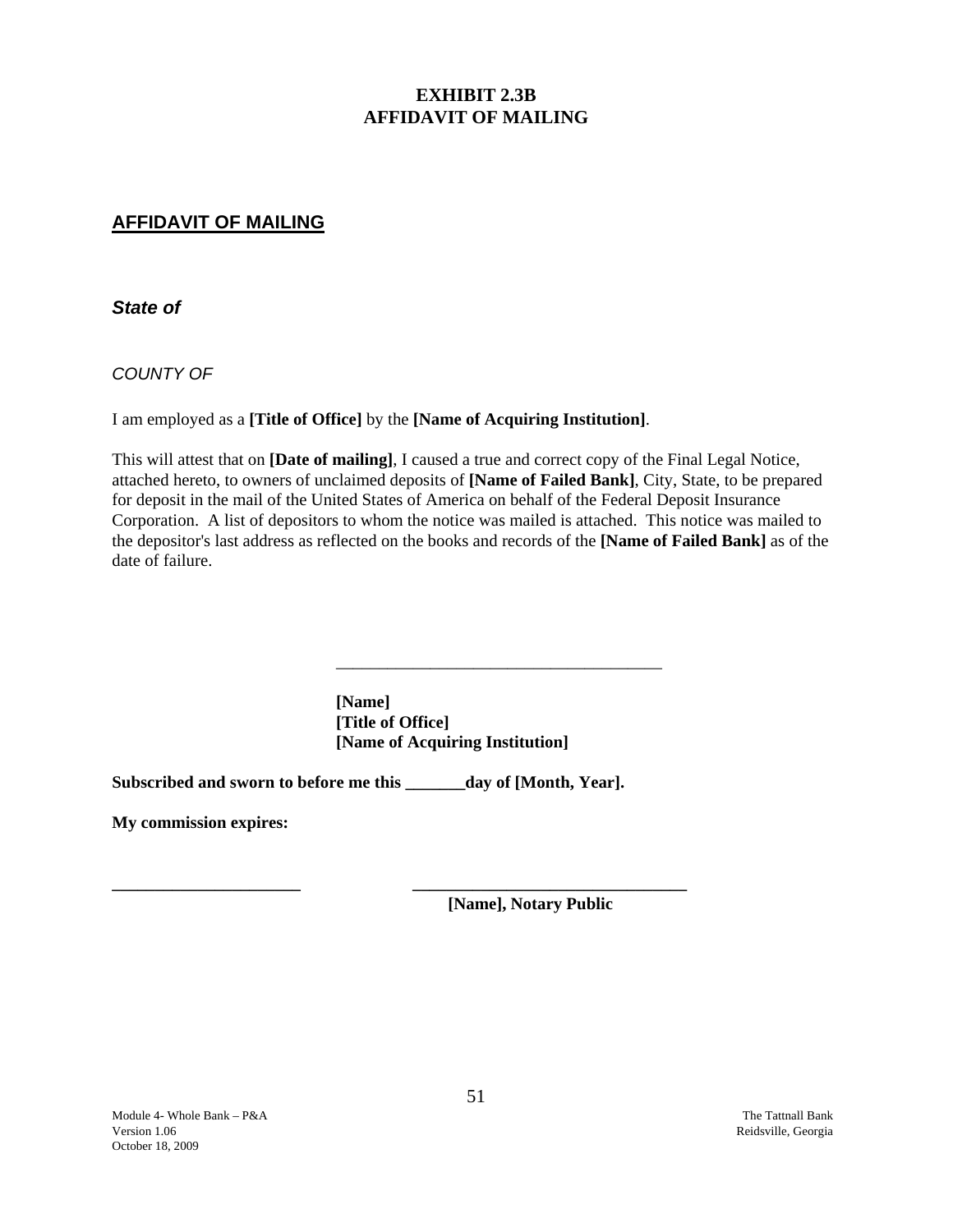# **EXHIBIT 3.2(c) -- VALUATION OF CERTAIN QUALIFIED FINANCIAL CONTRACTS**

### <span id="page-55-0"></span>**A**. **Scope**

Interest Rate Contracts - All interest rate swaps, forward rate agreements, interest rate futures, caps, collars and floors, whether purchased or written.

Option Contracts - All put and call option contracts, whether purchased or written, on marketable securities, financial futures, foreign currencies, foreign exchange or foreign exchange futures contracts.

Foreign Exchange Contracts - All contracts for future purchase or sale of foreign currencies, foreign currency or cross currency swap contracts, or foreign exchange futures contracts.

### **B. Exclusions**

All financial contracts used to hedge assets and liabilities that are acquired by the Assuming Bank but are not subject to adjustment from Book Value.

### C. Adjustment

The difference between the Book Value and market value as of Bank Closing.

### **D. Methodology**

- 1. The price at which the Assuming Bank sells or disposes of Qualified Financial Contracts will be deemed to be the fair market value of such contracts, if such sale or disposition occurs at prevailing market rates within a predefined timetable as agreed upon by the Assuming Bank and the Receiver.
- 2. In valuing all other Qualified Financial Contracts, the following principles will apply:
	- (i) All known cash flows under swaps or forward exchange contracts shall be present valued to the swap zero coupon interest rate curve.
	- (ii) All valuations shall employ prices and interest rates based on the actual frequency of rate reset or payment.
	- (iii) Each tranche of amortizing contracts shall be separately valued. The total value of such amortizing contract shall be the sum of the values of its component tranches.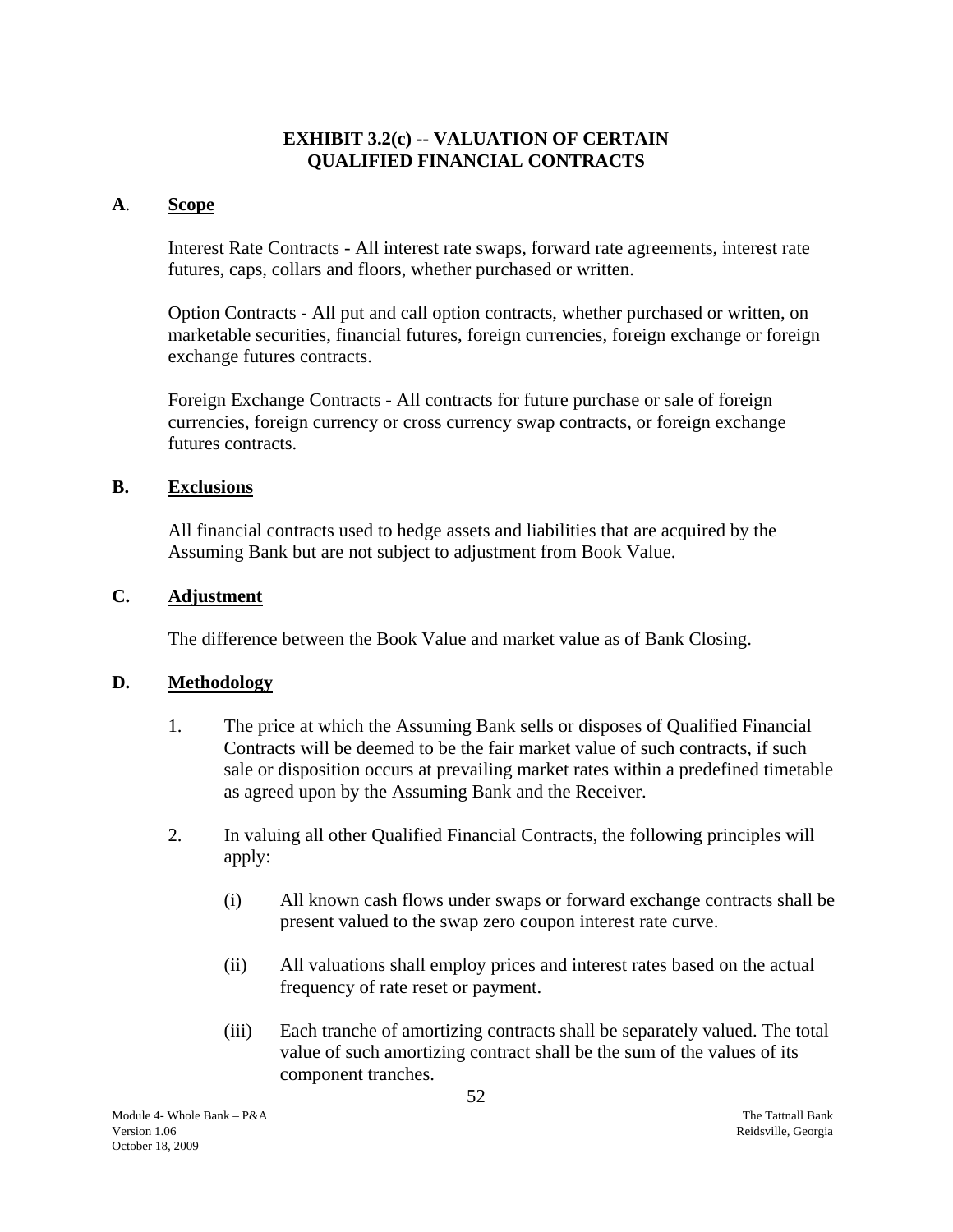- (iv) For regularly traded contracts, valuations shall be at the midpoint of the bid and ask prices quoted by customary sources (e.g., The Wall Street Journal, Telerate, Reuters or other similar source) or regularly traded exchanges.
- (v) For all other Qualified Financial Contracts where published market quotes are unavailable, the adjusted price shall be the average of the bid and ask price quotes from three (3) securities dealers acceptable to the Receiver and Assuming Bank as of Bank Closing. If quotes from securities dealers cannot be obtained, an appraiser acceptable to the Receiver and the Assuming Bank will perform a valuation based on modeling, correlation analysis, interpolation or other techniques, as appropriate.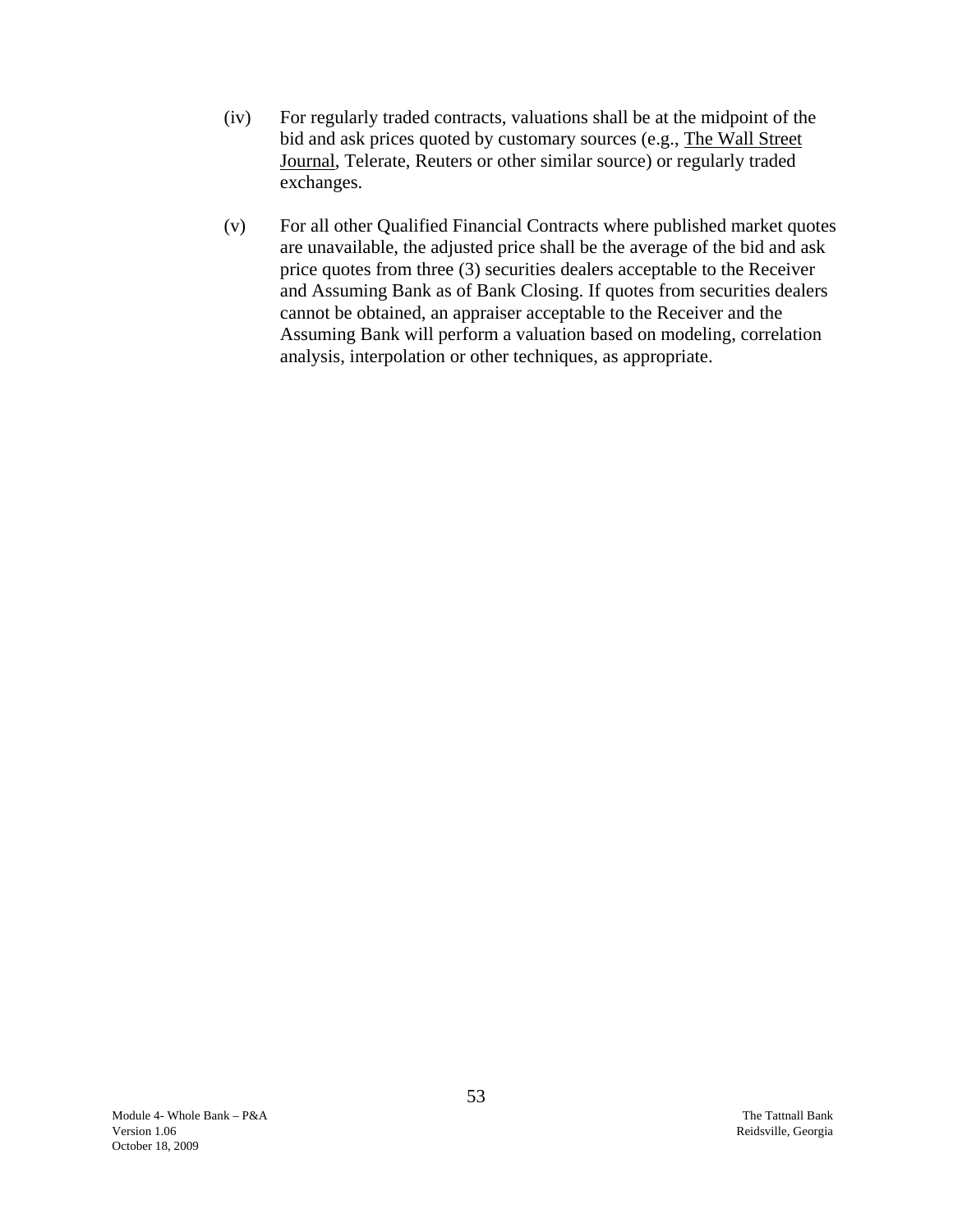## **EXHIBIT 4.13 INTERIM ASSET SERVICING ARRANGEMENT**

<span id="page-57-0"></span>(a) With respect to each asset (or liability) designated from time to time by the Receiver to be serviced by the Assuming Bank pursuant to this Arrangement (such being designated as "Pool Assets"), during the term of this Arrangement, the Assuming Bank shall:

(i) Promptly apply payments received with respect to any Pool Assets;

(ii) Reverse and return insufficient funds checks;

(iii) Pay (A) participation payments to participants in Loans, as and when received; and (B) tax and insurance bills on Pool Assets as they come due, out of escrow funds maintained for purposes;

(iv) Maintain accurate records reflecting (A) the payment history of Pool Assets, with updated information received concerning changes in the address or identity of the obligors and (B) usage of data processing equipment and employee services with respect to servicing duties;

(v) Send billing statements to obligors on Pool Assets to the extent that such statements were sent by the Failed Bank;

(vi) Send notices to obligors who are in default on Loans (in the same manner as the Failed Bank);

(vii) Send to the Receiver, Attn: Managing Liquidator, at the address provided in Section 13.7 of the Agreement, via overnight delivery: (A) on a weekly basis, weekly reports for the Pool Assets, including, without limitation, reports reflecting collections and the trial balances, transaction journals and loan histories for Pool Assets having activity, together with copies of (1) checks received, (2) insufficient funds checks returned, (3) checks for payment to participants or for taxes and insurance, (4) pay-off requests, (5) notices to defaulted obligors, and (6) data processing and employee logs and (B) any other reports, copies or information as may be periodically or from time to time requested;

(viii) Remit on a weekly basis to the Receiver, Attn: Division of Finance, Cashier Unit, Operations, at the address in (vii), via wire transfer to the account designated by the Receiver, all payments received on Pool Assets managed by the Assuming Bank or at such time and place and in such manner as may be directed by the Receiver;

(ix) prepare and timely file all information reports with appropriate tax authorities, and, if required by the Receiver, prepare and file tax returns and pay taxes due on or before the due date, relating to the Pool Assets; and

(x) provide and furnish such other services, operations or functions as may be required with regard to Pool Assets, including, without limitation, as may be required with